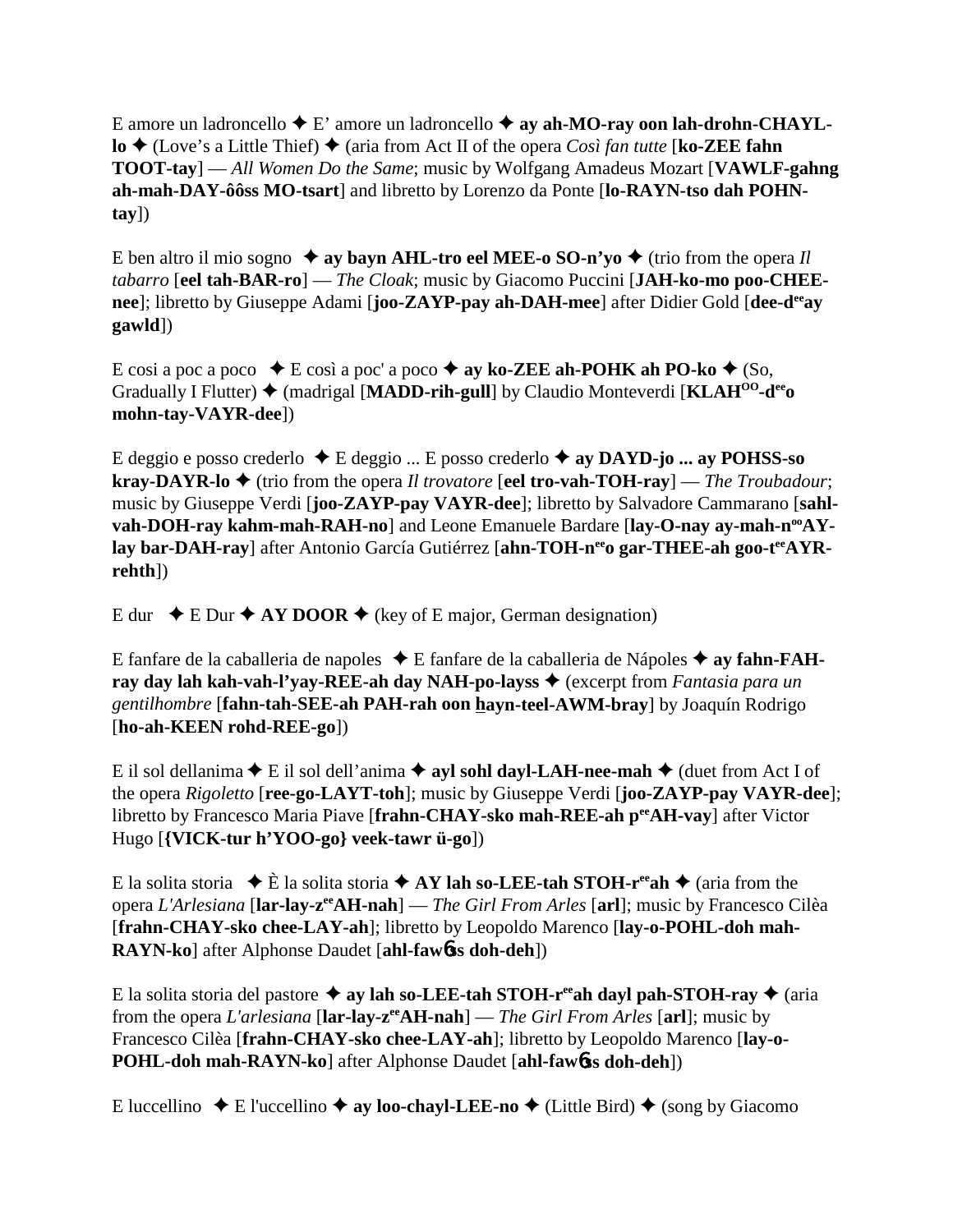#### Puccini [**JAH-ko-mo poo-CHEE-nee**])

E lucevan le stelle  $\triangleq$  ay LOO-chay-vahn lay STAYL-lay  $\triangleq$  (And the stars were shining)  $\triangleq$ (aria from the opera *Tosca* [**TOH-skah**]; music by Giacomo Puccini [**JAH-ko-mo poo-CHEEnee**]; libretto by Luigi Illica [l<sup>oo</sup>EE-jee eel-LEE-kah] and Giuseppe Giacosa [joo-ZAYP-pay **jah-KO-zah**] after Henri Murger [**ah**6**-ree mür-zhay**])

E lui desso linfante ♦ E lui! Desso! L'Infante! ♦ ay LOO-ee! DAYSS-so! leen-FAHN-tay! ♦ (excerpt from the opera *Don Carlos* [**dohn KAR-lohss**]; music by Giuseppe Verdi [**joo-ZAYPpay VAYR-dee**]; libretto by François Méry [**frah**6**-swah may-ree**] and Camille Du Locle [**{kahmeel dü law-kl'} kah-meey' dü law-kl'**] after Friedrich von Schiller [**FREET-rihh fawn SHILL-lur**])

E moll  $\blacklozenge$  e Moll  $\blacklozenge$  AY MAWL  $\blacklozenge$  (key of *e* minor, German designation)

E pur cosi  $\blacklozenge$  E pur così  $\blacklozenge$  ay poor ko-ZEE  $\blacklozenge$  (Can I thus)  $\blacklozenge$  (recitative [**reh-suh-tuh-TEEV**] from the opera *Giulio Cesare in Egitto* [**JOO-leeo chay-ZAH-ray een ayd-JEET-toh**] — *Julius Caesar* [**JOO-leeuss SEE-zur**] *in Egypt*; music by George Frideric Handel [**JAW-urj FRIHduh-rick HANN-d'l**]; libretto by Nicola Francesco Haym [**nee-KO-lah frahn-CHAY-sko M**] after Giacomo Francesco Bussani [**JAH-ko-mo frahn-CHAY-sko booss-SAH-nee**])

E pur cosi in un giorno piangero la sorte mia  $\triangle$  E pur così in un giorno — Piangerò la sorte mia ◆ ay poor ko-ZEE een oon JOHR-no — p<sup>ee</sup>ahn-jay-RO lah SOHR-tay MEE-ah ◆ (And can I thus in a single day lose all my pomp and greatness?)  $\blacklozenge$  (recitative [**reh-suh-tuh-TEEV**] and aria from the opera *Giulio Cesare in Egitto* [**JOO-leeo chay-ZAH-ray een ayd-JEET-toh**] — *Julius Caesar* [**JOO-lihuss SEE-zur**] *in Egypt*; music by George Frideric Handel [**JAW-urj FRIH-duh-rick HANN-d'l**]; libretto by Nicola Haym [**nee-KO-lah HM**] after Giacomo Francesco Bussani [**JAH-ko-mo frahn-CHAY-sko booss-SAH-nee**])

E qual certezza sognate era la notte  $\triangle$  E qual certezza sognate ... Era la notte  $\triangle$  ay  $\mathbf{k}^{\omega}$  ahl **chayr-TAYT-tsah soh-n'YAH-tay ... AY-rah lah NOHT-tay**  $\blacklozenge$  **(excerpt from the opera** *Otello* [**o-TAYL-lo**]; music by Giuseppe Verdi [**joo-ZAYP-pay VAYR-dee**]; libretto by Arrigo Boito [ar-REE-go bo-EE-toh] after William Shakespeare [WILL-l<sup>ih</sup>umm SHAYK-spih<sup>uh</sup>r])

E sara in questi orribili momenti vivi ingrato a lei daccanto  $\triangle$  E sara in questi orribili momenti; vivi, ingrato, a lei d'accanto **→ ay SAH-rah een k<sup>oo</sup>AY-stee or-REE-bee-lee mo-MAYN-tee; VEE-vee, een-GRAH-toh, a LAY-ee dahk-KAHN-toh ♦** (excerpt from the opera *Roberto Devereux* [**raw-behr-toh deh-vuh-rö**]; music by Gaetano Donizetti [**gahay-TAH-no doh-nee-TSAYT-tee**]; libretto by Salvadore Cammarano [**sahl-vah-DOH-ray kahm-mah-RAH-no**] after François Ancelot [**frah**6**-swah ah**6**-suh-lo**])

E sempre lava  $\triangle$  E sempre lava!  $\triangle$  **AY SAYM-pray LAH-vah!**  $\triangle$  (excerpt from the opera *Tosca* [**TOH-skah**]; music by Giacomo Puccini [**JAH-ko-mo poo-CHEE-nee**]; libretto by Luigi Illica [**l ooEE-jee eel-LEE-kah**] and Giuseppe Giacosa [**joo-ZAYP-pay jah-KO-zah**] after Henri Murger [**ah**6**-ree mür-zhay**])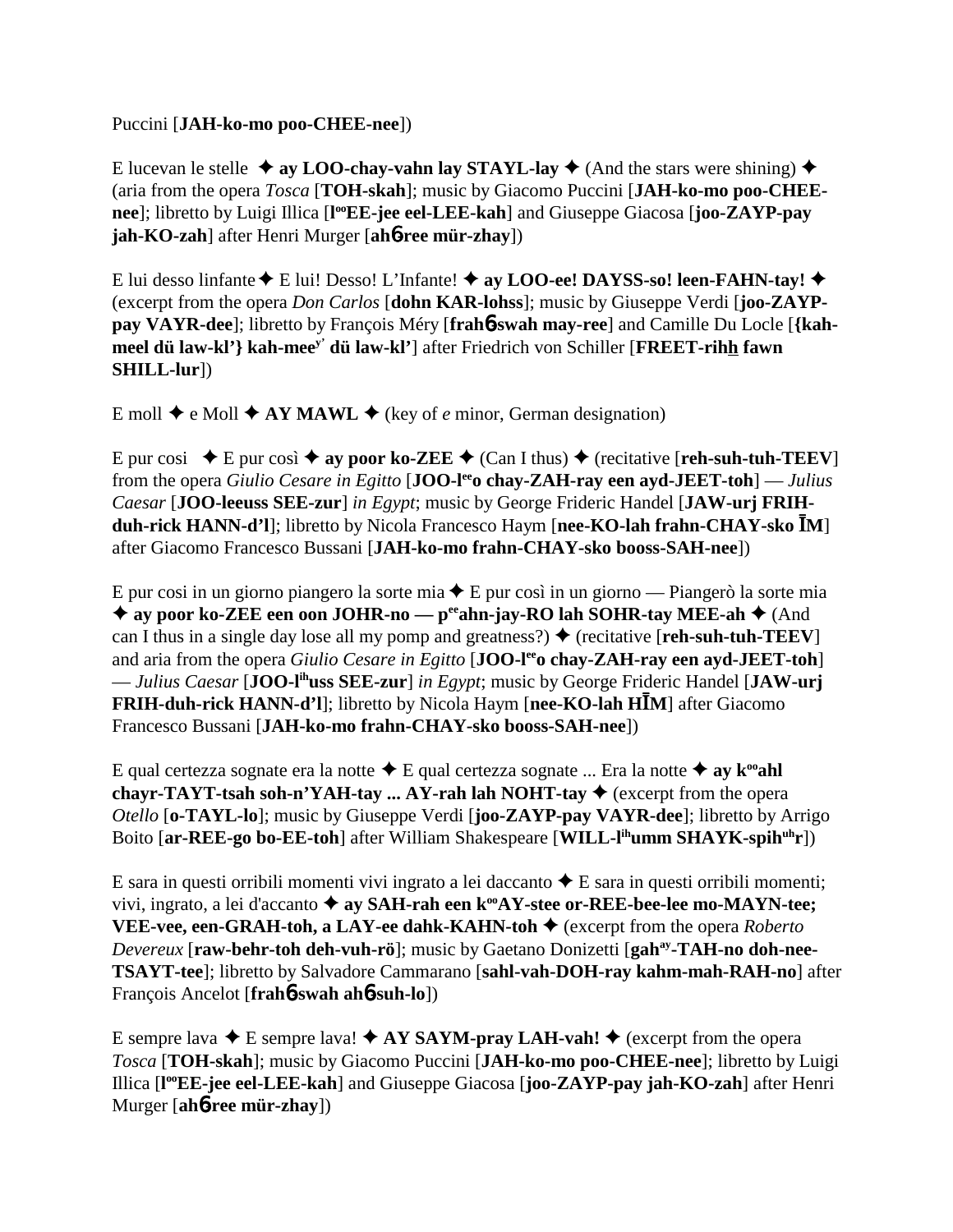E serbata a questo acciaro  $\triangle$  ay sayr-BAH-tah ah k<sup>oo</sup>AY-stoh ah-CHAH-ro  $\triangle$  (excerpt from the opera *I Capuleti e i Montecchi* [**ee kah-poo-LAY-tee ay ee mohn-TAYK-kee**] — *The Capulets* [**KA-p'yuh-luttss**] *and the Montagues* [**MAHN-tuh-gh'yooz**]; music by Vincenzo Bellini [**veen-CHAYN-tso bayl-LEE-nee**] and libretto by Felice Romani [**fay-LEE-chay ro-MAH-nee**])

E strano ah fors e lui follie follie sempre libera  $\blacklozenge$  E strano ... Ah, fors' è lui ... Follie, follie ... Sempre libera  $\triangleq$  ay STRAH-no ... ah, FOHR-say LOO-ee ... FOHL-leay, FOHL-leay ... **SAYM-pray LEE-bay-rah**  $\blacklozenge$  (How strange ...Was this the man my heart ... Folly, folly ... I must always flutter freely)  $\blacklozenge$  (excerpt from the opera *La traviata* [lah trah-v<sup>ee</sup>AH-tah] — *The Worldly Woman*; music by Giuseppe Verdi [**joo-ZAYP-pay VAYR-dee**]; libretto by Francesco Maria Piave [frahn-CHAY-sko mah-REE-ah perAH-vay] after Alexandre Dumas [ah-leck**sah**6**-dr' dü-mah**])

E strano ah forse lui  $\blacklozenge$  E strano! Ah, fors'è lui  $\blacklozenge$  ay STRAH-no! AH, FOHR-say LOO-ee  $\blacklozenge$ (duet featuring the characters Violetta [**vee-o-LAYT-tah**] and Alfredo [**ahl-FRAY-doh**] in Act I of the opera *La traviata* [**lah trah-veeAH-tah**] — *The Worldly Woman*; music by Giuseppe Verdi [**joo-ZAYP-pay VAYR-dee**]; libretto by Francesco Maria Piave [**frahn-CHAY-sko mah-REEah peeAH-vay**] after Alexandre Dumas [**ah-leck-sah**6**-dr' dü-mah**])

E strano ah forse lui sempre libera  $\triangle$  È strano ... Ah, fors'è lui ... Sempre libera  $\triangle$  ay STRAH**no ... ah, FOHR-say LOO-ee ... SAYM-pray LEE-bay-rah ♦** (How strange ...Was this the man my heart ... I must always flutter freely)  $\blacklozenge$  (excerpt from the opera *La traviata* [**lah trahveeAH-tah**] — *The Worldly Woman*; music by Giuseppe Verdi [**joo-ZAYP-pay VAYR-dee**]; libretto by Francesco Maria Piave [**frahn-CHAY-sko mah-REE-ah peeAH-vay**] after Alexandre Dumas [**ah-leck-sah**6**-dr' dü-mah**])

E susanna non vien  $\bullet$  E Susanna non vien!  $\bullet$  ay soo-ZAHN-nah nohn v<sup>ee</sup>AYN!  $\bullet$  (And Susanna doesn't come!) ◆ (recitative [**reh-suh-tuh-TEEV**] from the opera *Le nozze di Figaro* [**lay NOHT-tsay dee FEE-gah-ro**] — *The Marriage of Figaro*; music by Wolfgang Amadeus Mozart [**VAWLF-gahng ah-mah-DAY-ôôss MO-tsart**]; libretto by Lorenzo da Ponte [**lo-RAYN-tso dah POHN-tay**] after Pierre-Augustin Caron de Beaumarchais [p<sup>ee</sup>ehr-o-güss-teh**6 kah-raw**6 **duh bo-mar-sheh**])

E susanna non vien dove sono i bei momenti  $\bigstar$  E Susanna non vien! ... Dove sono i bei momenti ◆ ay soo-ZAHN-nah nohn v<sup>ee</sup>AYN! ... DOH-vay SO-no ee bay<sup>ee</sup> mo-MAYN-tee ◆ (And Susanna doesn't come! ... Where are the happy moments)  $\triangle$  (recitative [**reh-suh-tuh-TEEV**] and aria from the opera *Le nozze di Figaro* [**lay NOHT-tsay dee FEE-gah-ro**] — *The Marriage of Figaro*; music by Wolfgang Amadeus Mozart [**VAWLF-gahng ah-mah-DAY-ôôss MOtsart**]; libretto by Lorenzo da Ponte [**lo-RAYN-tso dah POHN-tay**] after Pierre-Augustin Caron de Beaumarchais [**peeehr-o-güss-teh**6 **kah-raw**6 **duh bo-mar-sheh**])

E tu infelice vittima  $\blacklozenge$  E tu, infelice vittima  $\blacklozenge$  ay too, een-fay-LEE-chay VEE-tee-mah  $\blacklozenge$ (excerpt from the opera *Il barbiere di Siviglia* [**eel bar-beeAY-ray dee see-VEE-leeah**] — *The Barber of Seville* [**suh-VILL**]; music by Gioachino Rossini [**j ohah-KEE-no rohss-SEE-nee**];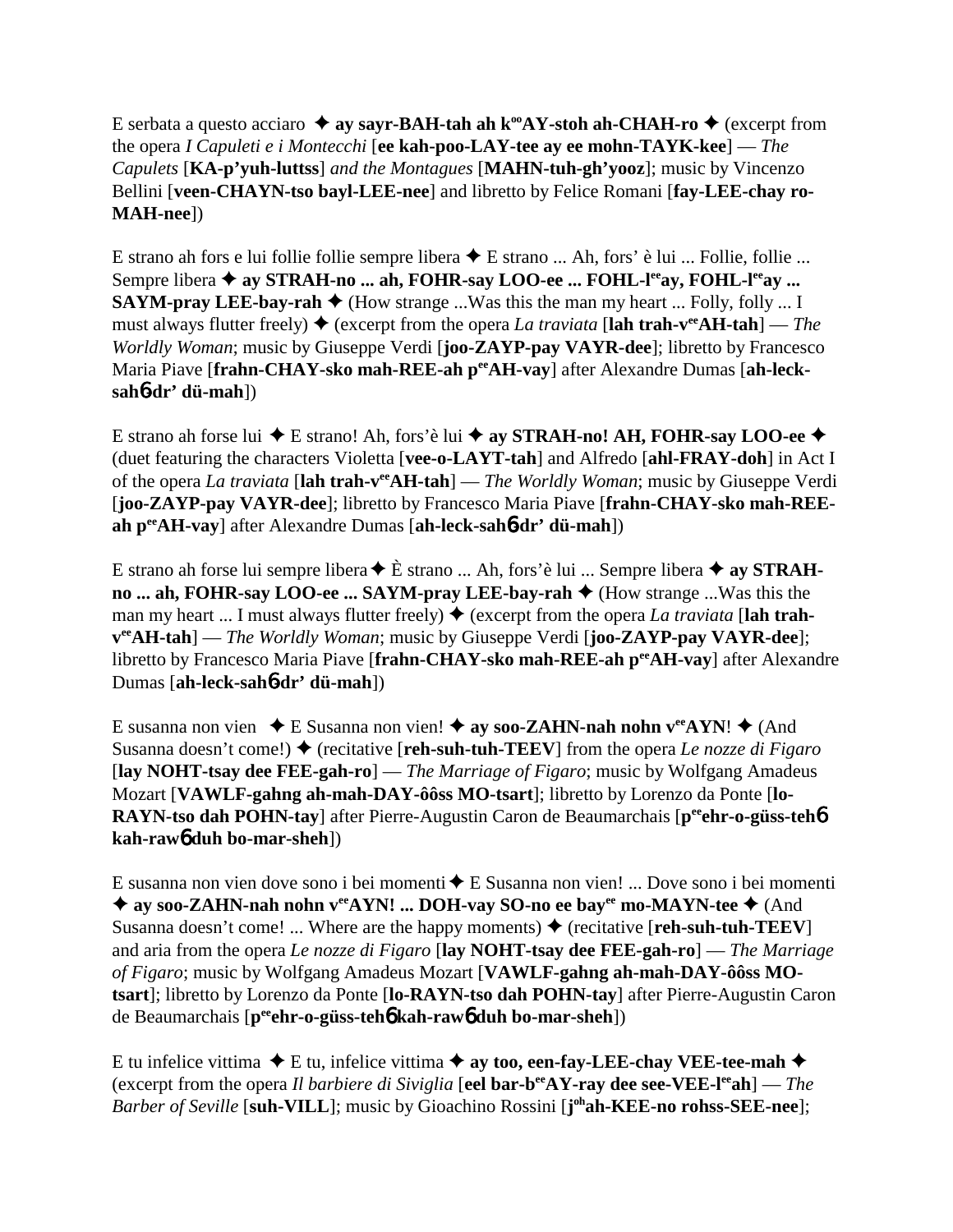libretto by Cesare Sterbini [**chay-ZAH-ray stayr-BEE-nee**] after Pierre-Augustin Caron de Beaumarchais [p<sup>ee</sup>ehr-o-güss-teh**6** kah-raw**6** duh bo-mar-sheh] and Giuseppe Petrosellini [joo-**ZAYP-pay pay-tro-zayl-LEE-nee**])

E tu parti ben mio  $\triangle$  ay too PAR-tee bayn MEE-o  $\triangle$  (madrigal [MADD-rih-gull] by Johann Grabbe [**YO-hahn GRAHB-buh**])

E un anatema lamo come il fulgor del creato  $\triangle$  E un anatema!; l'amo come il fulgor del creato  $\triangle$ **ay oon ah-nah-TAY-mah!; LAH-mo KO-mayl FOOL-gohr dayl kray-AH-toh ♦** (duet from the opera *La Gioconda* [**lah jo-KOHN-dah**] — *The Smiling One*; music by Amilcare Ponchielli [ah-meel-KAH-ray pohn-k<sup>ee</sup>AYL-lee] and libretto by Arrigo Boito [ar-REE-go bo-EE-toh] under the pseudonym Tobia Gorrio [**TAW-b<sup>ee</sup>ah GAWR-r<sup>ee</sup>o**])

Eames Emma Eames **EMM-muh EEMZ** (known also as Emma Hayden [**HAY-d'n**] Eames)

Eames Henry Purmort Eames **HENN-ree PUR-mawrt EEMZ**

Earhart Will Earhart **WILL IHR-hart**

Earl of Moray  $\triangleleft$  (**Earl of) MUH-rī**  $\triangleleft$  (character in the opera *Mary, Queen of Scots;* music and libretto by Thea Musgrave [**THEE-uh MUSS-grayv**]; libretto after Amalia Elguera [**ah-MAHl eeah ell-GAY-rah**])

Earl of salisbury  $\blacklozenge$  The Earl of Salisbury  $\blacklozenge$  (The Earl of) SAWLZ-buh-rih  $\blacklozenge$  (No. 6 in *The 'Second Cycle' of Pavans* [**puh-VAHNS**] *and Galliards* [**GAL-lihurdz**] from about 1590 to 1623 compiled by Davitt Moroney [**DA-vitt muh-RO-nee**])

Earle Richard Earle **RIH-churd URL**

Easdale  $\triangle$  Brian Easdale  $\triangle$  BR**I**-unn EEZ-dayl

Easter to the sunday after pentecost  $\bullet$  Easter to the Sunday after Pentecost  $\bullet$  (**Easter to the Sunday After) PENN-tih-kawst**

Eastman-dryden orchestra Eastman-Dryden Orchestra **EEST-m'n-DR-d'n (Orchestra)**

Eau de source L'eau de source **lo duh sôôrss** (excerpt from *Chants d'Auvergne* [**shah**6 **doh-vehrny'**] — *Songs of the Auvergne* [**o-vehrny'**] — French folk songs collected by Joseph Canteloube [**zho-zeff kah**6**-t'lôôb**])

Eau vivante **o vee-vahnt** (poem by Charles van Lerberghe [**SHAR-luh vunn LEHR-berguh**] set to music by Gabriel Fauré [**gah-breeell fo-ray**])

Ebben che diavol fate  $\triangle$  Ebben?, che diavol fate  $\triangle$  AYB-bayn?, kay d<sup>ee</sup>AH-vohl FAH-tay  $\triangle$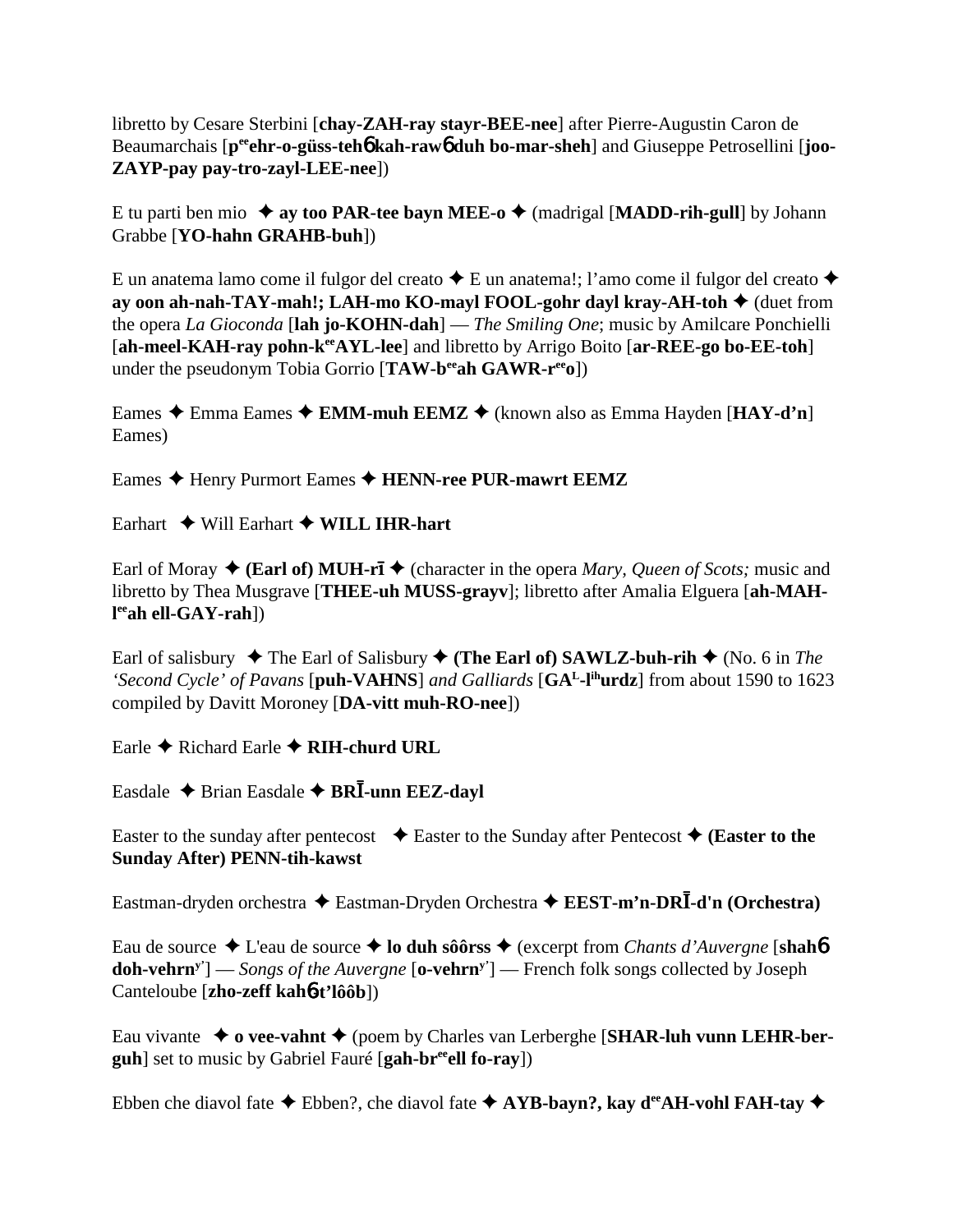(trio from Act I in the opera *La traviata* [**lah trah-veeAH-tah**] — *The Worldly Woman*; music by Giuseppe Verdi [**joo-ZAYP-pay VAYR-dee**]; libretto by Francesco Maria Piave [**frahn-CHAYsko mah-REE-ah peeAH-vay**] after Alexandre Dumas [**ah-leck-sah**6**-dr' dü-mah**])

Ebben ne andro lontana ◆ Ebben? ... Ne andrò lontana ◆ AYB-bayn? ... nay ahn-DRO lohn-**TAH-nah**  $\blacklozenge$  (aria from the opera *La Wally* [lah VAHL-lü]; music by Alfredo Catalani [ahl-**FRAY-doh kah-tah-LAH-nee**]; libretto by Luigi Illica [**l ooEE-jee eel-LEE-kah**] after Wilhelmina von Hillern [**vill-hell-MEE-nah fawn HILL-lurn**])

Ebbinge Ku Ebbinge **KÜ EBB-bihng-uh**

Ebel  $\triangle$  Arnold Ebel  $\triangle$  AR-nawlt AY-buhl

Eben **← Petr Eben ← PEH-t'r EH-benn** 

Eberhard  $\triangle$  AY-bur-hart  $\triangle$  (German pronunciation)

Eberhardt Siegfried Eberhardt **ZEEK-freet AY-bur-hart**

Eberhart  $\triangle$  **EH-bur-hart**  $\triangle$  (American pronunciation)

Eberl **◆** Anton Eberl ◆ **AHN-toh<sup>oh</sup>n AY-berl ◆** (known also as Anton Franz Josef [**FRAHNTSS YOHOH-zeff**] Eberl)

Eberle ◆ Johann Ernst Eberle ◆ YO-hahn EHRNST AY-bur-luh ◆ (known also as Johann Ernst Eberlin [**AY-bur-linn**])

Eberlin ◆ Johann Ernst Eberlin ◆ YO-hahn EHRNST AY-bur-linn ◆ (known also as Johann Ernst Eberle [**AY-bur-luh**])

Eberstein  $\triangle$  Graf Eberstein  $\triangle$  GRAHF AY-bur-sht**In**  $\triangle$  (Count Eberstein)  $\triangle$  (composition by Carl Loewe [**KARL LÖ-vuh**])

Ebert Carl Ebert **KARL AY-bert** (known also as Anton Carl Ebert [**AHN-tohohn KARL AY-bert**])

Eberwein ◆ Carl Eberwein ◆ KARL AY-bur-vIn ◆ (known also as Franz Carl Adalbert Eberwein [FRAHNTSS KARL AH<sup>AH</sup>-dahl-pert AY-bur-vIn])

Eberwein ♦ Traugott Eberwein ♦ TRAH<sup>ôô</sup>-gawt AY-bur-vīn ♦ (known also as Traugott Maximilian [mahk-see-MEE-l<sup>ih</sup>ahn] Eberwein)

Eboli **→** La Principessa d'Eboli → lah preen-chee-PAYSS-sah DAY-bo-lee → (the Princess of Eboli  $[AY-bo-lee]$ )  $\blacklozenge$  (character in the opera *Don Carlo*  $[John KAR-lo]$ ; music by Giuseppe Verdi [**joo-ZAYP-pay VAYR-dee**]; libretto by François Méry [**frah**6**-swah may-ree**] and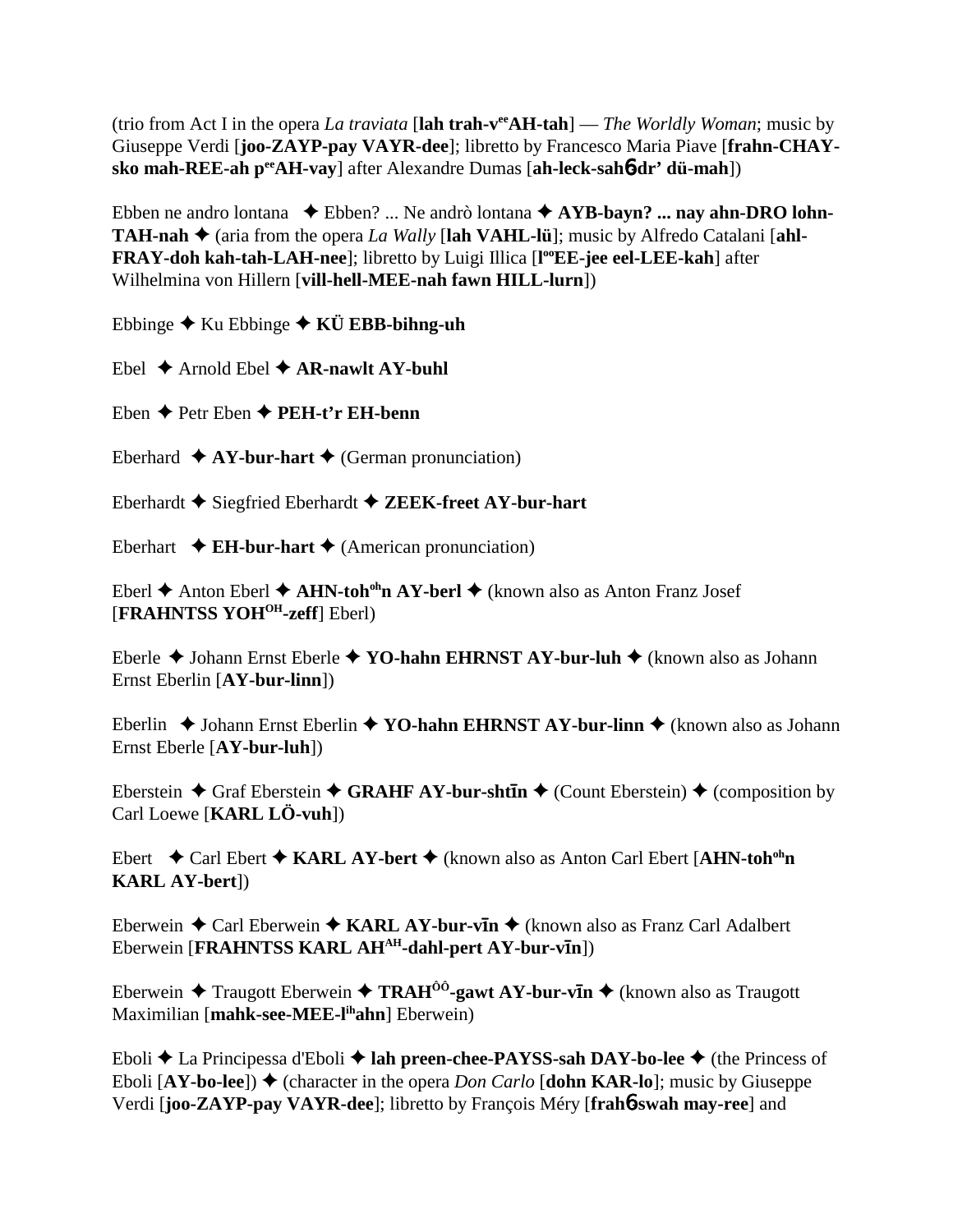## Camille Du Locle [{kah-meel dü law-kl'} kah-mee<sup>y'</sup> dü law-kl'] after Friedrich von Schiller [FREET-rihh fawn SHILL-lur])

### Eccard  $\triangle$  Johannes Eccard  $\triangle$  yo-HAHN-nuss ECK-kart

Ecce gratum  $\triangle$  AY-cheh GRAH-tôôm  $\triangle$  (Behold, the pleasant and longed-for spring)  $\triangle$ (excerpt from the 13th-century manuscript *Carmina Burana* [kar-MEE-nah boo-RAH-nah] set to music by Carl Orff [KARL AWRF])

Ecce lignum crucis  $\blacklozenge$  AY-cheh LEE-n'yôôm KRÔÔ-chiss  $\blacklozenge$  (Gregorian chant, antiphon  $[ANN-tuh-funn]$ 

Ecce prandium  $\triangle$  AY-cheh PRAHN-d<sup>ih</sup>ôôm  $\triangle$  (composition by Jan Pieterszoon Sweelinck [YAHN PEE-turss-zoh<sup>oh</sup>n SWAY<sup>AY</sup>-lihngk])

Ecce sacerdos  $\triangle$  Ecce Sacerdos  $\triangle$  AY-cheh suh-CHAYR-dohss  $\triangle$  (motet [mo-TETT] by Anton Bruckner [AHN-toh<sup>oh</sup>n BRÔÔK-nur])

Ecce torpet probitas  $\triangle A$ Y-cheh TOR-pett PRAW-bih-tahss  $\triangle$  (Look around you — integrity is in a coma)  $\blacklozenge$  (excerpt from the 13th-century collection *Carmina Burana* [**kar-MEE-nah boo-** $RAH-nah$ ]

Ecce tu pulcher es  $\triangle$  AY-cheh too POOL-kayr ayss  $\triangle$  (motet [mo-TETT] by Giovanni da Palestrina [jo-VAHN-nee dah pah-lay-STREE-nah])

Ecce virgo  $\triangle$  AY-cheh VEER-go  $\triangle$  (short passage of Scripture included in the First Vespers of the Annunciation of the Blessed Virgin)  $\triangle$  (anonymous composition)

Eccles  $\triangle$  Henry Eccles  $\triangle$  HENN-ree ECK-k'lz  $\triangle$  (known also as Henry Eagles [EE-g'lz])

Eccles  $\triangle$  John Eccles  $\triangle$  JAHN ECK-k'lz

Eccles  $\triangle$  Solomon Eccles  $\triangle$  SAH-luh-munn ECK-k'lz  $\triangle$  (known also as Solomon Eagles  $[EE-g'1z]$ 

Ecco dunque lorribil citta  $\rightarrow$  Ecco dunque l'orribil città  $\rightarrow$  AYK-ko DOON-k<sup>oo</sup>ay lohr-REE**beel cheet-TAH**  $\blacklozenge$  (excerpt from the opera *Thaïs* [tah-eess]; music by Jules Massenet [zhül] {mahss-s'nay} mahss-s'neh]; libretto by Louis Gallet [l<sup>ôô</sup>ee gahl-leh] after Anatole France [ahnah-tawl frahbss])

Ecco il punto non piu di fiori  $\triangle$  Ecco il punto ... Non più di fiori  $\triangle$  AYK-ko eel POON-toh ... nohn p<sup>ec</sup>OO dee f<sup>ec</sup>O-ree  $\triangle$  (excerpt from the opera *La clemenza di Tito* [lah klay-MAYN-tsah] dee TEE-toh] — The Clemency of Titus; music by Wolfgang Amadeus Mozart [VAWLF-gahng] ah-mah-DAY-ôôss MO-tsart]; libretto by Caterino Mazzolà [kah-tay-REE-no maht-tso-LAH] after Metastasio [may-tah-STAH-z<sup>ee</sup>o])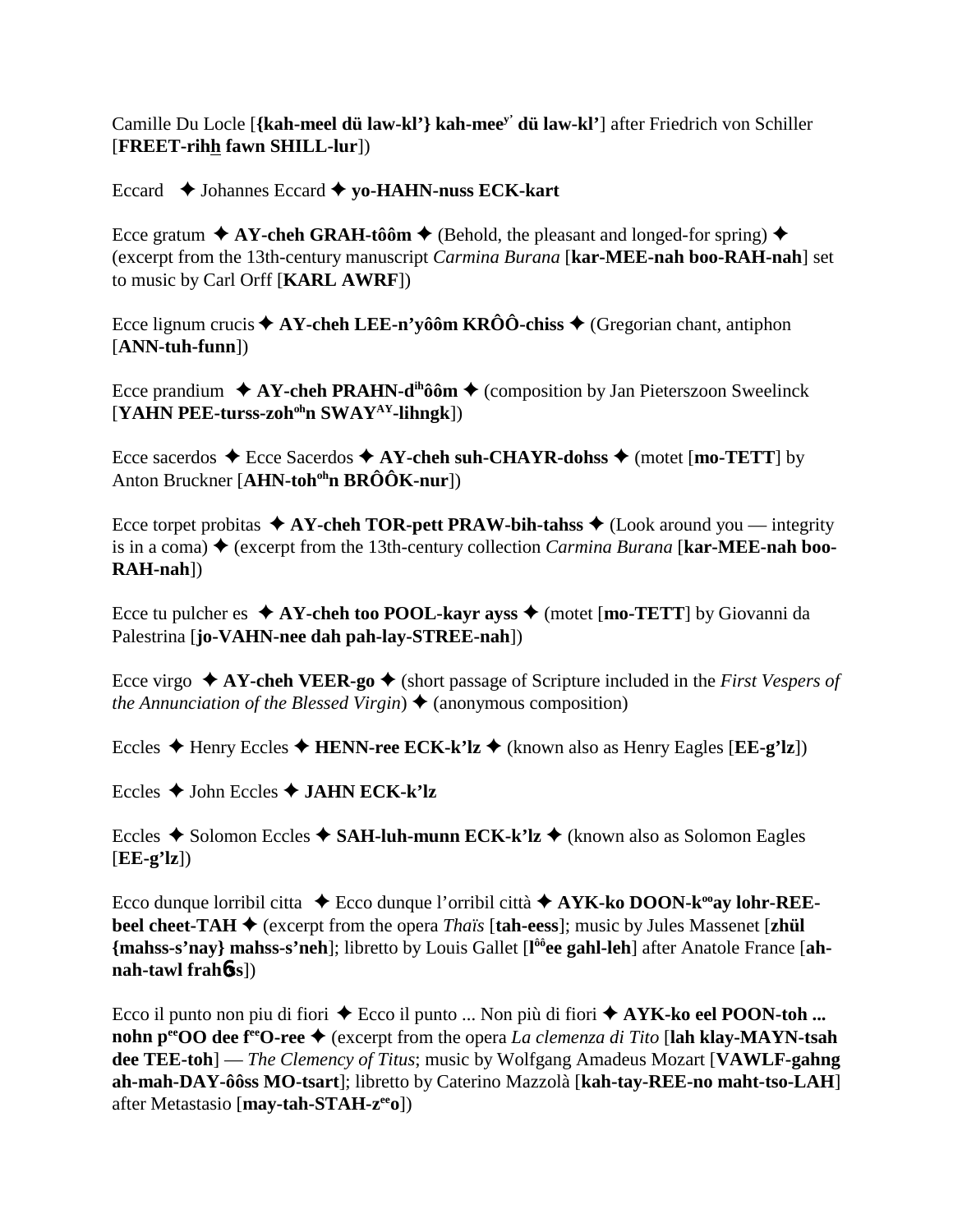Ecco il punto o vitellia ◆ Ecco il punto, o Vitellia ◆ AYK-ko eel POON-toh, o vee-TAYL**l<sup>ee</sup>ah ◆** (Now is the time, Vitellia [**vih-TELL-l<sup>ee</sup>uh**]) ◆ (aria from the opera *La clemenza di Tito* [**lah klay-MAYN-tsah dee TEE-toh**] — *The Clemency of Titus*; music by Wolfgang Amadeus Mozart [**VAWLF-gahng ah-mah-DAY-ôôss MO-tsart**]; libretto by Caterino Mazzolà [**kahtay-REE-no maht-tso-LAH**] after Metastasio [**may-tah-STAH-zeeo**])

Ecco la marcia  $\triangle$  AYK-ko lah MAR-chah  $\triangle$  (arrangement for woodwinds and string bass by Johann Nepomuk Wendt [**yo-HAHN NAY-po-môôk VENNT**] of an excerpt from the opera *Le nozze di Figaro* [**lay NOHT-tsay dee FEE-gah-ro**] — *The Marriage of Figaro*; music by Wolfgang Amadeus Mozart [**VAWLF-gahng ah-mah-DAY-ôôss MO-tsart**]; libretto by Lorenzo da Ponte [**lo-RAYN-tso dah POHN-tay**] after Pierre-Augustin Caron de Beaumarchais [**peeehr-o-güss-teh**6 **kah-raw**6 **duh bo-mar-sheh**])

Ecco lorrido campo  $\triangle$  Ecco l'orrido campo  $\triangle$  AYK-ko lohr-REE-doh KAHM-po  $\triangle$  (This is the dreadful place)  $\blacklozenge$  (excerpt from the opera *Un ballo in maschera* [**oon BAHL-lo een MAHskay-rah**] — *A Masked Ball*; music by Giuseppe Verdi [**joo-ZAYP-pay VAYR-dee**]; libretto by Antonio Somma [**ahn-TAW-neeo SOHM-mah**] after Eugène Scribe [**ö-zhenn skreeb**])

Ecco lorrido campo ma dallarido stelo teco io sto  $\triangle$  Ecco l'orrido campo ... Ma dall'arido stelo ... Teco io sto **→ AYK-ko lohr-REE-doh KAHM-po ... MAH dahl-lah-REE-doh STAY-lo ... TAY-ko**  $e^{i\theta}$ **o STOH**  $\blacklozenge$  (duet, an excerpt from the opera *Un ballo in maschera* [**oon BAHL-lo een MAH-skay-rah**] — *A Masked Ball*; music by Giuseppe Verdi [**joo-ZAYP-pay VAYR-dee**]; libretto by Antonio Somma [**ahn-TAW-neeo SOHM-mah**] after Eugène Scribe [**ö-zhenn skreeb**])

Ecco piegando  $\bullet$  Ecco, piegando  $\bullet$  AYK-ko, p<sup>ee</sup>ay-GAHN-doh  $\bullet$  (Now, kneeling)  $\bullet$ (madrigal [**MADD-rih-gull**] by Claudio Monteverdi [**KLAHOO-deeo mohn-tay-VAYR-dee**])

Ecco quel fiero istante  $\triangle$  Ecco quel fiero istante!  $\triangle$  AYK-ko k<sup>oo</sup>ayl f<sup>ee</sup>AY-ro ee-STAHN-tay!  $\triangle$  (Here is the Fateful Moment)  $\triangle$  (poem by Pietro Metastasio [ $p^{ee}AY$ -tro may-tah-STAH-z<sup>ee</sup>o] set to music by Ludwig van Beethoven [**LOOT-vihh funn BAY**<sup>AY</sup>-toh-funn])  $\blacklozenge$  (nocturne by Wolfgang Amadeus Mozart [**VAWLF-gahng ah-mah-DAY-ôôss MO-tsart**])

Ecco quel fiero istante la partenza  $\bullet$  Ecco quel fiero istante! (La partenza)  $\bullet$  AYK-ko k<sup>oo</sup>ayl **f**<sup>re</sup>AY-ro ee-STAHN-tay! (lah par-TAYN-tsah) ♦ (Here is the Fateful Moment (Parting)) ♦ (poem by Pietro Metastasio [**peeAY-tro may-tah-STAH-zeeo**] set to music by Ludwig van Beethoven [**LOOT-vihh funn BAY<sup>AY</sup>-toh-funn**])

Ecco ridente in cielo **←** Ecco, ridente in cielo **← AYK-ko, ree-DAYN-tayn CHAY-lo ←** (See, smiling in the heavens)  $\blacklozenge$  (aria from the opera *Il barbiere di Siviglia* [eel **bar-b<sup>ee</sup>AY-ray dee see-VEE-leeah**] — *The Barber of Seville* [**suh-VILL**]; music by Gioachino Rossini [**j ohah-KEE-no rohss-SEE-nee**]; libretto by Cesare Sterbini [**chay-ZAH-ray stayr-BEE-nee**] after Pierre-Augustin Caron de Beaumarchais [p<sup>ee</sup>ehr-o-güss-teh**o** kah-rawo duh bo-mar-sheh] and Giuseppe Petrosellini [**joo-ZAYP-pay pay-tro-zayl-LEE-nee**])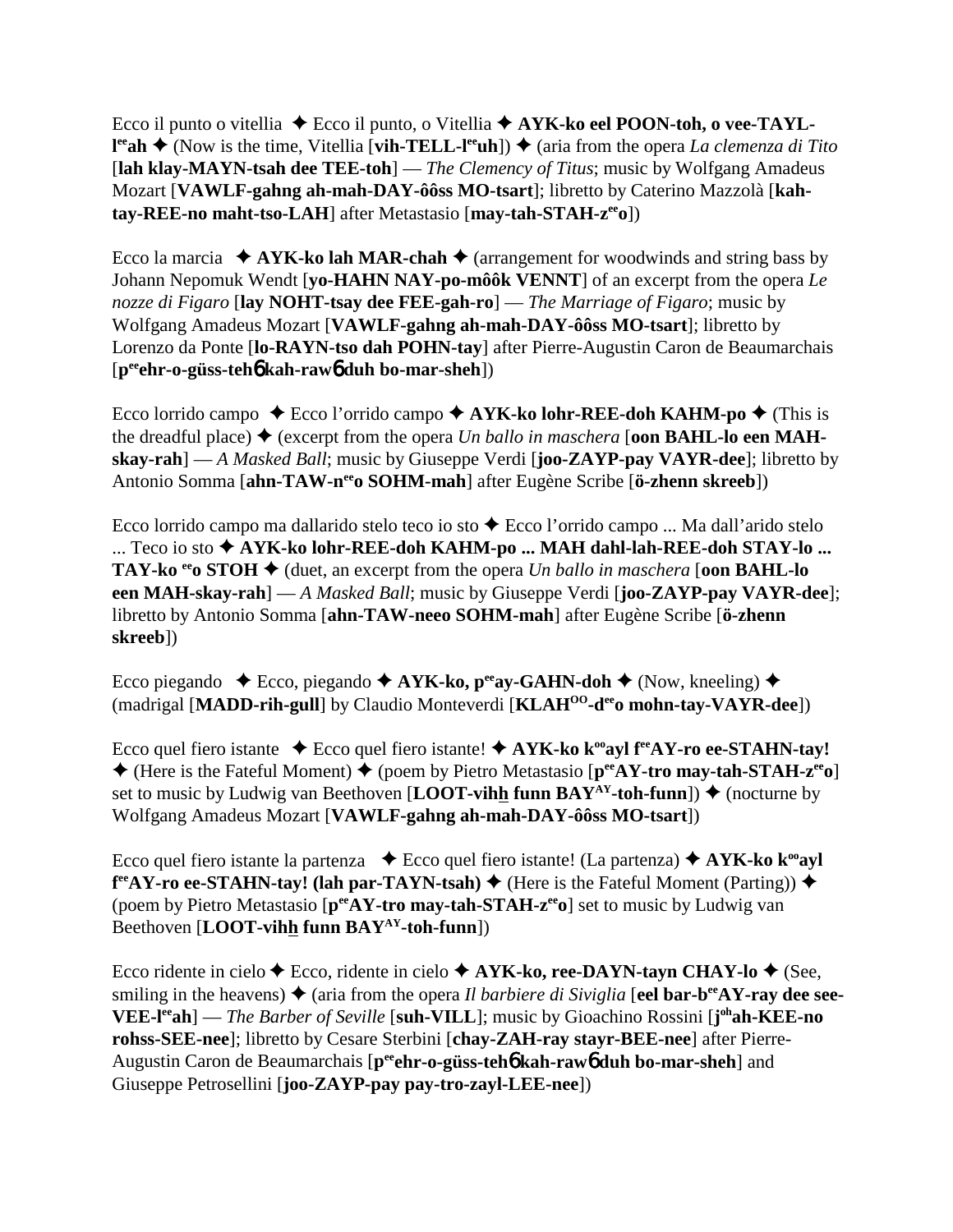Ecco silvio ◆ Ecco, Silvio ◆ **AYK-ko, SEEL-v<sup>ee</sup>o ◆** (Silvio, Behold Her) ◆ (madrigal [MADD-rih-gull] by Claudio Monteverdi [KLAH<sup>OO</sup>-d<sup>ee</sup>o mohn-tay-VAYR-dee])

Ecco un nuovo tormento  $\triangle$  AYK-ko oon n<sup>oo</sup>O-vo tohr-MAYN-toh  $\triangle$  (excerpt from the opera *Orfeo ed Euridice* [ohr-FAY-o ayd ay<sup>oo</sup>-ree-DEE-chay]; music by Christoph Willibald von Gluck [**KRIH-stawf VILL-lee-bahlt fawn GLÔÔK**] and libretto by Ranieri de' Calzabigi [**rahneeAY-ree day kahl-tsah-BEE-jee**])

Eccomi in lieta vesta  $\triangleq$  ayk-KO-me een l<sup>ee</sup>AY-tah VAYSS-tah  $\triangleq$  (Here I am in happy raiment)  $\blacklozenge$  (Juliet's [JOO-l<sup>ee</sup>ett's] recitative [reh-suh-tuh-TEEV] from Act I of the opera *I Capuleti e i Montecchi* [**ee kah-poo-LAY-tee ay ee mohn-TAYK-kee**] — *The Capulets* [**KAp'yuh-luttss**] *and the Montagues* [**MAHN-tuh-gh'yooz**]; music by Vincenzo Bellini [**veen-CHAYN-tso bayl-LEE-nee**]; libretto by Felice Romani [**fay-LEE-chay ro-MAH-nee**] after William Shakespeare [**WILL-l<sup>ih</sup>umm SHAYK-spih<sup>uh</sup>r**])

Eccomi in lieta vesta oh quante volte **→** Eccomi in lieta vesta ... Oh! quante volte ◆ ayk-KO**meen l<sup>ee</sup>AY-tah VAY-stah ... O! k<sup>oo</sup>AHN-tay VOHL-tay ♦** (recitative [**reh-suh-tuh-TEEV**] and romance from the opera *I Capuleti e i Montecchi* [**ee kah-poo-LAY-tee ay ee mohn-TAYK-kee**] — *The Capulets* [**KA-p'yuh-luttss**] *and the Montagues* [**MAHN-tuh-gh'yooz**]; music by Vincenzo Bellini [**veen-CHAYN-tso bayl-LEE-nee**]; libretto by Felice Romani [**fay-LEE-chay ro-MAH-nee**] after William Shakespeare [WILL-l<sup>ih</sup>umm SHAYK-spih<sup>uh</sup>r])

Echaniz ◆ José Echaniz ◆ ho-SAY av-CHAH-niss

Echelard David Echelard **DAY-vudd EH-shuh-lard**

Echod mi yodea ◆ Echod mi Yodea ◆ e**h-HAHD mee yo-DAY-ah ◆** (*Who Knows One* — a Passover song)

Echternach Matthias Echternach **maht-TEE-ahss EHH-tur-nahk**

Eckard ◆ Johann Gottfried Eckard ◆ YO-hahn GAWT-freet EH-kart ◆ (known also as Johann Gottfried Eckardt [**EH-kart**] and Johann Gottfried Eckart [**EH-kart**])

Eckardt Hans Eckardt **HAHNSS EH-kart**

Eckardt **→** Johann Gottfried Eckardt **→ YO-hahn GAWT-freet EH-kart →** (known also as Johann Gottfried Eckard [**EH-kart**] and Johann Gottfried Eckart [**EH-kart**])

Eckart **→** Johann Gottfried Eckart **→ YO-hahn GAWT-freet EH-kart →** (known also as Johann Gottfried Eckard [**EH-kart**] and Johann Gottfried Eckardt [**EH-kart**])

Eckelt **→** Johann Valentin Eckelt → YO-hahn FAH<sup>AH</sup>-lenn-teen EH-kullt

Eckerberg  $\triangle$  Sixten Eckerberg  $\triangle$  SICKSS-tunn EH-kehr-bar<sup>y'</sup>  $\triangle$  (known also as Axel Sixten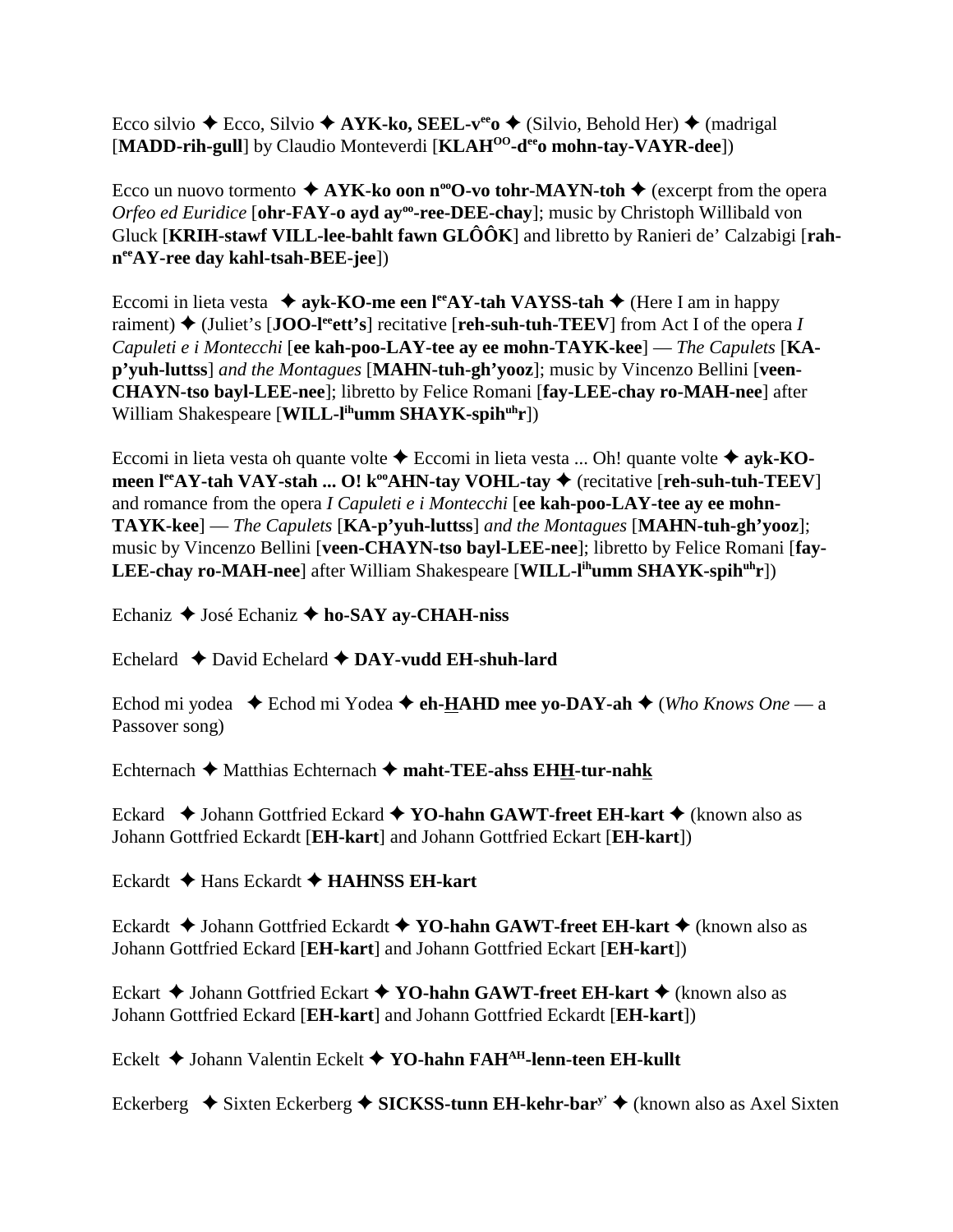Lennart Eckerberg [**ACK-sull SICKSS-tunn LENN-nart EH-kehr-bary'**])

Eckert **→** Karl Eckert **→ KARL EH-kert** → (known also as Karl Anton Florian [AHN-toh<sup>oh</sup>n **FLO-rihahn**] Eckert)

Eckert Rinde Eckert **RINN-duh EH-kert**

Eckhard ◆ Jacob Eckhard ◆ {JAY-kubb ECK-hard} YAH<sup>AH</sup>-kawp ECK-hart

Eckhardt **→** René Eckhardt ◆ ruh-NAY ECK-hart

Eckhardt gramatte ◆ Sonia Eckhardt-Gramatté ◆ SO-neeah ECK-hart-grah-MAHT-tav ◆ (known also as Sophie-Carmen Eckhardt-Gramatté [**SO-fee-KAR-menn ECK-hart-grah-MAHT-tay**])

Ecklund ◆ Peter Ecklund ◆ PEE-tur ECK-lunnd

Eckstein  $\triangle$  Pavel Eckstein  $\triangle$  PAH-vell ECK-st**in** 

Eclogue  $\triangle$  **ECK-lawg**  $\triangle$  (composition by Miriam Gideon [MIH-r<sup>ih</sup>ahm GHEE-dawn])

Ecorcheville Jules Écorcheville **zhül ay-kawrsh'-veel** (known also as Jules Armand Joseph [**ar-mah**6 **zho-zeff**] Écorcheville)

Ecossaise  $\triangle$  Écossaise  $\triangle$  ay-kawss-sess  $\triangle$  (Scotswoman)  $\triangle$  (composition from the *Suite in D Major* by J. Clarke [**J. KLARK**])

Ecoute Écoute **ay-kôôt** (poem by Maurice Carême [**mo-reess kah-remm**] set to music by Jacques Chailley [**zhack shahee-yee**])

Ecoutez donc sans peur  $\blacklozenge$  Écoutez donc sans peur  $\blacklozenge$  ay-kôô-tay dawb sahb pör  $\blacklozenge$  (excerpt from *Choix d'airs de l'opéra "Zanetta"* [**shwah dehr duh law-pay-rah "zah-nett-tah"**] — *Selected Airs from the Opera "Zanetta"* [**zuh-NETT-tuh**]; music by Daniel-François-Esprit Auber [dah-n<sup>ee</sup>ell-frah**6**-swah ess-pree o-bay]; libretto by Eugène Scribe [ö-zhenn skreeb] and Jules Henri Vernoy de Saint-Georges [**zhül ah**6**-ree vehr-n'wah duh seh**6**-zhawrzh**])

Ecrevisse  $\triangle$  L'Écrevisse  $\triangle$  **lay-kruh-veess**  $\triangle$  (The Crayfish)  $\triangle$  (excerpt from *Le bestiaire (ou le cortege d'Orphée*) [luh bess-t<sup>ee</sup>ehr (ôô luh kawr-tehzh dawr-fay)] — *The Bestiary* [BESS**chee-eh-ree**] *(or 'The Procession of Orpheus* [**AWR-fee-uss**]') — (six songs for voice by Francis Poulenc [**frah**6**-seess pôô-lah**6**k**])

Ecureuil  $\triangle$  L'écureuil  $\triangle$  **lay-kü-rö<sup>y'</sup>**  $\triangle$  (the squirrel)  $\triangle$  (character in the opera *L'enfant et les sortileges* [**lah**6**-fah**6 **ay leh sawr-tee-lehzh**] — *The Child and the Fantasies*; music by Maurice Ravel [**mo-reess rah-vell**] and libretto by Sidonie Gabrielle Gauthiers-Villars [**see-daw-nee gah**br<sup>ee</sup>ell go-t<sup>ee</sup>ay-veel-lar])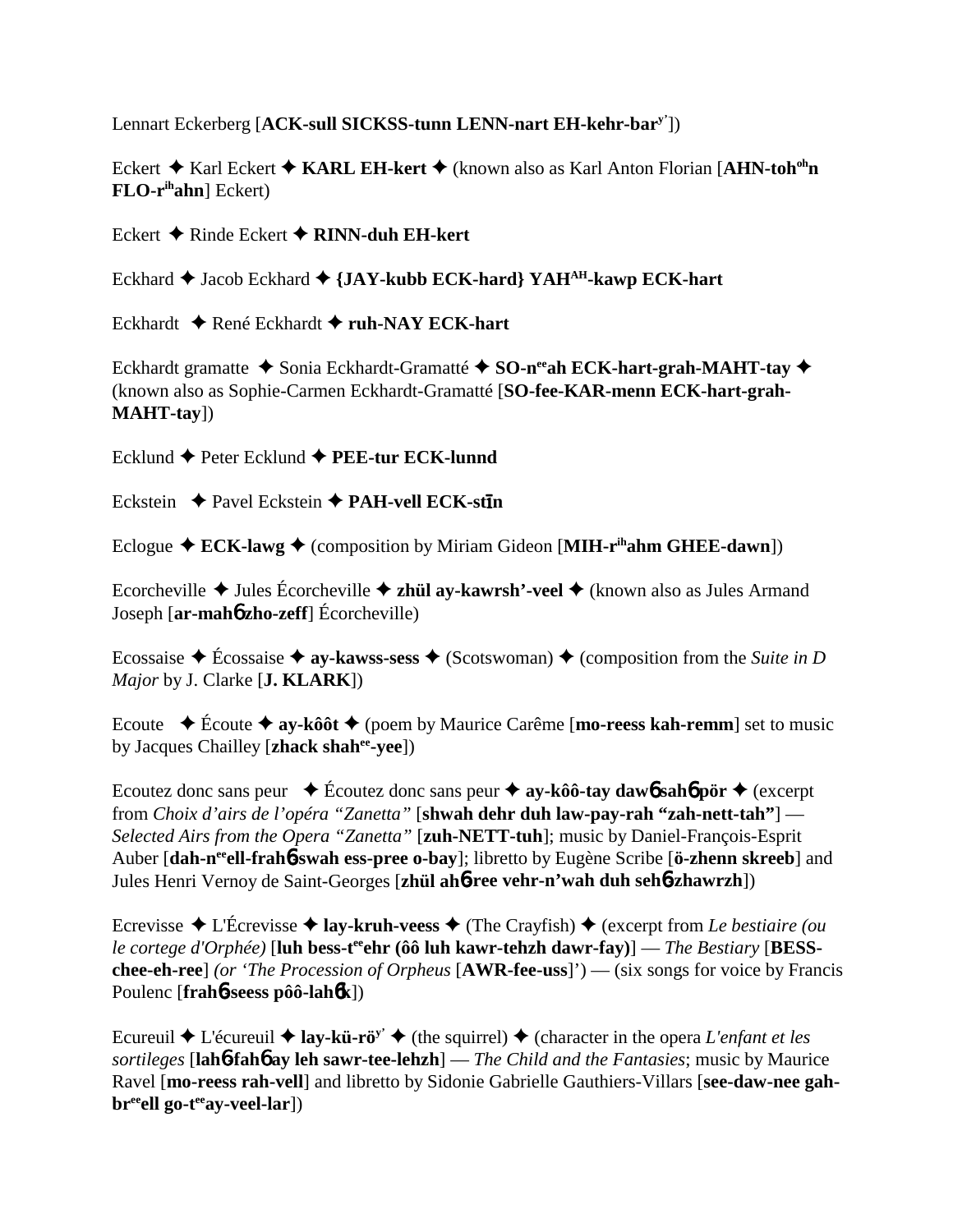Ecuyer  $\triangle$  Écuyer  $\triangle$  ay-kü-yay  $\triangle$  (squire)  $\triangle$  (character in the lyric drama *Le Roi Arthus* [luh **r'wah ar-tüss**] — *King Arthur;* words and music by Ernest Chausson [**ehr-nesst shohss-saw**6])

Ecuyer  $\triangle$  Un écuyer  $\triangle$  **ü<sub>0</sub>**-nay-kü-yay  $\triangle$  (a squire)  $\triangle$  (character in the lyric drama *Le Roi Arthus* [**luh r'wah ar-tüss**] — *King Arthur* [**AR-thur**]; words and music by Ernest Chausson [**ehr-nesst shohss-saw**6])

Ed ecco il sogno  $\triangle$  Ed ecco il sogno  $\triangle$  ayd AYK-ko eel SO-n'yo  $\triangle$  (song by Francesco Paolo Tosti [frahn-CHAY-sko PAH<sup>O</sup>-lo TOH-stee])

Eda pierre Christiane Eda-Pierre **kreess-teeahn eh-dah-peeehr**

Edeikan Louise Edeiken **lôô-EEZ ee-D-k'n**

Edelmann ♦ Jean-Frédéric Edelmann ♦ zhah**6-fray-day-reek eh-d'l-mahn** ♦ (known also as Johann Friedrich Edelmann [**YO-hahn FREET-rihh AY-dull-mahn**])

Edelmann  $\triangle$  Otto Edelmann  $\triangle$  AWT-toh AY-dull-mahn  $\triangle$  (known also as Otto Karl Edelmann [**AWT-toh KARL AY-dull-mahn**])

Edelmann ◆ Sergei Edelmann ◆ sehr-GAY<sup>EE</sup> EH-dell-mahn

Edelweiss ◆ EH-d'l-will-ss ◆ (excerpt from *The Sound of Music*, a Broadway show, with music by Richard Rodgers [**RIH-churd RAHD-jurz**])

Eder Gerhard Eder **GAYR-hart AY-dur**

Eder Helmut Eder **HELL-moot AY-dur**

Edgardo **ayd-GAR-doh** (character in the opera *Lucia di Lammermoor* [**loo-CHEE-ah dee LAHM-mer-môôuhr** — *Lucy of Lammermoor* [**LOO-see of LAMM-mur-môôuhr**]; music by Gaetano Donizetti [**gahay-TAH-no doh-nee-TSAYT-tee**]; libretto by Salvadore Cammarano [**sahl-vah-DOH-ray kahm-mah-RAH-no**] based on the novel *The Bride of Lammermoor* by Sir Walter Scott [**WAWL-tur SKAHT**])

Edgcumbe Richard, 2nd Earl of Mount-Edgcumbe **RIH-churd, (Second Earl of Mount)- EDDJ-kumm**

Edi bio thu hevene quene **→ eh-dee b<sup>ee</sup>o tü eh-venn k<sup>ü</sup>enn ◆** (anonymous polyphonic song from the 13th or 14th century)

Edinburgh  $\triangle$  **EH-dinn-buh-ruh**  $\triangle$  (Scottish city)

Edler von eybler Joseph Leopold, Edler von Eybler **YOHOH-zeff LAY-o-pawlt, ETT-lur fawn -blur**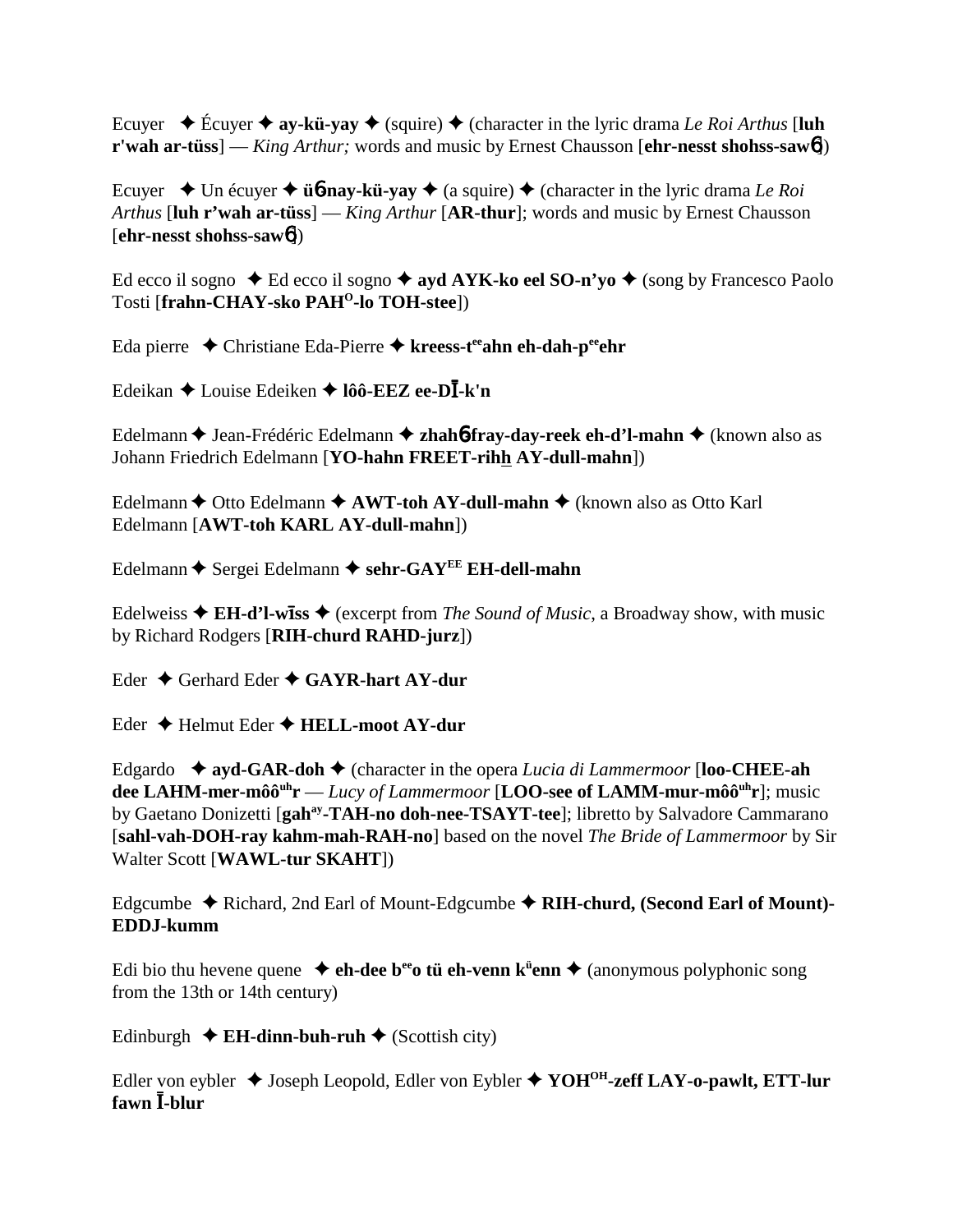Edler von mojsisovics **→** Roderich, Edler von Mojsisovics → **RO-duh-rihh, ETT-lur fawn MOEE-sih-saw-vihch** (known also as Roderich, Edler von Mojsisovics-Mojsvár [**MOEE-sihsaw-vihch-MOEESS-vahahr**])

Edler von wiesenbrunn ◆ Raphael Georg Kiesewetter, Edler von Wiesenbrunn ◆ RAH-fah-ell **GAY-awrk KEE-zuh-vett-tur, ETT-lur fawn VEE-zunn-brôôn ♦** (known also as Raphael Georg Kiesewetter)

- Edlund  $\triangle$  Lars Edlund  $\triangle$  LARSS AY<sup>UH</sup>D-lünd
- Edwards ◆ Iwan Edwards ◆ **EE-wunn EDD-wurdz**
- Eeden ◆ Jean-Baptiste van den Eeden ◆ zhah6**-bah-tee-steh vunn denn AY<sup>AY</sup>-denn**
- Effinger Cecil Effinger **SEE-sull EFF-f'n-jur**
- Effron **←** David Effron **← DAY-vudd EFF-frunn**
- Egenolff Christian Egenolff **KRIH-stihahn AY-ghuh-nawlf**
- Egge Klaus Egge **KLAEWSS EGG-guh**
- Eggebrecht Hans Heinrich Eggebrecht **HAHNSS HN-rihh EGG-guh-brehht**
- Eggen Arne Eggen **AR-nuh EGG-ghenn**
- Eggen Erik Eggen **EH-rick EGG-ghenn**
- Egger Adolph Egger **AH-dawlf EGG-gur**
- Egghard Julius Egghard **YOO-lihôôss ECK-hart**
- Egidi Arthur Egidi **AR-tur AY-ghih-dee**
- Egk  $\rightarrow$  Werner Egk  $\rightarrow$  **VEHR-nur ECK**
- Egli ♦ Johann Heinrich Egli ♦ YO-hahn H**I**N-rihh EGG-lee

Egli non riede ancora non so le tetre immagini  $\triangle$  Egli non riede ancora!; Non so le tetre immagini **AY-l'yee nohn ree-AY-day ahn-KO-rah!; nohn so lay TAY-tray eem-mah-JEE-nee** (aria from the opera *Il corsaro* [**eel kohr-SAH-ro**] — *The Corsair* [**KAWR-sauhr**]; music by Giuseppe Verdi [**joo-ZAYP-pay VAYR-dee**]**;** libretto by Francesco Maria Piave [**frahn-CHAYsko mah-REE-ah p<sup>ee</sup>AH-vay**] after Byron [**BI-runn**])

Eglogue hirtengesang Églogue (Hirtengesang) **ayg-lawg (HEER-tunn-guh-zahng)**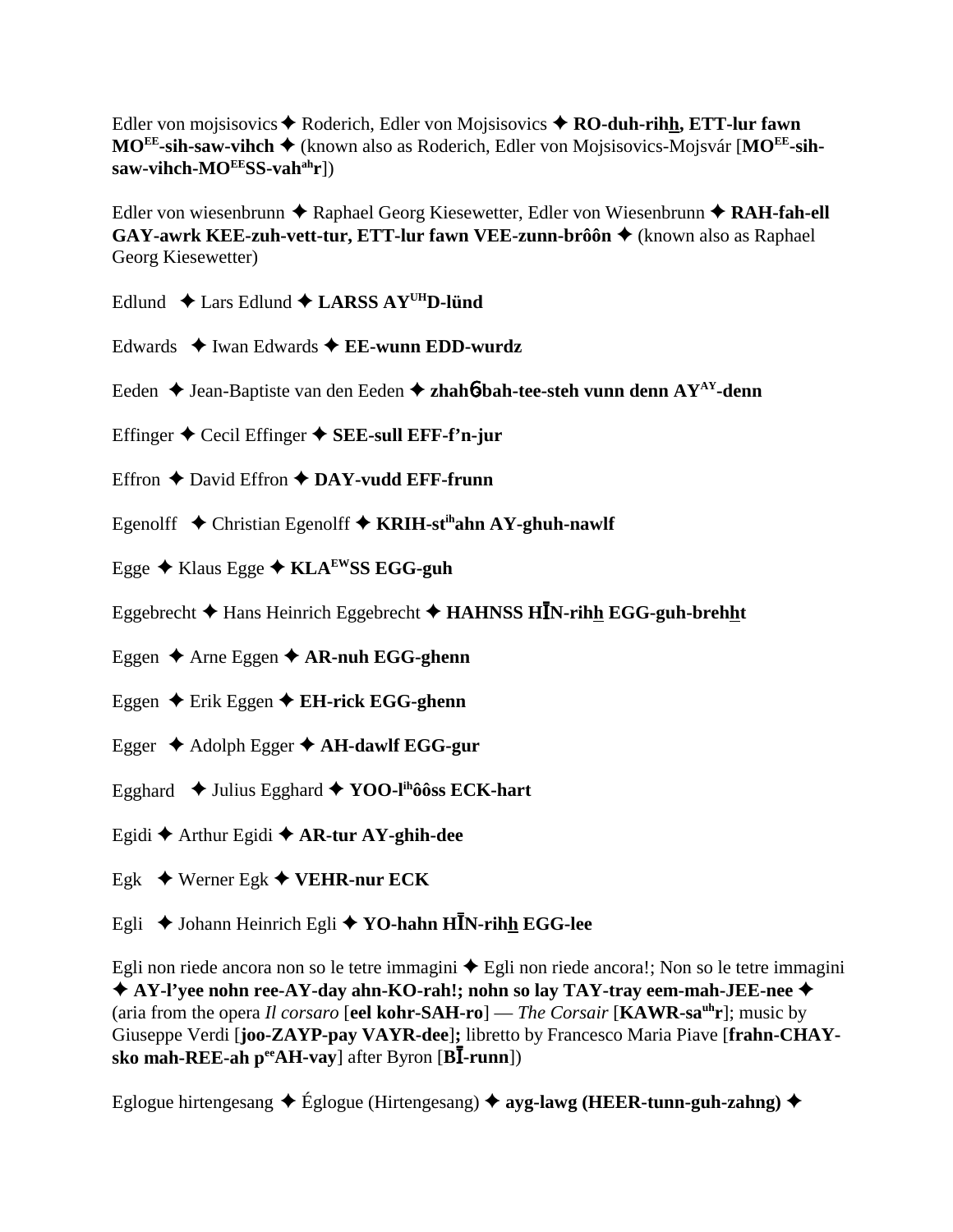(Shepherd's Song) (excerpt from *Années de pèlerinage (première année — Suisse)* [**ahn-nay duh peh-l'ree-nahzh (pruh-m<sup>ee</sup>ehr ahn-nay — s<sup>ü</sup>eess)] —** *Years of Pilgrimage (First Year* **—** *Switzerland)* — by Franz Liszt [**FRAHNZ LISST**])

Egmond  $\triangleleft$  Max van Egmond  $\triangleleft$  **MAHKSS funn EHK-mawnt**  $\triangleleft$  (known also as Max Rudolf [**RÜ-dawlf**] van Egmond)

Ego flos campi **eh-gaw flohss kahm-pih** (motet [**mo-TETT**] by Jacob Clemens non Papa [**YAH-kawp KLAY-mennss nawn PAH-pah**])

Ego sum abbas  $\triangleleft$  **EH-gaw soom AHB-buss**  $\triangleleft$  (I am the abbot)  $\triangleleft$  (excerpt from *In taberna* [**inn tah-BAYR-nah**] — *In the Tavern* — a group of poems from the 13th-century manuscript *Carmina Burana* [**kar-MEE-nah boo-RAH-nah**] set to music by Carl Orff [**KARL AWRF**])

Egorov Youri Egorov **YOO-ree yeh-GAW-ruff**

Egredimini filiae sion **→** Egredimini, filiae Sion → ay-greh-DIH-mih-nih, FEE-l<sup>ee</sup>ay SIH-awn  $\triangle$  (Come Forth, Oh Ye Daughters of Zion)  $\triangle$  (motet [**mo-TETT**] by Marc Antoine Charpentier [**mark ah**6**-twahn shar-pah**6**-teeay**])

Ehe  $\triangle$  Johann Leonhard Ehe II  $\triangle$  YO-hahn LAY-awn-hart AY-uh (II)

Ehemals und jetzt  $\triangle$  Ehemals und Jetzt  $\triangle$  AY-uh-mahlss ôônt YETTST  $\triangle$  (Then and Now) (poem by Friedrich Hölderlin [**FREET-rihh HÖL-tur-linn**] set to music by Paul Hindemith [**PAHÔÔL HINN-tuh-mitt**])

Ehi di casa buona gente ◆ Ehi, di casa, buona gente ◆ AY<sup>EE</sup>, dee KAH-zah, b<sup>oo</sup>O-nah JAYN**tay**  $\blacklozenge$  (excerpt from the opera *Il barbiere di Siviglia* [eel bar-b<sup>ee</sup>AY-ray dee see-VEE-l<sup>ee</sup>ah] — *The Barber of Seville* [**suh-VILL**]; music by Gioachino Rossini [**j ohah-KEE-no rohss-SEE-nee**]; libretto by Cesare Sterbini [**chay-ZAH-ray stayr-BEE-nee**] after Pierre-Augustin Caron de Beaumarchais  $[p^{ee}$ **chr-o-güss-teh<sup>6</sup> kah-raw<sup>6</sup> duh bo-mar-sheh**] and Giuseppe Petrosellini [**joo-ZAYP-pay pay-tro-zayl-LEE-nee**])

Ehi fiorello mio signore Ehi, Fiorello? ... Mio signore ... **AYEE, feeo-RAYL-lo? ... MEE-o** see-n'YO-ray  $\blacklozenge$  (excerpt from the opera *Il barbiere di Siviglia* [eel bar-b<sup>ee</sup>AY-ray dee see-**VEE-leeah**] — *The Barber of Seville* [**suh-VILL**]; music by Gioachino Rossini [**j ohah-KEE-no rohss-SEE-nee**]; libretto by Cesare Sterbini [**chay-ZAH-ray stayr-BEE-nee**] after Pierre-Augustin Caron de Beaumarchais [p<sup>ee</sup>ehr-o-güss-teh**6** kah-raw**6** duh bo-mar-sheh] and Giuseppe Petrosellini [**joo-ZAYP-pay pay-tro-zayl-LEE-nee**])

Ehlers  $\triangle$  Alice Ehlers  $\triangle$  A-luss AY-lurz  $\triangle$  (known also as Alice Pauly [PAH<sup>00</sup>-lee] Ehlers)

Ehlert Louis Ehlert **LOO-ee AY-lert**

Ehmann Wilhelm Ehmann **VILL-hellm AY-mahn**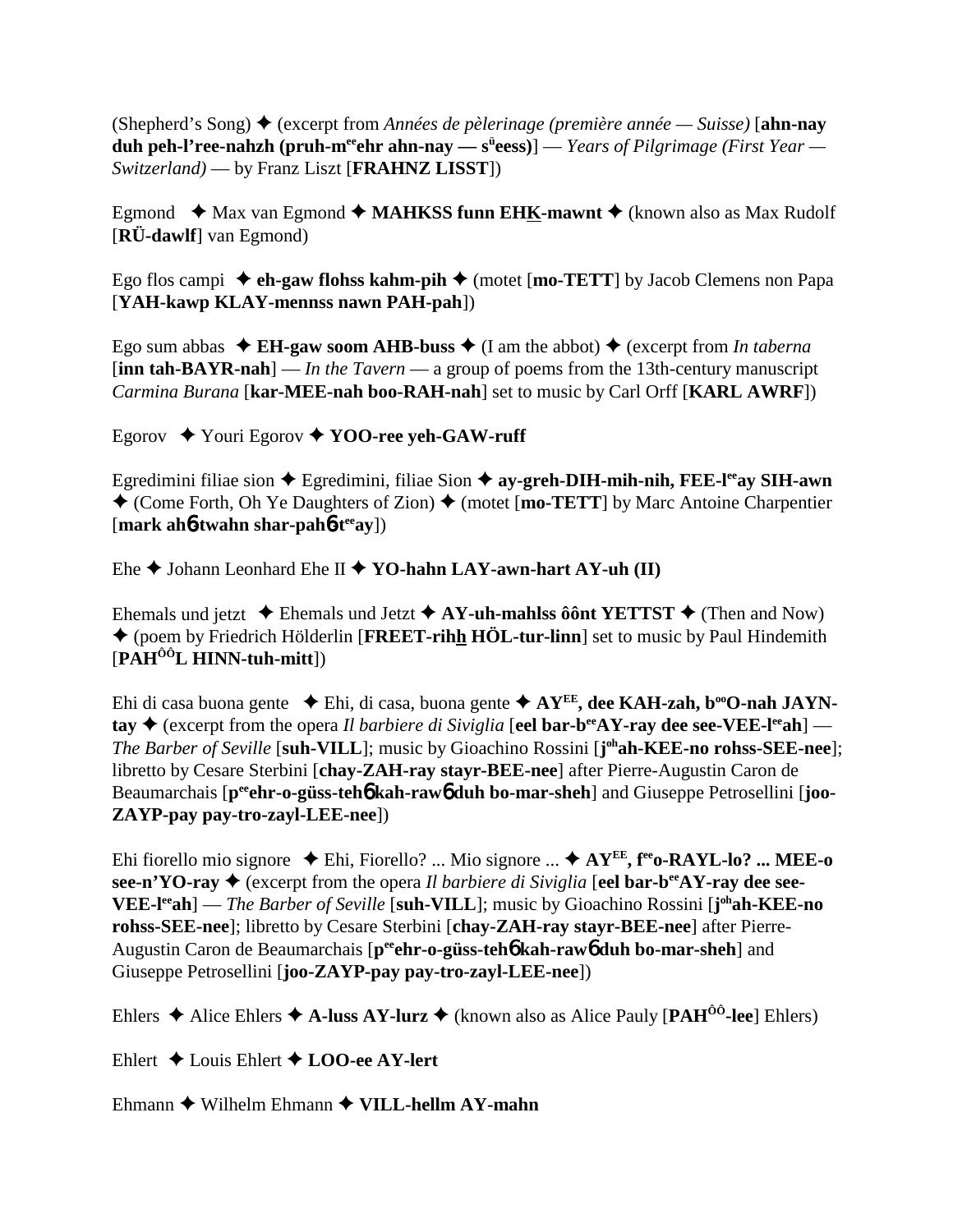Ehrenberg  $\triangle$  Carl Ehrenberg  $\triangle$  KARL AY-runn-pehrk  $\triangle$  (known also as Carl Emil Theodor [**AY-meel TAY-o-dohoh r**] Ehrenberg)

Ehrengut Walter Ehrengut **VAHL-tur AY-runn-gôôt**

Ehrlich  $\triangle$  Abel Ehrlich  $\triangle$  AH-buhl AYR-lihh

Ehrlich  $\blacklozenge$  Heinrich Ehrlich  $\blacklozenge$  **HIN-rihh AYR-lihh**  $\blacklozenge$  (known also as Karl Heinrich Alfred Ehrlich [**KARL HN-rihh AHL-frayt AYR-lihh**])

Ehrling  $\triangle$  Sixten Ehrling  $\triangle$  SICKSS-tunn AR-lihng  $\triangle$  (known also as Evert [AY<sup>UH</sup>-vurt] Sixten Ehrling)

Ei dorme  $\triangle$  Ei dorme?  $\triangle$  AY<sup>EE</sup> DOHR-may?  $\triangle$  (duet from the opera *Il corsaro* [eel kohr-**SAH-ro**] — *The Corsair* [**KAWR-sauhr**]; music by Giuseppe Verdi [**joo-ZAYP-pay VAYRdee**]; libretto by Francesco Maria Piave [**frahn-CHAY-sko mah-REE-ah p<sup>ee</sup>AH-vav**] after Byron  $[\mathbf{B}\bar{\mathbf{I}}\text{-}\mathbf{runn}]$ 

Ei ei wie mein triangel wunderherrlich lautet  $\triangle$  Ei, ei wie mein Triangel wunderherrlich läutet  $\triangle$ **AH<sup>IH</sup>, AH<sup>IH</sup> vee min TREE-ahng-ull VÔÔN-tur-hehr-lih<u>h</u> LOY-tutt ♦ (Hey! Ring Out My** Triangle) (song from *Zigeunermelodien* [**tsee-GOY-nur-may-lo-dihunn**]*— Gipsy Melodies* by Antonín Dvoák [**AHN-taw-ny eeeen d'VAW-r shahahk**])

Ei parte per pieta  $\triangle$  Ei parte! ... Per pietà  $\triangle$  AY<sup>EE</sup> PAR-tay! ... payr p<sup>ee</sup>ay-TAH  $\triangle$  (aria from Act II of the opera *Così fan tutte* [**ko-ZEE fahn TOOT-tay**] — *All Women Do the Same*; music by Wolfgang Amadeus Mozart [**VAWLF-gahng ah-mah-DAY-ôôss MO-tsart**] and libretto by Lorenzo da Ponte [**lo-RAYN-tso dah POHN-tay**])

Eia mater **AYIH-uh MAH-tehr** (section of the *Stabat Mater* [**STAH-baht MAH-tehr**] set to music by Franz Joseph Haydn [**FRAHNTSS YOHOH-zeff H-d'n**])

Eia mater fons amoris  $\triangle$  Eia Mater fons amoris  $\triangle$  AY<sup>IH</sup>-yuh MAH-tehr fohnss uh-MO-riss  $\triangle$ (section of the *Stabat Mater* [STAH-baht MAH-tehr] set to music by Gioachino Rossini [j<sup>oh</sup>ah-**KEE-no rohss-SEE-nee**])

Eibenschutz  $\triangleleft$  José Eibenschütz  $\triangleleft$  ho-ZAY **I**-bunn-shütss

Eichberg Julius Eichberg **YOO-lihôôss H-pehrk**

Eichborn Hermann Eichborn **HEHR-mahn H-pawrn**

Eichendorff **◆ Joseph von Eichendorff ◆ YOH<sup>OH</sup>-zeff fawn <sup>***I***</sup>-hunn-tawrf</sub>** 

Eichenmuller  $\rightarrow$  Raymond Eichenmuller  $\rightarrow$  RAY-munnd  $\overline{I}$ -k'n-mull-lur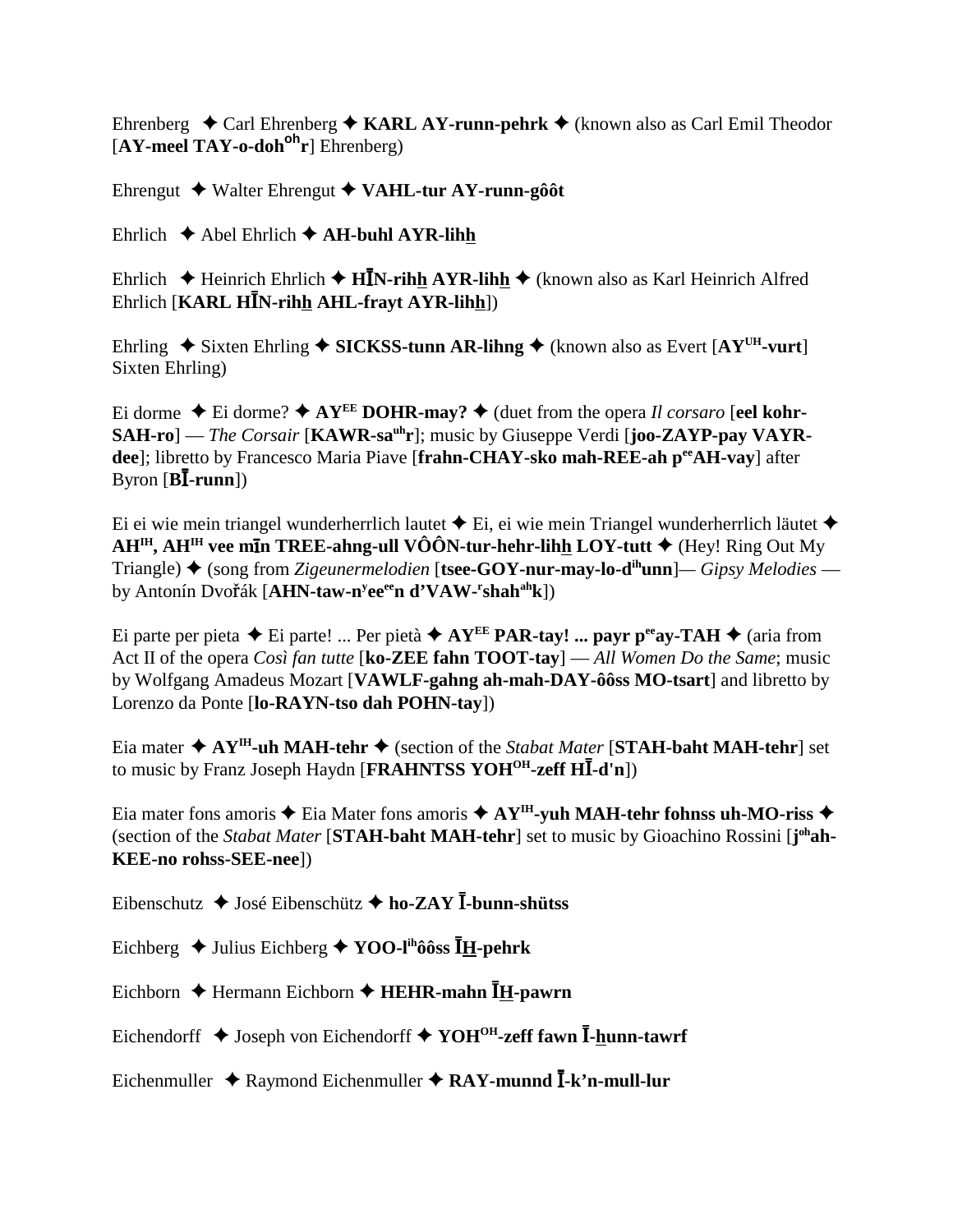Eichentopf  $\blacklozenge$  Johann Heinrich Eichentopf  $\blacklozenge$  **YO-hahn HI**N-rihh **I**-hunn-tawpf

Eicher  $\triangle$  Manfred Eicher  $\triangle$  **MAHN-frayt**  $\overline{\textbf{I}}$ **-hur** 

 $\text{Eichheim}$  **↑** Henry Eichheim ◆ HENN-ree **IK-him** 

Eichhorn  $\triangle$  Kurt Eichhorn  $\triangle$  KÔÔRT **IH-hawrn**  $\triangle$  (known also as Kurt Peter [PAY-tur] Eichhorn)

Eichner Ernst Eichner **EHRNST H-nur**  (known also as Ernst Dieterich Adolph [**DEE-tuh-rihh AH-dawlf**] Eichner)

Eifersucht und stolz  $\blacklozenge$  Eifersucht und Stolz  $\blacklozenge$  **I**-fur-zôôht ôônt SHTAWLTSS  $\blacklozenge$  (Jealousy and Pride)  $\triangle$  (poem by Wilhelm Müller [**VILL-hellm MÜL-lur**] set to music by Franz Schubert [**FRAHNTSS SHOO-bert**] in the song cycle *Die schöne Müllerin* [**dee SHÖ-nuh MÜL-luhrinn**] — *The Miller's Lovely Daughter*)

Eight lieder nach gedichten von ludwig rellstab  $\triangle$  8 Lieder nach Gedichten von Ludwig Rellstab ◆ AHKT LEE-dur nahk guh-DIHH-tunn fawn LOOT-vihh RELL-shtahp ◆ (Eight Songs) with Words by Ludwig Rellstab [LOOT-vihh RELL-shtahp])  $\blacklozenge$  (poems by Ludwig Rellstab [**LOOT-vihh RELL-shtahp**] set to music by Franz Schubert [**FRAHNTSS SHOO-bert**] in his *Schwanengesang* [**SHVAHAH-nunn-guh-zahng**] — *Swan Song*)

Eijken **→** Jan Albert van Eijken ◆ **YAHN AHL-bert funn AY-kunn ◆** (known also as Jan Albert van Eyken [**AY-kunn**])

Eilers Albert Eilers **AHL-pert -lurss**

Eilidh my fawn  $\triangle$  Elidh My Fawn  $\triangle$  AY-leed (My Fawn)  $\triangle$  (excerpt from *A Celtic* [SELL**tick**] *Song Cycle* by Arnold Bax [**AR-nulld BACKSS**] based on poems by Fiona Macleod [**f ihOnah muh-KLÕWD**], pen name for William Sharp [**WILL-l<sup>ih</sup>umm SHARP**])

Eimert Herbert Eimert **HEHR-pert -mert** (known also as Eugen Otto Herbert Eimert [**oy-GAYN AWT-toh HEHR-pert -mert**])

Ein adir  $\triangle$  Ein Adir  $\triangle$  AYN ah-DIHR  $\triangle$  (composition by Oedoen Partos [**Ö-dön PAR-tohsh**])

Ein deutsches requiem  $\triangle$  Ein deutsches Requiem  $\triangle$  **In DOYT-shuss RAY-kv<sup>ih</sup>emm**  $\triangle$  (A German Requiem [{REH-k<sup>ôô</sup>ee-umm} REH-k<sup>ôô</sup>ih-emm])  $\triangle$  (Requiem by Johannes Brahms [**vo**-**HAHN-nuss {BRAHMZ} BRAHAHMSS**])

Ein feste burg ist unser gott  $\triangle$  Ein feste Burg ist unser Gott  $\triangle$  **In FEH-stuh BÔÔRK isst ÔÔN-zur GAWT** (cantata [**kunn-TAH-tuh**] by Johann Sebastian Bach [**YO-hahn {suh-BASS-tihunn BAHK} zay-BAH-stihahn BAHK**])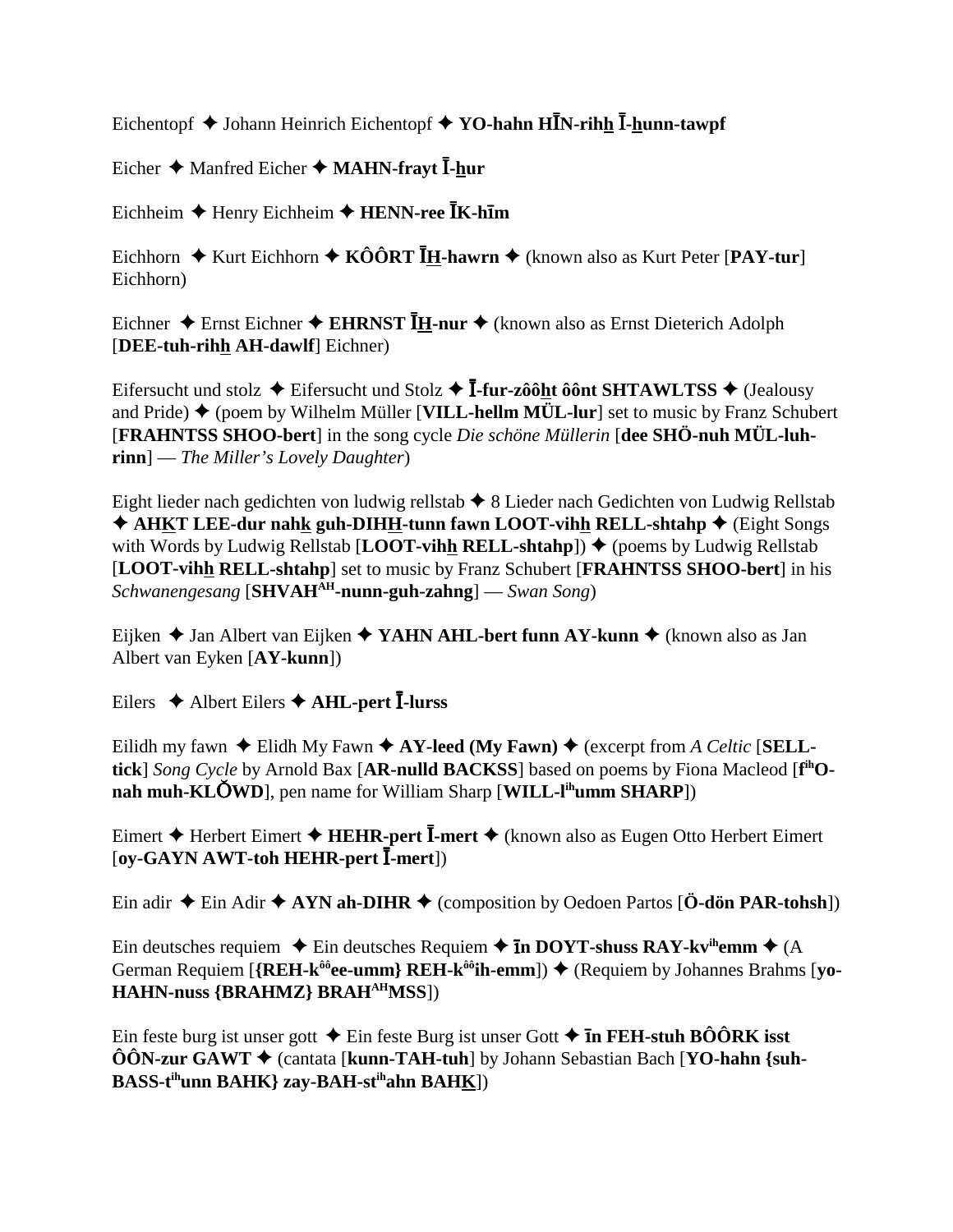Ein fichtenbaum steht einsam  $\blacklozenge$  Ein Fichtenbaum steht einsam  $\blacklozenge$  **In FIH<u>H</u>-tunn-pah<sup>ôô</sup>m SHTAYT N-zahm**  $\triangle$  (A Spruce Tree Stands)  $\triangle$  (composition by Franz Liszt [**FRAHNZ LISST**])

Ein guten raht  $\triangle$  Ein guten Raht  $\triangle$  **In GOO-tunn RAHT**  $\triangle$  (I Will Give Some Good Advice) (composition by Orlando de Lassus) [**awr-lah**6**-doh duh lahss-sü**])

Ein hauptmann  $\triangle$  Ein Hauptmann  $\triangle$  **In HAH<sup>ôÔ</sup>PT-mahn**  $\triangle$  (A captain)  $\triangle$  (character in the opera *Eugen Onegin* or *Yevgeny Onegin* [**yevv-GAY-nee ah-NYAY-ghinn**]; music by Peter Ilyich Tchaikovsky [**p'YAW-t'r ill-YEECH {chahih-KAWF-skee} chay-KAWF-skee**]; libretto by Konstantin Shilovsky [**kahn-stahn-TYEEN shih-LAWF-skee**] and P. I. Tchaikovsky after Alexander Sergeyevich Pushkin [**uh-ly ick-SAHN-d'r sehr-GAY-yeh-vihch POOSH-kinn**])

Ein jungling liebt ein madchen  $\blacklozenge$  Ein Jüngling liebt ein Mädchen  $\blacklozenge$  **In YÜNG-lihng LEEPT In METT-hunn**  $\triangle$  (A Boy Loves a Girl)  $\triangle$  (poem by Heinrich Heine [**HI**N-rih **HI**-nuh] set to music by Robert Schumann [ROH<sup>OH</sup>-bert SHOO-mahn])

Ein madchen oder weibchen  $\blacklozenge$  Ein Mädchen oder Weibchen  $\blacklozenge$  **In METT-hunn o-dur VIPhunn** (Papageno's aria from the opera *Der Zauberflöte* [**dayr TSAHÔÔ-bur-flö-tuh**] *— The Magic Flute*; music by Wolfgang Amadeus Mozart [**VAWLF-gahng ah-mah-DAY-ôôss MOtsart**] and libretto by Emanuel Schikaneder [**ay-MAH<sup>AH</sup>-n<sup>oo</sup>ayl SHEE-kah-nay-dur**])

Ein minnetraum  $\triangle$  Ein Minnetraum  $\triangle$  **In MINN-nuh-trah<sup>ôô</sup>m**  $\triangle$  (excerpt from the opera *Die Walküre* [**dee vahl-KÜ-ruh**], music and libretto by Richard Wagner [**RIH-hart VAHG-nur**])

Ein neues lied wir heben an  $\triangle$  Ein neues Lied wir heben an  $\triangle$  **In NOY-uss LEET veer HAYbunn ahn**  $\blacklozenge$  (We Start a New Song)  $\blacklozenge$  (excerpt from the *Sacred Songbook of Wittenberg* [**VITT-tunn-pehrk**] by Johann Walter [**YO-hahn VAHL-tur**])

Ein notar  $\triangle$  Ein Notar  $\triangle$  **In NO-tar**  $\triangle$  (a notary)  $\triangle$  (character in the opera *Der Rosenkavalier* [**dayr RO-zunn-kah-fah-leer**] — *The Knight of the Rose*; music by Richard Strauss [**RIH-hart SHTRAH<sup>ôô</sup>SS**] and libretto by Hugo von Hofmannsthal [**HOO-go fawn HAWF-mahn-stahl**])

Ein polizeikomissar Ein Polizeikommissar -**n po-lee-TS-kawm-miss-sar** (a police commissioner) (character in the opera *Der Rosenkavalier* [**dayr RO-zunn-kah-fah-leer**] — *The Knight of the Rose*; music by Richard Strauss [**RIH-hart SHTRAH<sup>ôô</sup>SS**] and libretto by Hugo von Hofmannsthal [**HOO-go fawn HAWF-mahn-stahl**])

Ein sanger  $\triangle$  Ein Sänger  $\triangle$  **In ZEHNG-ur**  $\triangle$  (a singer)  $\triangle$  (character in the opera *Der Rosenkavalier* [**dayr RO-zunn-kah-fah-leer**] — *The Knight of the Rose*; music by Richard Strauss [**RIH-hart SHTRAHÔÔSS**] and libretto by Hugo von Hofmannsthal [**HOO-go fawn HAWF-mahn-stahl**])

Ein schutz bin ich in des regenten sold  $\triangle$  Ein Schütz bin ich in des Regenten Sold  $\triangle$  **In SHÜTSS binn ihh inn dess RAY-gunn-tunn ZAWLT**  $\triangle$  (aria from the opera *Das Nachtlager*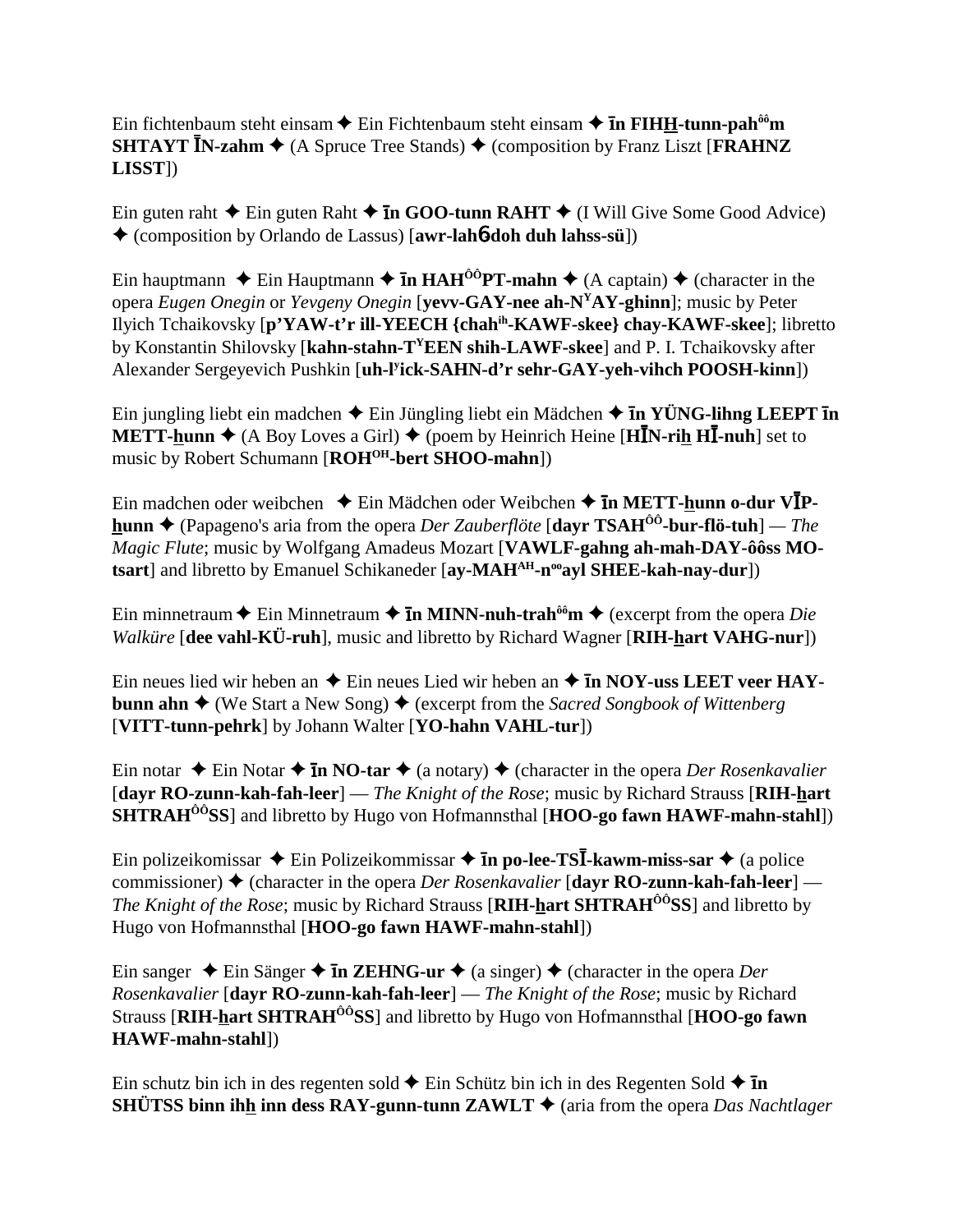*von Granada* [**dahss NAHKT-lah-gur fawn grah-NAH-dah**] *— The Night Encampment of Granada*; music by Konradin Kreutzer [**KAWN-rah-dinn KROYT-tsur**]; libretto by Karl Braunn [**KARL BRAHÔÔN**] after Johann Friedrich Kind [**YO-hahn FREET-rihh KINNT**])

Ein schwert verhiess mir der vater  $\blacklozenge$  Ein Schwert verhiess mir der Vater  $\blacklozenge$  **In SHVEHRT fehr-HEESS meer dayr FAH-tur**  $\blacklozenge$  **(aria from Act 1 of the opera** *Die Walküre* **[dee vahl-KÜ-ruh];** music and libretto by Richard Wagner [**RIH-hart VAHG-nur**])

Ein tierhandler  $\triangle$  Ein Tierhändler  $\triangle$  **In TEER-hennt-lur**  $\triangle$  (an animal seller)  $\triangle$  (character in the opera *Der Rosenkavalier* [**dayr RO-zunn-kah-fah-leer**] — *The Knight of the Rose*; music by Richard Strauss [**RIH-hart SHTRAHÔÔSS**] and libretto by Hugo von Hofmannsthal [**HOO-go fawn HAWF-mahn-stahl**])

Ein ton  $\div$  Ein Ton  $\div$  **IN TOHN**  $\div$  (poem by Peter Cornelius [PAY-tur kawr-NAY-l<sup>ih</sup>ôôss] set to music by Charles Ives [**CHAH-rullz VZ**])

Ein walzertraum  $\triangleq$  Ein Walzertraum  $\triangleq$  **In VAHL-tsur-TRAH**<sup>ôô</sup>M  $\triangleq$  (an operetta, with music by Oscar Straus [**AW-skar SHTRAHÔÔSS**]; lyrics by Felix Dörmann [**FAY-lickss DÖR-mahn**] and Leopold Jacobson [**lay-o-PAWLT YAHAH-kawp-zawn**] after Hans Müller [**HAHNSS MÜL-lur**])

Ein wirt  $\triangle$  Ein Wirt  $\triangle$  **In VIHRT**  $\triangle$  (a landlord)  $\triangle$  (character in the opera *Der Rosenkavalier* [**dayr RO-zunn-kah-fah-leer**] — *The Knight of the Rose*; music by Richard Strauss [**RIH-hart SHTRAHÔÔSS**] and libretto by Hugo von Hofmannsthal [**HOO-go fawn HAWF-mahn-stahl**])

Einatov Leon Khodzha-Einatov **lay-AWN kahd-ZHAH-ayih-NAH-tuff**

Eine kleine freimaurer kantate  $\triangle$  Eine kleine Freimaurer-Kantate  $\triangle$  **I**-nuh KL**I**-nuh FR**Imah<sup>ôô</sup>-rur kahn-TAH<sup>AH</sup>-tuh ◆** (cantata [**kunn-TAH-tuh**] by Wolfgang Amadeus Mozart [**VAWLF-gahng ah-mah-DAY-ôôss MO-tsart**])

Eine kleine freimaurer kantate laut verkunde unsre freude ◆ Eine kleine Freimaurer-Kantate: "Laut verkünde unsre Freude"  $\blacklozenge$  **I**-nuh KL**I**-nuh FR**I**-mah<sup>ôô</sup>-rur-kahn-TAH<sup>AH</sup>-tuh: **"LAHÔÔT fehr-KÜN-tuh ÔÔNSS-ruh FROY-duh"** (cantata [**kunn-TAH-tuh**] by Wolfgang Amadeus Mozart [**VAWLF-gahng ah-mah-DAY-ôôss MO-tsart**])

Eine kleine nachtmusik  $\blacklozenge$  Eine kleine Nachtmusik  $\blacklozenge$  **I**-nuh **KLI**-nuh **NAHKT**-moo-zeek  $\blacklozenge$  (A Little Night Music) ♦ (compositions by Wolfgang Amadeus Mozart [**VAWLF-gahng ah-mah-DAY-ôôss MO-tsart**])

Eine modistin  $\triangle$  Eine Modistin  $\triangle$  **I**-nuh MO-dih-stinn  $\triangle$  (a milliner)  $\triangle$  (character in the opera *Der Rosenkavalier* [**dayr RO-zunn-kah-fah-leer**] — *The Knight of the Rose*; music by Richard Strauss [**RIH-hart SHTRAHÔÔSS**] and libretto by Hugo von Hofmannsthal [**HOO-go fawn HAWF-mahn-stahl**])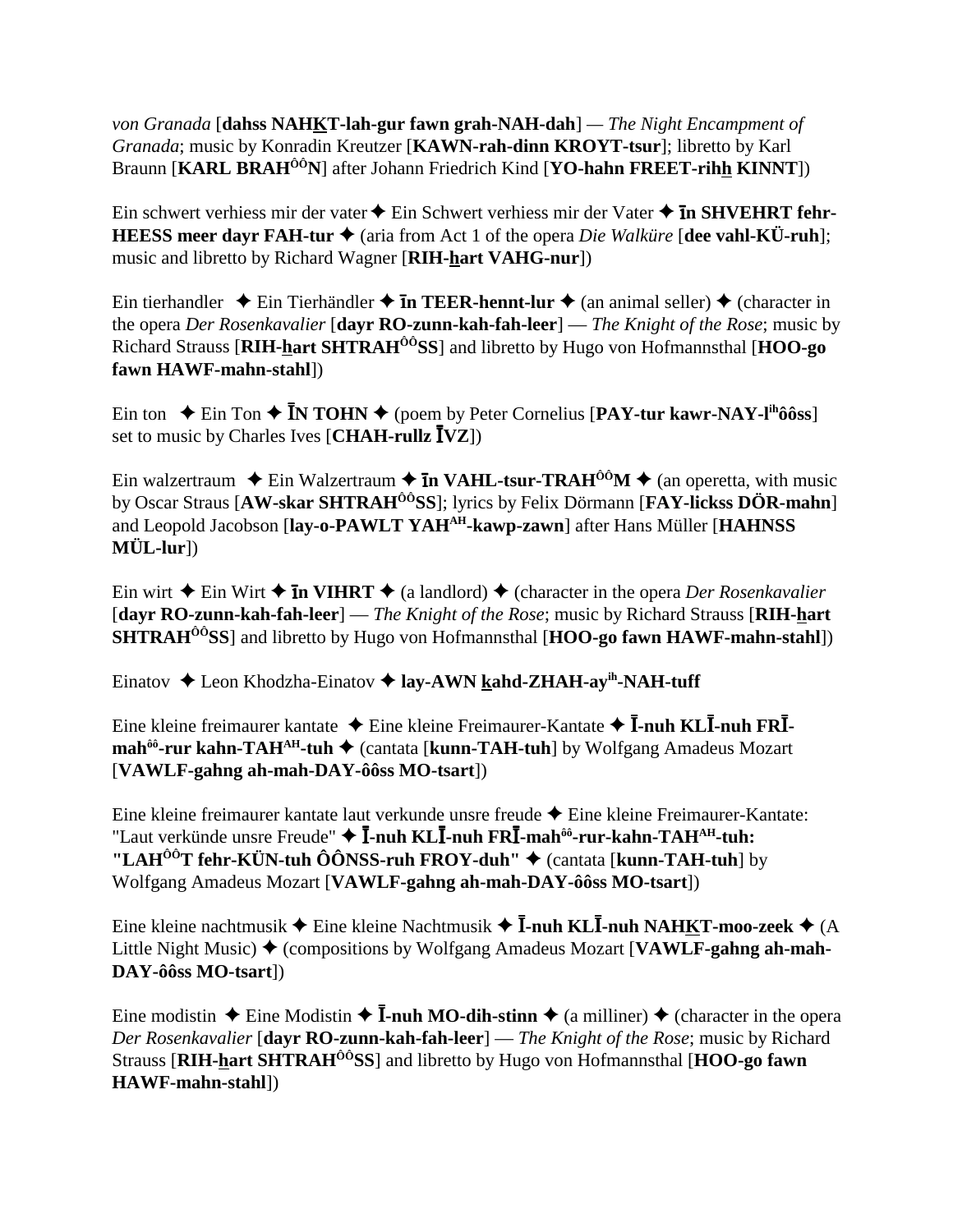Eine nacht in venedig  $\blacklozenge$  Eine Nacht in Venedig  $\blacklozenge$  **I**-nuh NAHKT inn fay-NAY-dihh  $\blacklozenge$  (A Night in Venice)  $\triangle$  (an operetta, with music by Johann Strauss II [**yo-HAHN SHTRAH**<sup> $\hat{O}$ *O*<sub>SS</sub></sup> **II**]; libretto by Camillo Walzel [**kah-MEEL-lo VAHL-tsull**] and Richard Genée [**RIH-hart zhuh-nay**])

Eine stimme eine legende  $\triangle$  Eine Stimme — Eine Legende  $\triangle$  **I**-nuh SHTIMM-muh — **I**-nuh **LAY-gunn-tuh**  $\blacklozenge$  (A Voice — a Legend)  $\blacklozenge$  (terms used on a CD in describing the voice of Fritz Wunderlich [**FRITTSS VÔÔN-tur-lihh**])

Einem Gottfried von Einem **GAWT-freet fawn -numm**

Einen unseligen labtest du  $\blacklozenge$  Einen Unseligen labtest du  $\blacklozenge$  **I**-nunn ôôn-ZAY-lih-gunn LAHP**tusst doo ♦** (duet from Act 1 of the opera *Die Walküre* [**dee vahl-KÜ-ruh**], music and libretto by Richard Wagner [**RIH-hart VAHG-nur**])

Einerlei ◆ **Ī-nur-lī ◆** (Uniformity) ◆ (song by Richard Strauss [RIH-hart SHTRAH<sup>ôô</sup>SS])

Einfach innig  $\triangle$  Einfach, innig  $\triangle$  **IN-fahk, INN-nihh**  $\triangle$  (Simple, sincere)  $\triangle$  (tempo marking for a "romance" composed by Robert Schumann [**ROHOH-bert SHOO-mahn**])

Eins zwei drei vier  $\triangle$  Eins, zwei, drei, vier  $\triangle$  **INSS, ts'VI, DRI, FEER**  $\triangle$  (One, Two, Three, Four)  $\triangle$  (composition by Paul Abraham [PAWL AY-bruh-hamm] and Robert Gilbert [ro-behr **zheel-behr**])

Einsam bin ich meine liebe $\triangle$  Einsam bin ich, meine Liebe  $\triangle$  **IN-zahm binn ihh, MI-nuh LEEbuh ♦** (I Am Lonesome, My Love) ♦ (song by Wolfgang Amadeus Mozart [**VAWLF-gahng ah-mah-DAY-ôôss MO-tsart**])

Einsam in truben tagen  $\triangle$  Einsam in trüben Tagen  $\triangle$  **IN-zahm inn TRÜ-bunn TAH-gunn**  $\triangle$ (Elsa's Dream)  $\blacklozenge$  (excerpt from the opera *Lohengrin* [**LOH<sup>OH</sup>-unn-grinn**], music and libretto by Richard Wagner [**RIH-hart VAHG-nur**])

Einsame  $\triangle$  Der Einsame  $\triangle$  dayr **IN-zah-muh**  $\triangle$  The Solitary  $\triangle$  (poem by Carl Lappe [**KARL LAHP-puh**] set to music by Franz Schubert [**FRAHNTSS SHOO-bert**])

Einsame im herbst  $\triangle$  Der Einsame im Herbst  $\triangle$  dayr **I**N-zah-muh imm HEHRPST  $\triangle$ (Autumn Loneliness)  $\triangle$  (excerpt from *Das Lied von der Erde* [dahss LEET fawn dehr EHR**tuh**] *— The Song of the Earth* — a symphonic song cycle by Gustav Mahler [**GÔÔ-stahf**  $MAH<sup>AH</sup>$ -lur])

Einsamkeit ◆ **ĪN-zahm-kīt ◆** (Loneliness) ◆ (poem by Wilhelm Müller [VILL-hellm MÜL**lur**] set to music by Franz Schubert [**FRAHNTSS SHOO-bert**] in the song cycle *Winterreise* [**VINN-tur-r**-**-zuh**] — *The Winter's Journey*)

Einsiedelei ◆ Die Einsiedelei ◆ dee **īn-ZEE-duh-lī ◆** (The Hideaway) (poem by Johann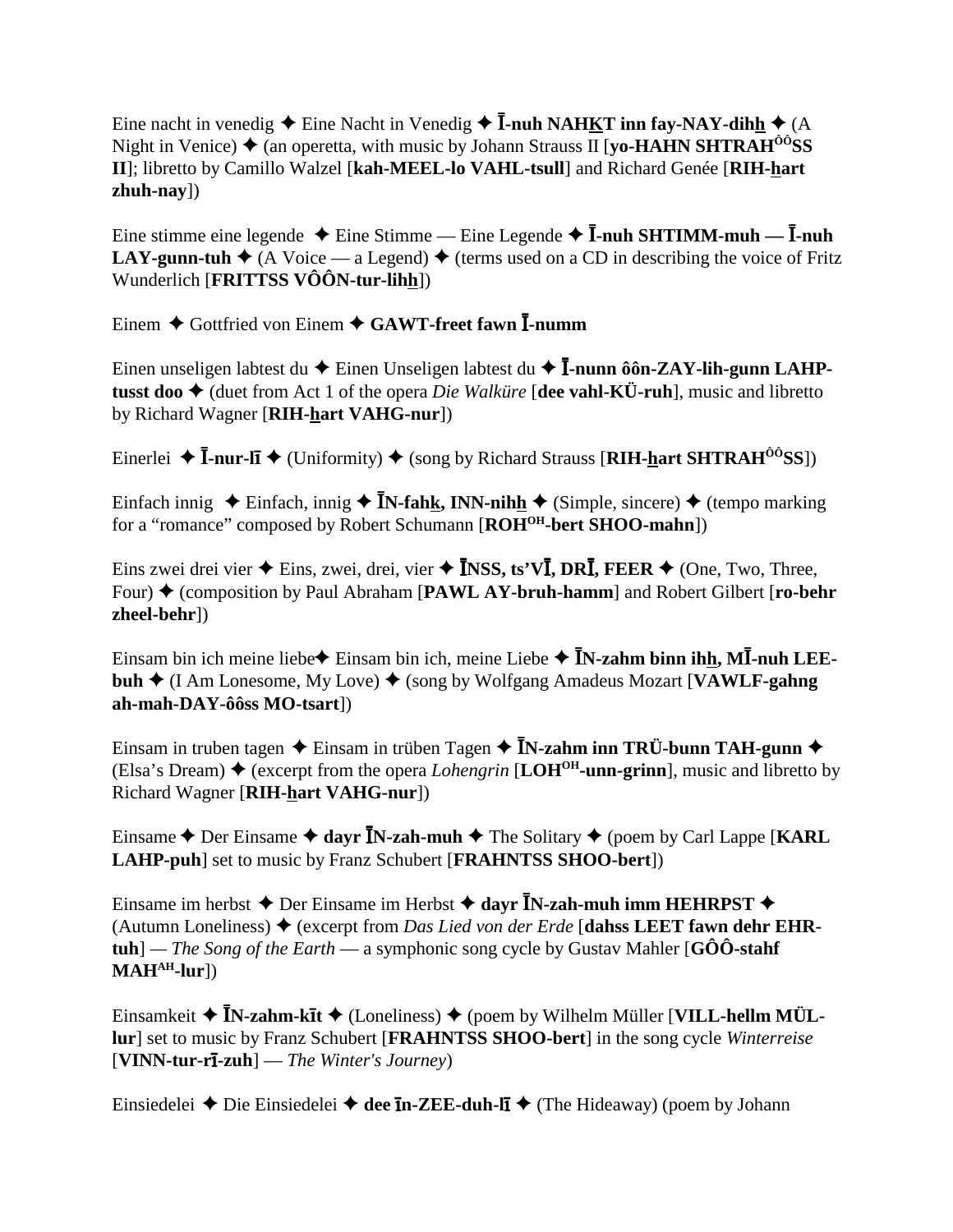Gaudene von Salis [YO-hahn GAH<sup>00</sup>-duh-nuh fawn ZAH-liss] set to music by Franz Schubert [FRAHNTSS SHOO-bert])

Einstein  $\triangle$  Alfred Einstein  $\triangle$  {A<sup>L</sup>-frudd IN-stIn} AHL-frayt IN-shtIn

Eiriksdottir ◆ Karólína Eiríksdóttir ◆ kah-raw-LEE-nuh I-rickss-daht-t<sup>y</sup>ihr

Eis dur  $\div$  Eis Dur  $\div$  AY-iss DOOR  $\div$  (key of E sharp major, German designation)

Eis moll  $\triangle$  eis Moll  $\triangle$  AY-iss MAWL  $\triangle$  (key of *e* sharp minor, German designation)

Eisen  $\blacklozenge$  Victoria Eisen  $\blacklozenge$  vick-TOH-r<sup>ee</sup>uh  $\bar{I}$ -z'n

Eisenberg  $\triangle$  Maurice Eisenberg  $\triangle$  {MAW-russ  $\overline{I}$ -z'n-burg} mo-reess  $\overline{I}$ -zunn-pehrk

Eisenberger  $\triangle$  Severin Eisenberger  $\triangle$  seh-VEH-rinn  $\overline{I}$ -zunn-bur-gur  $\triangle$  (the original name of this Polish national was Seweryn Eisenberger [seh-VEH-rinn 1-zenn-BEHR-gher])

Eisfeld  $\blacklozenge$  Theodor Eisfeld  $\blacklozenge$  TAY-o-dohr  $\bar{\text{ISS-}$  fellt  $\blacklozenge$  (known also as Theodore [tay-o-DOHruh] Eisfeld)

Eisler  $\triangle$  Hanns Eisler  $\triangle$  HAHNSS ISS-lur  $\triangle$  (known also as Hanns Johannes [yo-HAHNnuss] Eisler)

Eisler  $\triangle$  Paul Eisler  $\triangle$  PAH<sup>ÔÔ</sup>L **ISS-lur** 

Eisma  $\blacklozenge$  Will Eisma  $\blacklozenge$  WILL AYSS-mah  $\blacklozenge$  (known also as Will Leendert [LAY<sup>AY</sup>N-durt] Eisma)

Eitler ◆ Esteban Eitler ◆ ayss-TAY-bahn ĪT-lur

Eitner  $\triangle$  Robert Eitner  $\triangle$  ROH<sup>OH</sup>-bert  $\overline{I}$ T-nur

Eitz  $\div$  Carl Eitz  $\div$  KARL ITSS  $\div$  (known also as Carl Andreas [ahn-DRAY-ahss] Eitz)

Eiwanger  $\triangle$  Tobias Eiwanger  $\triangle$  toh-BEE-ahss I-vahng-ur

Eixea ◆ Francisco Tárrega y Eixea ◆ frahn-THEESS-ko TAR-ray-gah ee ayeek-SAY-ah ◆ (known also as Francisco Tárrega)

Ei steht ein madchen  $\div$  Ei, steht ein Mädchen  $\div$  **I**, shtavt **In METT-hunn**  $\div$  (song by Bohuslav Martinů [BO-hôô-slahf MAR-t<sup>y</sup>ih-noo<sup>oo</sup>])

Eja ergo  $\star$  AY-yuh AYR-go  $\star$  (excerpt from Salve Regina [SAHL-vay ray-JEE-nuh] by Giovanni Baptista Pergolesi [jo-VAHN-nee bahp-TEE-stah payr-go-LAY-zee])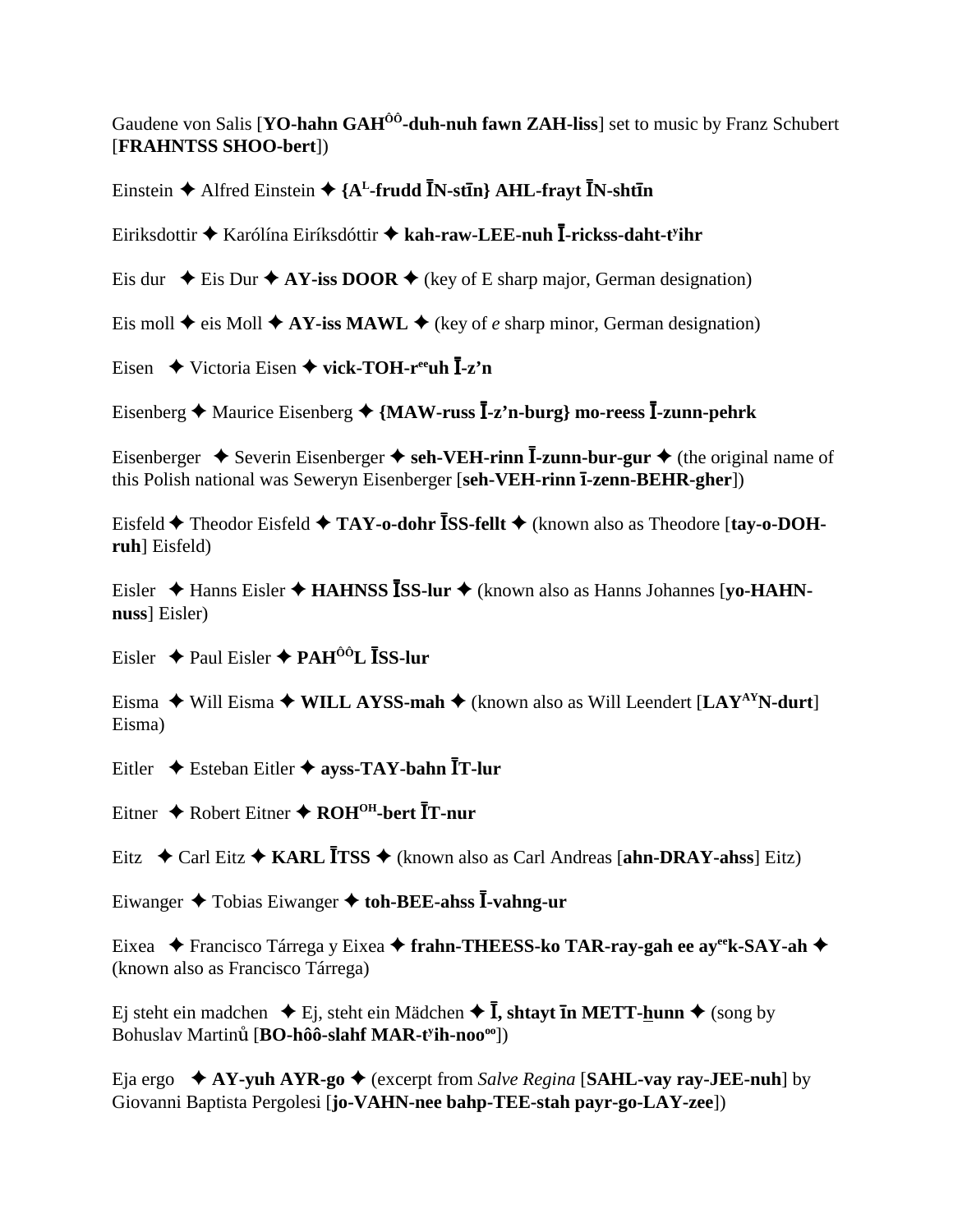Eja mater  $\triangle$  Eja, Mater  $\triangle$  AY-yuh, MAH-ter  $\triangle$  (section of the Latin *Stabat Mater* [STAH**baht MAH-tehr**] set to music by Francis Poulenc [**frah**6**-seess pôô-lah**6**k**])

Ek Gunnar Ek **GÜN-nar AYUHK** (known also as Fritz Gunnar Rudolf Ek [**FRITTSS GÜN-nar RÜ-dawlf AYUHK**])

Ekier  $\triangle$  Jan Ekier  $\triangle$  YAHN EH-k<sup>ee</sup>ehr  $\triangle$  (known also as Jan Stanisław [stah-N<sup>Y</sup>EESS-wahf] Ekier)

Ekizian  $\triangle$  Michelle Ekizian  $\triangle$  mih-SHELL ih-KEE-z<sup>ih</sup>unn

Eklund Hans Eklund **HAHNSS AYUHK-lünd**

Ekman  $\rightarrow$  Karl Ekman  $\rightarrow$  KARL AYK-mahn

El amor brujo  $\triangle$  El amor brujo  $\triangle$  ell ah-MOHR BROO-ho  $\triangle$  (composition by Manuel de Falla [mah-n<sup>oo</sup>ELL day {FAH-yah} FAH-l'yah])

El barberillo de lavapies ◆ El barberillo de Lavapiés ◆ ell bar-bay-REE-l'vo day lah-vah**p<sup>ee</sup>ESS ♦** (a zarzuela [thar-th<sup>oo</sup>AY-lah], with music by Francisco Asenjo Barbieri [frahn-THEESS-ko ah-SAYN-ho bar-b<sup>ee</sup>AY-ree] and libretto by Luis Mariano de Larra [l<sup>oo</sup>EESS **mah-reeAH-no day LAR-rah**])

El cant dels ocells  $\triangle$  El cant dels Ocells  $\triangle$  ell KAHNT dellss o-SELLSS  $\triangle$  (*The Song of the Birds*, an anonymous Catalonian carol)

El carrer el guitarrista  $\triangle$  ell kar-REHR ell ghee-tar-REESS-tah  $\triangle$  (The Street the Guitarist)  $\triangle$ (an excerpt from the suite *Suburbis* [**soo-BÔÔR-biss**] — *Suburbs* — by Federico Mompou [**fehtheh-REE-ko** mawm-PO<sup>00</sup>])

El chaparro  $\blacklozenge$  El Chaparro  $\blacklozenge$  ell chah-PAR-ro  $\blacklozenge$  (apparently an apellation for Rafael Montilla [**rah-fah-ELL mawn-TEE-l'yah**] in the *Misa flamenca* [**MEE-sah flah-MAYN-kah**] — *Flamenco* [**flah-MENN-ko**] *Mass* — by Paco Peña [**PAH-ko PAY-n'yah**])

El condor pasa  $\bullet$  ell kawn-DAWR PAH-sah  $\bullet$  (The Condor Passes by)  $\bullet$  (composition arranged for guitar by Eduardo Falú [ay-th<sup>oo</sup>AR-doh fah-LOO] — based upon a Peruvian melody by Daniel Alomisa Robles [**dah-neeELL ah-lo-MEE-sah RO-vlayss**])

El dabh  $\triangle$  Halim El-Dabh  $\triangle$  hah-LEEM ell-DAHB  $\triangle$  (known also as Halim Abdul Messieh El-Dabh [**hah-LEEM AHB-dull MESS-see-uh ell-DAHB**])

El dia que me quieras  $\triangle$  El Día Que Me Quieras  $\triangle$  ell DEE-ah kay may kee-AY-rahss  $\triangle$ (tango by C. Gardel [**(**C.**) gar-DELL**] and A. Le Pera [**(**A.**) lay PAY-rah**])

El gardellino  $\triangle$  ayl gar-dayl-LEE-no  $\triangle$  (The Goldfinch)  $\triangle$  (concerto for flute, strings, and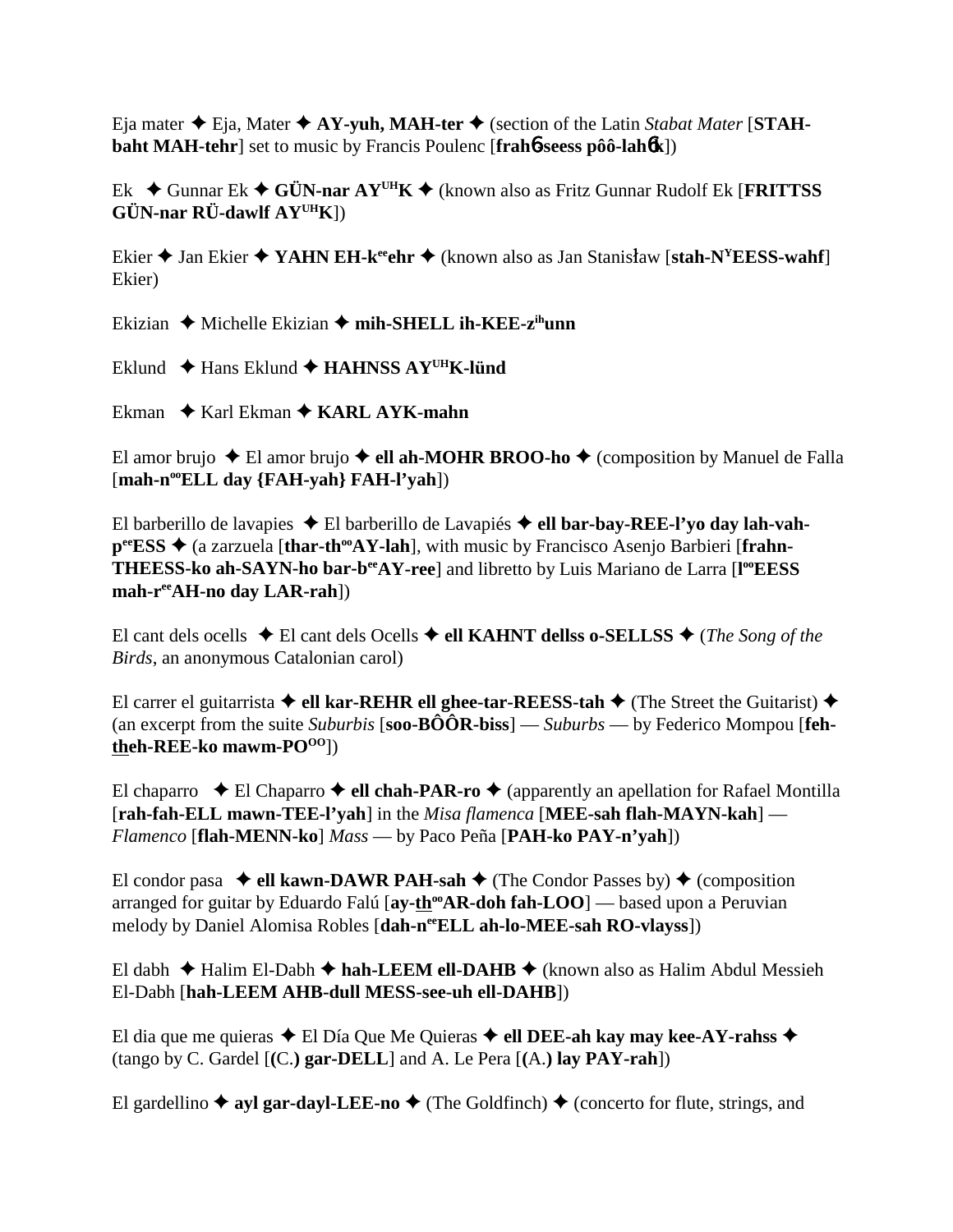continuo [**kohn-TEE-n<sup>oo</sup>o**] by Antonio Vivaldi [**ahn-TAW-n<sup>ee</sup>o vee-VAHL-dee**])

El gato montes  $\triangle$  El gato montés  $\triangle$  ell GAH-toh mawn-TAYSS  $\triangle$  (The Wildcat)  $\triangle$  (an opera, with words and music by Manuel Penella [mah-n<sup>oo</sup>ELL pay-NAY-l'yah])

El grillo  $\triangle$  ell gree-l'yo  $\triangle$  (composition by Josquin Despréz [zhawss-keho day-pray])

El grito deja en el viento une sombra de cipres  $\triangle$  El grito deja en el viento une sombra de ciprés ◆ ell GREE-toh DAY-hah ayn ell vee-AYN-toh oo-nah SAWM-brah day see-PRAYSS ◆ (The cry leaves a cypress shadow in the wind)  $\triangle$  (excerpt from the *Concerto pour violoncelle et orchestre no 2* [**kaw**6**-sehr-toh pôôr veeaw-law**6**-sell ay awr-kess-tr'** No 2] — *Concerto for Violoncello and Orchestra No. 2* — by Cristóbal Halffter [**kreess-TOH-vahl ahlf-TEHR**]) ("une" should be "una")

El jilguerito  $\triangleleft$  ell heel-gay-REE-toh  $\triangleleft$  (song by Joaquín Nin [ho-ah-KEEN NEEN])

El koron de loz mochachoz  $\triangleleft$  ell ko-ROHN day lawth mo-CHAH-chawth  $\triangleleft$  (a medieval song of the Jews who were expelled from Spain in 1492 and who settled in Bulgaria)

El lago  $\blacklozenge$  **ell LAH-go**  $\blacklozenge$  (The Lake)  $\blacklozenge$  (an excerpt from the suite *Paisajes* [pah<sup>ee</sup>-SAH-hayss] — *Landscapes* — by Federico Mompou [**feh-theh-REE-ko mawm-POOO**])

El noi de la mare  $\triangleleft$  ell NO<sup>EE</sup> day lah MAH-ray  $\triangleleft$  (The Mother's Young Son)  $\triangleleft$  (Catalan [**KAH-t'lunn**] folk song arranged by Miguel Llobet [**mee-GHELL l'yo-BETT**])

El pano moruno  $\bullet$  El paño moruno  $\bullet$  ell PAH-n'yo mo-ROO-no  $\bullet$  (The Moorish Cloth)  $\bullet$ (folk song arranged by Manuel de Falla [**mah-n<sup>oo</sup>ELL day {FAH-yah} FAH-l'yah**])

El rachamim  $\triangle$  ell RAH-kah-meem  $\triangle$  (God, who will pity and comfort us)  $\triangle$  (section of the *Holocaust Requiem* [**{REH-kôôee-umm} REH-kôôih-emm**] — *Kaddish for Terezin* [**kahd-DIHSH (for) TEH-reh-zinn**] by Ronald Senator [**RAH-nulld SEH-nuh-tur**])  $\triangle$  (*Kaddish* is a Jewish mourner's prayer, and Terezin is a Czechoslovakian town converted to a concentration camp by the Nazis during World War II, where more than 15,000 Jewish children perished)

El sabio Alfonso el Sabio **ahl-FAWN-so ell SAH-veeo**

El sampedrino  $\triangle$  El Sampedrino  $\triangle$  ell sahm-pay-DREE-no  $\triangle$  (song by Carlos Guastavino [**KAR-lawss gooahss-tah-VEE-no**])

El testament damelia ◆ El testament d'Amelia ◆ ull tuss-tuh-MENN dah-MAY-l<sup>ih</sup>uh ◆ (Catalan [**KAH-t'-lunn**] folk song arranged by Miguel Llobet [**mee-GHELL l'yo-BETT**])

El tour  $\triangle$  Anna El-tour  $\triangle$  AHN-nah ell-TOOR

El ultimo romantico El último romántico **ell OOL-tee-mo ro-MAHN-tee-ko** (a zarzuela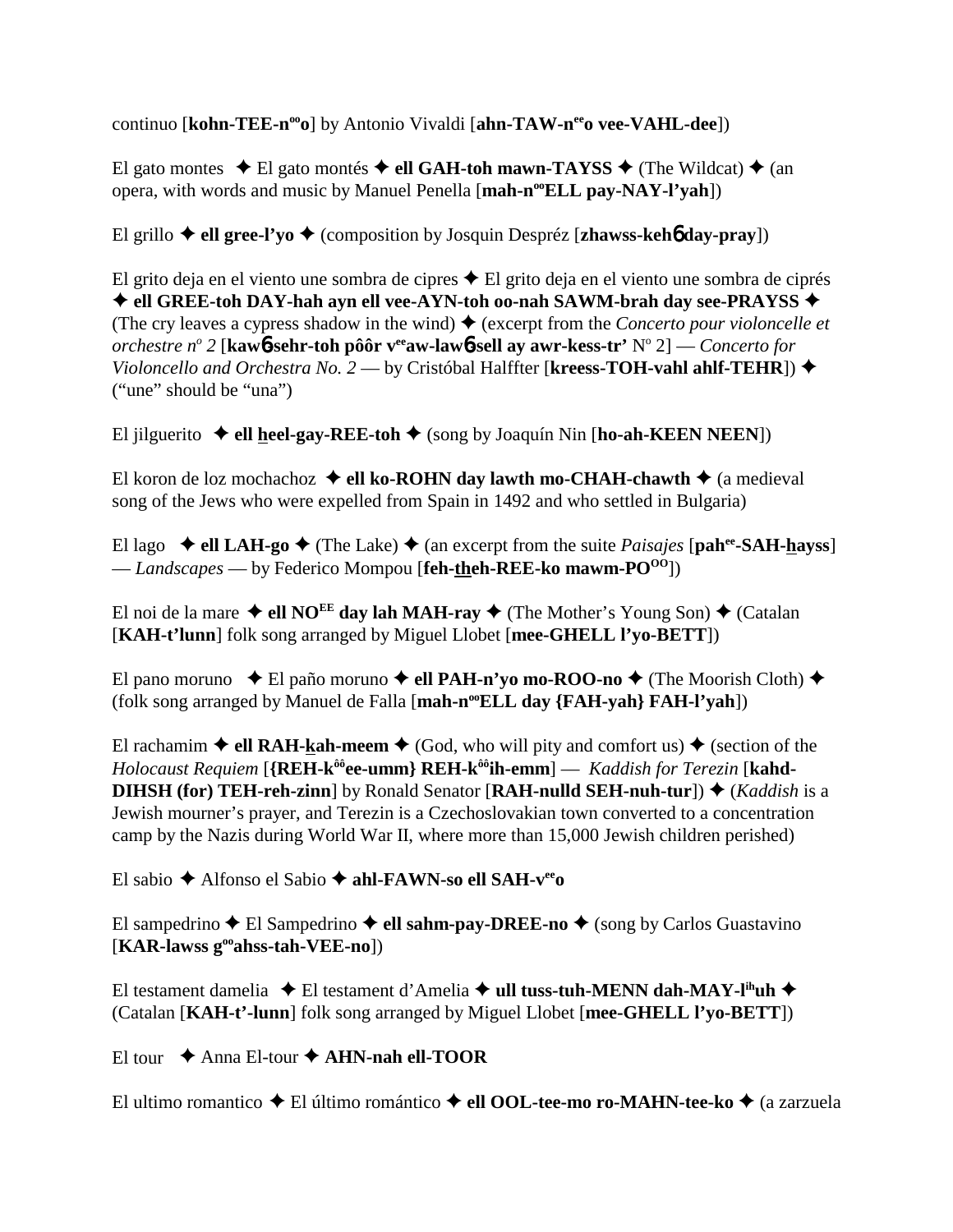[thar-th<sup>oo</sup>AY-lah] by Reveriano Soutullo [ray-vay-r<sup>ee</sup>AH-no so<sup>oo</sup>-TOO-l'vo] and Juan Vert [h<sup>oo</sup>AHN VEHRT])

El vito  $\blacklozenge$  El Vito  $\blacklozenge$  ell VEE-toh  $\blacklozenge$  (song by Fernando J. Obradors [fehr-NAHN-doh (J.) o-**VRAH-thawrss**])

Elan  $\triangle$  Nancy Elan  $\triangle$  NANN-see EE-lahn

Eldee  $\triangle$  Lilian Eldée  $\triangle$  lee-l<sup>ee</sup>ah**ó** ell-day

Electra  $\bullet$  uh-LECK-trah  $\bullet$  (anglicized version of *Elettra* [ay-LAYT-trah], a character in the opera Idomeneo, rè di Creta [ee-doh-may-NAY-o, RAY dee KRAY-tah] — Idomeneo, King of Crete; music by Wolfgang Amadeus Mozart [VAWLF-gahng ah-mah-DAY-ôôss MO-tsart]; libretto by Giovanni Battista Varesco [jo-VAHN-nee baht-TEE-stah vah-RAY-sko] after Antoine Danchet [ah**6-twahn dah6-sheh**])

Eleftheriou  $\triangle$  Manos Eleftheriou  $\triangle$  MAH-nuss eh-leff-theh-REE-o

Elegia  $\triangle$  ay-LAY-gh<sup>ih</sup>-uh  $\triangle$  (Elegy)  $\triangle$  (Russian folk song)

Elegiac  $\triangle$  eh-luh-J $\overline{I}$ -uck

Elegie  $\triangle$  Élégie  $\triangle$  ay-lay-zhee  $\triangle$  (song by Jules Massenet [zhül {mahss-s'nay} mahss-s'neh])  $\triangle$  (poem by Thomas Moore [TAH-muss MÔÔ<sup>UH</sup>R] set to music by Hector Berlioz [eck-tawr] behr-leawz])  $\blacklozenge$  (composition by Sergei Rachmaninov [sehr-GAYE rahk-MAH-n<sup>y</sup>ih-nuff])  $\blacklozenge$ (composition by Gabriel Fauré [gah-br<sup>ee</sup> ell fo-ray])  $\triangleq$  (excerpt from the suite *Français Divertissement* [frah6-seh dee-ver-teess-s'mah6] by Claude Debussy [klohd deh-büss-see])  $\triangleleft$ (composition by Leopold Godowski [{LEE-uh-pohld guh-DOW-skee} leh-O-pahlt gaw-DAWF-skee])

Elegie en prose  $\triangle$  Élégie en prose  $\triangle$  ay-lay-zhee ahó prawz  $\triangle$  (verse by Louise Belloc [l<sup>ôô</sup>eez **bell-lawk**] after Thomas Moore [TAH-muss  $M\hat{O}\hat{O}^{UH}R$ ]; set to music by Hector Berlioz [eck $tawr$  behr- $l^{ee}awz$ ])

Elegie one thousand nine hundred and thirty nine  $\triangle$  Elegie 1939  $\triangle$  ay-lay-GHEE 1939  $\triangle$  (To Those Born Later)  $\triangleq$  (song by Hanns Eisler [**HAHNSS** ISS-lur])

Elegy  $\div$  EH-leh-ghih  $\div$  (composition by Josef Suk [YO-seff SOOK])

Elegy  $\div$  EH-luh-jee  $\div$  (composition from *Quintet* by William Mathias [WILL-l<sup>ih</sup>umm muh- $TH**I**-uss$ )

Elektra  $\triangleq$  ay-LECK-trah  $\triangleq$  (an opera, with music by Richard Strauss [RIH-hart **SHTRAH<sup>00</sup>SS**]; libretto by Hugo von Hofmannsthal [HOO-go fawn HAWF-mahn-stahl] after Sophocles [SAH-fuh-kleez])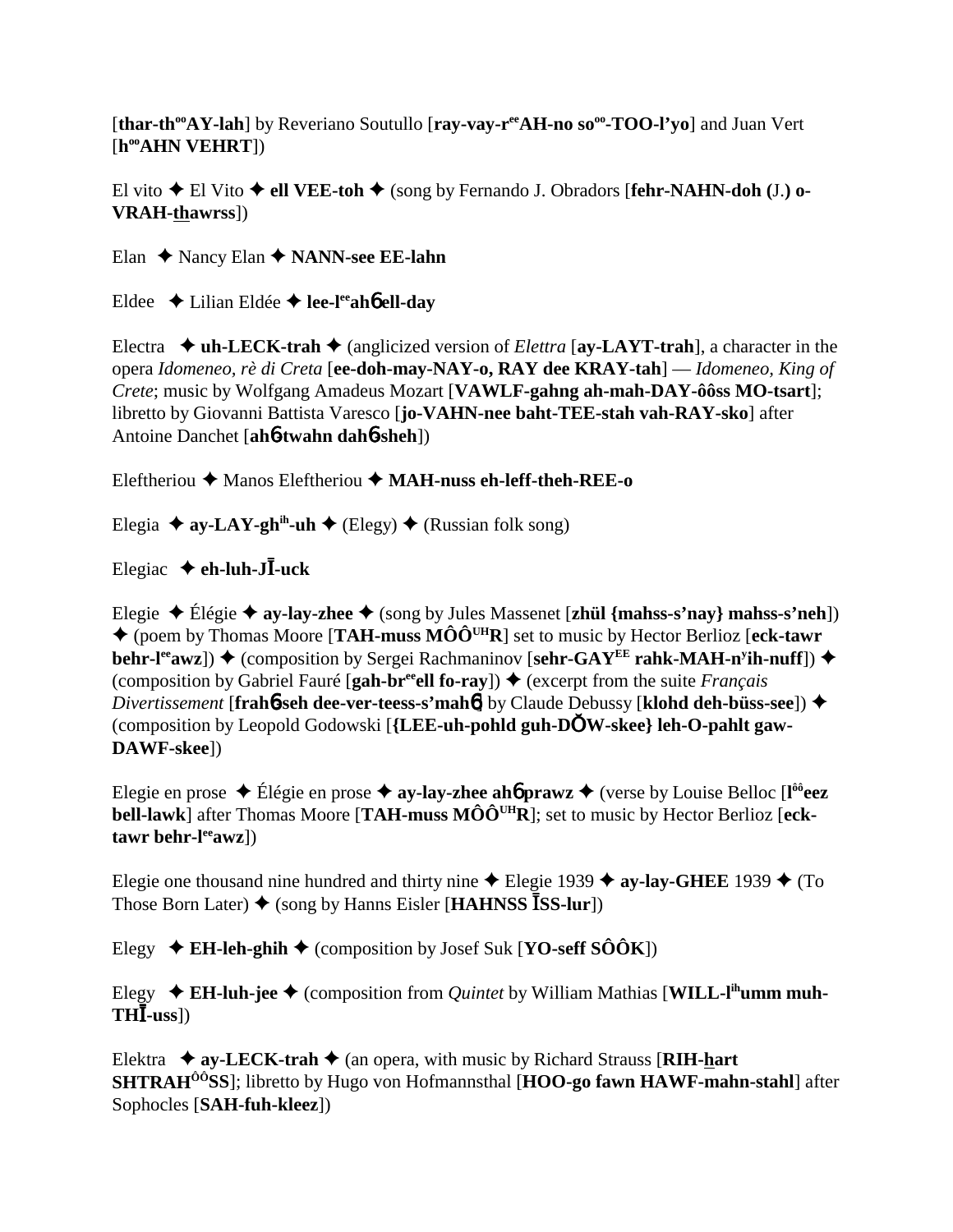Elena  $\triangleq$  ay-LAY-nah  $\triangleq$  (character in the opera *I vespri siciliani* [ee VAY-spree see-chee**l eeAH-nee**] — *The Sicilian Vespers*; music by Giuseppe Verdi [**joo-ZAYP-pay VAYR-dee**]; libretto by Eugène Scribe [**ö-zhenn skreeb**] and Charles Duveyrier [**sharl dü-vay-r<sup>ee</sup>ay**])

Elena  $\triangle$  **ay-LAY-nah**  $\triangle$  (character in the opera *La donna del lago* [lah DOHN-nah dayl LAH-go] — *The Lady of the Lake;* music by Gioachino Rossini [j<sup>oh</sup>ah-KEE-no rohss-SEE**nee**]; libretto by Andrea Leone Tottola [**ahn-DRAY-ah lay-O-nay toht-TOH-lah**] after Sir Walter Scott [**WAWL-tur SKAHT**])

Elend  $\blacklozenge XY$ -lennt  $\blacklozenge$  (Misery)  $\blacklozenge$  (one of *Twelve Songs* by Alexander von Zemlinsky [ah-leck-**SAHN-tur fawn TSEMM-linn-skee**])

Eleonora  $\triangle$  Donna Eleonora  $\triangle$  **DOHN-nah ay-lay-o-NO-rah**  $\triangle$  (character in the operetta *Prima la musica e poi le parole* [**PREE-mah lah MOO-zee-kah ay PO<sup>EE</sup> lay pah-RO-lay**] — *First the Music and Then the Words*; music by Antonio Salieri [ahn-TAW-n<sup>ee</sup>o sah-l<sup>ee</sup>AY-ree] and libretto by Giovanni Battista Casti [**jo-VAHN-nee baht-TEESS-tah KAH-stee**])

Elert Sigfrid Karg-Elert  **ZICK-fritt KARK-AY-lert**

Elettra  $\triangle$  ay-LAYT-trah  $\triangle$  (character in the opera *Idomeneo, rè di Creta* [ee-doh-may-NAY**o, RAY dee KRAY-tah**] — *Idomeneo, King of Crete*; music by Wolfgang Amadeus Mozart [**VAWLF-gahng ah-mah-DAY-ôôss MO-tsart**]; libretto by Giovanni Battista Varesco [**jo-VAHN-nee baht-TEE-stah vah-RAY-sko**] after Antoine Danchet [**ah**6**-twahn dah**6**-sheh**]) (the name is spelled *Electra* [**uh-LECK-truh**] in the English version)

Elewijck Xavier Victor van Elewijck **ksah-vihAY VEEK-tawr vunn AY-leh-wayk**

Elgar Edward Elgar **EDD-wurd ELL-gar** (known also as Sir Edward William Elgar)

Elguera Amalia Elguera **ah-MAH-leeah ell-GAY-rah**

Elias Alfonso de Elías **ahl-FAWN-so day ay-LEE-ahss**

Elias ◆ Manuel Jorge de Elías ◆ mah-n<sup>oo</sup>ELL HAWR-hay day ay-LEE-ahss

Elias Rosalind Elias **RAH-zuh-lunnd ih-L-uss**

Elias ◆ Salomon Elias ◆ sah-law-mawb eh-l<sup>ee</sup>ah ◆ (known also as Salomonis Elias [sah-law**maw-nee ch-l<sup>ee</sup>ah**])

Eliasson Anders Eliasson **AHN-dehrss ay-LEE-ahss-sawn**

Elijah **ay-LEE-yah** (an oratorio by Felix Mendelssohn [**{FEE-lickss MENN-dull-sunn} FAY-lickss MENN-t'lss-zoh<sup>oh</sup>n**]  $\triangle$  (Americanized pronunciation **ih-LI**-juh)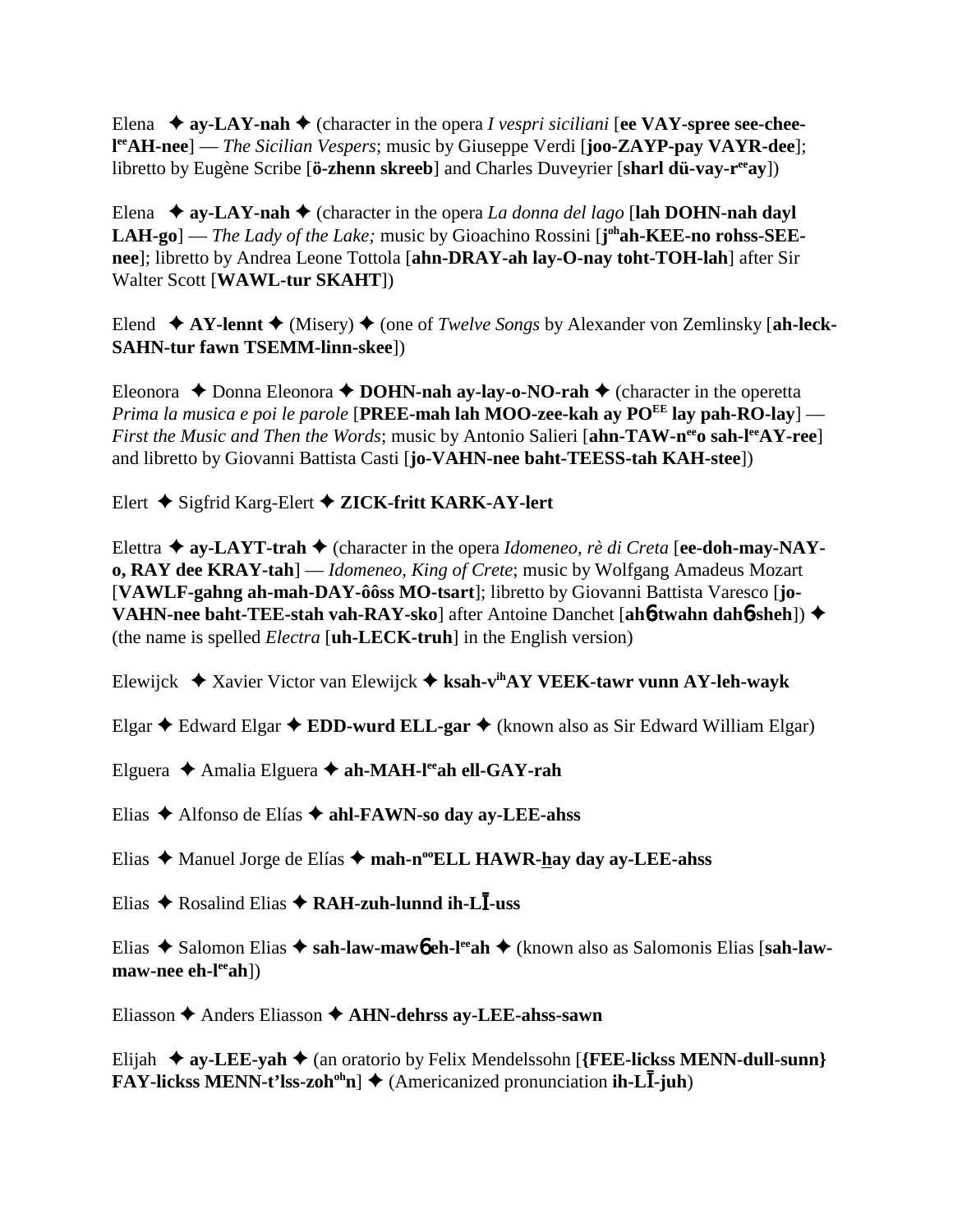Elisabeth de valois Elisabeth de Valois **eh-lee-zah-bett duh vah-l'wah** (Elizabeth [**ih-LIH-zuh-buth**] of Valois)  $\triangle$  (character in the opera *Don Carlos* [dohn KAR-lohss]; music by Giuseppe Verdi [**joo-ZAYP-pay VAYR-dee**]; libretto by François Méry [**frah**6**-swah may-ree**] and Camille Du Locle [**{kah-meel dü law-kl'} kah-meey' dü law-kl'**] after Friedrich von Schiller [**FREET-rihh fawn SHILL-lur**])

Elisabetta di valois Elisabetta di Valois **ay-lee-zah-BAYT-tah dee vah-l'wah** (Elizabeth  $[\mathbf{ih}\text{-}\mathbf{L}\mathbf{IH}\text{-}\mathbf{zuh}\text{-}\mathbf{but}\mathbf{h}]$  of Valois)  $\blacklozenge$  (character in the opera *Don Carlo*  $[\mathbf{dohn}$  KAR-lo $]$ ; music by Giuseppe Verdi [**joo-ZAYP-pay VAYR-dee**]; libretto by François Méry [**frah**6**-swah may-ree**] and Camille Du Locle [**{kah-meel dü law-kl'} kah-meey' dü law-kl'**] after Friedrich von Schiller [**FREET-rihh fawn SHILL-lur**])

Elisabetta regina dinghilterra Elisabetta, Regina d'Inghilterra **ay-lee-zah-BAYT-tah, ray-JEE-nah deen-gheel-TAYR-rah**  $\blacklozenge$  (Elizabeth, Queen of England)  $\blacklozenge$  (an opera, with music by Gioachino Rossini [j<sup>oh</sup>ah-KEE-no rohss-SEE-nee]; libretto by Giovanni Federico Schmidt [jo-**VAHN-nee fay-day-REE-ko SHMITT**] after Carlo Federici [**KAR-lo fay-day-REE-chee**] and Sophia Lee [**suh-FEE-uh LEE**])

Eliscu **yeh-LEESS-koo**

Elise  $\triangle$  Für Elise  $\triangle$  für ay-LEE-zuh  $\triangle$  (composition by Ludwig van Beethoven [LOOT-vihh **funn BAYAY-toh-funn**])

Elisir damore  $\triangle$  L'elisir d'amore  $\triangle$  **lay-lee-ZEER dah-MO-ray**  $\triangle$  (The Elixir of Love)  $\triangle$  (an opera, with music by Gaetano Donizetti [**gahay-TAH-no doh-nee-TSAYT-tee**]; libretto by Felice Romani [**fay-LEE-chay ro-MAH-nee**] after Eugène Scribe [**ö-zhenn skreeb**])

Eliyohu hanovi Eliyohu Hanovi **eh-lee-YAH-hoo hah-nah-VEE** (*The Prophet Elijah* [**ih-L-juh**] — a Passover song)

Elizalde Federico Elizalde **fay-thay-REE-ko ay-lee-THAHL-day**

Elizondo José F. Elizondo **ho-SAY (**F.**) ay-lee-THAWN-doh**

Elizondo Miguel Hilarión Eslava y Elizondo [**mee-GHELL ee-lah-reeAWN ayss-LAH-vah ee ay-lee-THAWN-doh**]) ♦ (known also as Hilarión Eslava)

Elizza Elise Elizza **ay-LEE-zuh ay-LEET-tsah**

Elkan Henri Elkan **{HENN-ree ELL-kunn} ah**6**-ree ell-kahn**

Elkus  $\triangle$  Albert Elkus  $\triangle$  A<sup>L</sup>-burt ELL-kuss  $\triangle$  (known also as Albert Israel [IZZ-ree-ull] Elkus)

Elkus ◆ Jonathan Elkus ◆ JAH-nuh-thunn ELL-kuss ◆ (known also as Jonathan Britton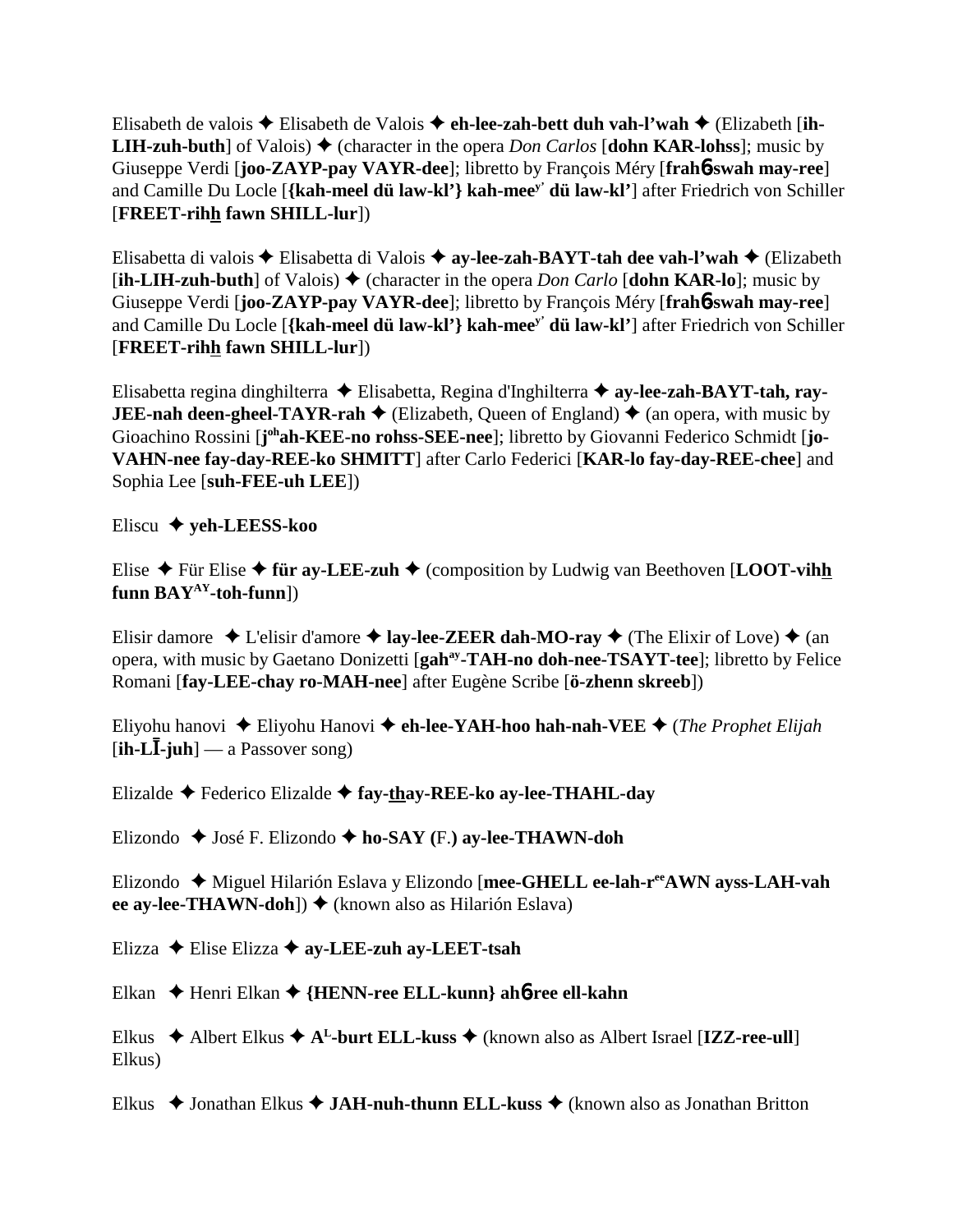#### [**BRITT-tunn**] Elkus)

Ella **↑ AY-yah ◆** (She) ◆ (ranch song by José Alfredo Jiménez [**ho-SAY ahl-FRAY-tho hee-MAY-ness**])

Ella **←** István Ella ← **IHSHT-vah<sup>ah</sup>n ELL-lah** 

Ella Péter Ella **PAY-ter ELL-lah**

Ella mi fu rapita  $\triangle$  Ella mi fu rapita!  $\triangle$  AYL-lah mee foo rah-PEE-tah!  $\triangle$  (aria from the opera *Rigoletto* [**ree-go-LAYT-toh**]; music by Giuseppe Verdi [**joo-ZAYP-pay VAYR-dee**]; libretto by Francesco Maria Piave [**frahn-CHAY-sko mah-REE-ah peeAH-vay**] after Victor Hugo [**{VICK-tur h'YOO-go} veek-tawr ü-go**])

Ella mi fu rapita parmi veder le lagrime Ella mi fu rapita; parmi veder le lagrime **AYL-lah mee foo rah-PEE-tah; PAR-mee VAY-dayr lay LAH-gree-may**  $\triangle$  (excerpt from the opera *Rigoletto* [**ree-go-LAYT-toh**]; music by Giuseppe Verdi [**joo-ZAYP-pay VAYR-dee**]; libretto by Francesco Maria Piave [frahn-CHAY-sko mah-REE-ah perAH-vay] after Victor Hugo [**{VICK-tur h'YOO-go} veek-tawr ü-go**])

Ellberg  $\triangle$  Ernst Ellberg  $\triangle$  ARNST ELL-bar<sup>y'</sup>  $\triangle$  (known also as Ernst Henrik [**HENN-rick**] Ellberg)

Elle a fui la tourterelle ◆ Elle a fui, la tourterelle! ◆ **ell-lah f<sup>ü</sup>ee, lah tôôr-t'rell! ◆** (The Turtledove Has Flown) ◆ (aria featuring Antonia [ah**6-taw-n<sup>ee</sup>ah**] in the opera *Les contes D'Hoffmann* [**leh kaw**6**t dawf-mahn**] — *The Tales of Hoffmann*; music by Jacques Offenbach [**ZHACK AWF-funn-bahk**]; libretto by Jules Barbier [**zhül bar-beeay**] and Michel Carré [**meeshell kar-ray**])

Elle ne croyait pas  $\triangleleft$  ell nuh kr'wah-yeh pah  $\triangleleft$  (excerpt from the opera *Mignon* [mee**n'yaw**6]; music by Ambroise Thomas [**ah**6**-br'wahz taw-mah**]; libretto by Jules Barbier [**zhül bar-beeay**] and Michel Carré [**mee-shell kar-ray**] after Johann Wolfgang von Goethe [**yo-HAHN VAWLF-gahng fawn GÖ-tuh**])

Elle ne maime pas  $\triangle$  Elle ne m'aime pas  $\triangle$  ell nuh memm pah  $\triangle$  (aria from the opera *Don Carlos* [**dohn KAR-lohss**]; music by Giuseppe Verdi [**joo-ZAYP-pay VAYR-dee**]; libretto by François Méry [**frah**6**-swah may-ree**] and Camille Du Locle [**{kah-meel dü law-kl'} kah-meey' dü law-kl'**] after Friedrich von Schiller [**FREET-rihh fawn SHILL-lur**])

Ellegaard France Ellegaard **FRAHNSS ELL-luh-go**

Eller Heino Eller **HAY-no ELL-ler**

Eller Louis Eller **LOO-ee ELL-lur**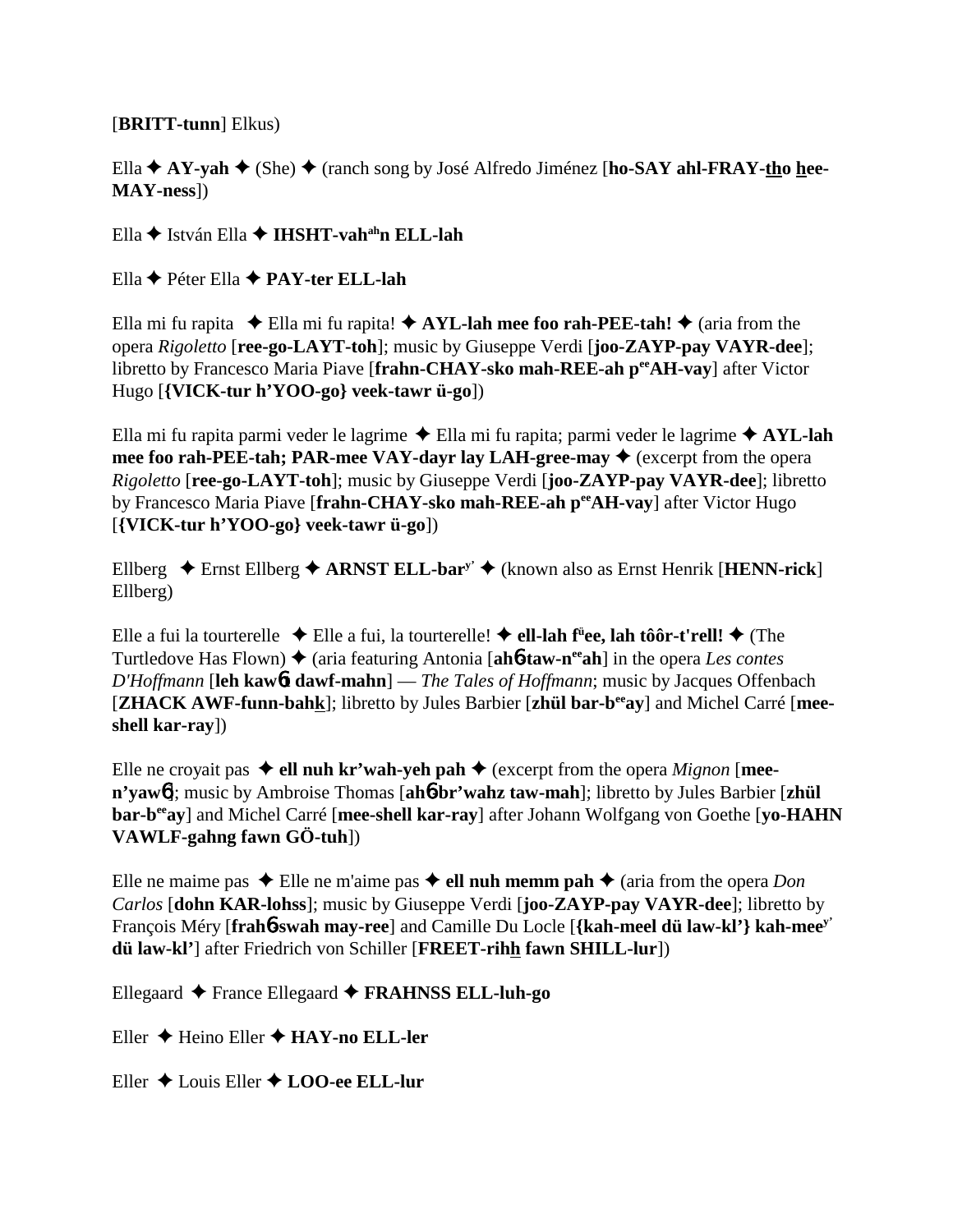Ellero dartegna → Francesco Ellero D'Artegna → frahn-CHAY-sko ayl-LAY-ro dar-TAYn'yah

Elleviou  $\triangle$  Jean Elleviou  $\triangle$  zhaho-ell-luh-v<sup>ee</sup>ôô  $\triangle$  (known also as Pierre-Jean-Baptiste-Francois Elleviou  $[p^{ee}$ chr-zhahó-bah-teest-frahó-swah ell-luh-v<sup>ee</sup>ôô])

Elling  $\triangle$  Catharinus Elling  $\triangle$  kah-tah-REE-newss ELL-lihng

Ellis  $\triangle$  Osian Ellis  $\triangle$  AH-sh'n ELL-luss / (known also as Osian Gwynne [GWINN] Ellis)

Ellmer  $\bigstar$  Franz Ellmer  $\bigstar$  FRAHNTSS ELL-mur

Ellslea → Johann Joseph Ellslea → YO-hahn YOH<sup>OH</sup>-zeff ELLSS-lay-ah

Elman  $\blacklozenge$  Mischa Elman  $\blacklozenge$  {MIH-shuh ELL-munn} MEE-shuh YELL-munn

Elmendorff ◆ Karl Elmendorff ◆ KARL ELL-munn-tawrf ◆ (known also as Karl Eduard Maria [AY-d<sup>oo</sup>art mah-REE-ah] Elmendorff)

Elmo  $\triangle$  Cloe Elmo  $\triangle$  KLO-ay AYL-mo

Elms  $\triangle$  Lauris Elms  $\triangle$  LAW-russ ELLMZ

Eloy  $\triangle$  Jean-Claude Eloy  $\triangle$  zhah**ó-klohd eh-l'wah** 

Elsa  $\triangleleft$  ELL-zah  $\triangleleft$  (character in the opera *Tannhäuser* [TAHN-hoy-zur], music and libretto by Richard Wagner [RIH-hart VAHG-nur])

Elsacker  $\triangle$  Jan van Elsacker  $\triangle$  YAHN funn ELL-sah-kur

Elschek  $\triangle$  Oskár Elschek  $\triangle$  awss-KAH<sup>AH</sup>R ELL-sheck

Elsenheimer  $\blacklozenge$  Nicholas J. Elsenheimer  $\blacklozenge$  NEE-ko-lahss (J.) ELL-zunn-h $\bar{I}$ -mur

Elslein liebes elselein  $\triangle$  Ach Elslein, liebes Elselein  $\triangle$  AHK ELLSS-lin, LEE-buss ELL-zuh- $\overline{\text{lin}}$   $\blacklozenge$  (song by Ludwig Senfl [LOOT-vihh ZENN-f'l]

Elsner  $\triangle$  Joseph Elsner  $\triangle$  YOH<sup>OH</sup>-zeff ELLSS-nur  $\triangle$  (known also as Joseph Anton Franciskus [AHN-tawn frahn-TSISS-kôôss] Elsner and Józef Antoni Franciszek Elsner [YÔÔ-zeff ahn-TOH-nee frahn-TSEE-sheck ELLSS-ner])

Elvira  $\triangleq$  ayl-VEE-rah  $\triangleq$  (character in the opera *I puritani* [ee poo-ree-TAH-nee] — The Puritans; music by Vincenzo Bellini [veen-CHAYN-tso bayl-LEE-nee] and libretto by Carlo Pepoli [KAR-lo pay-PO-lee])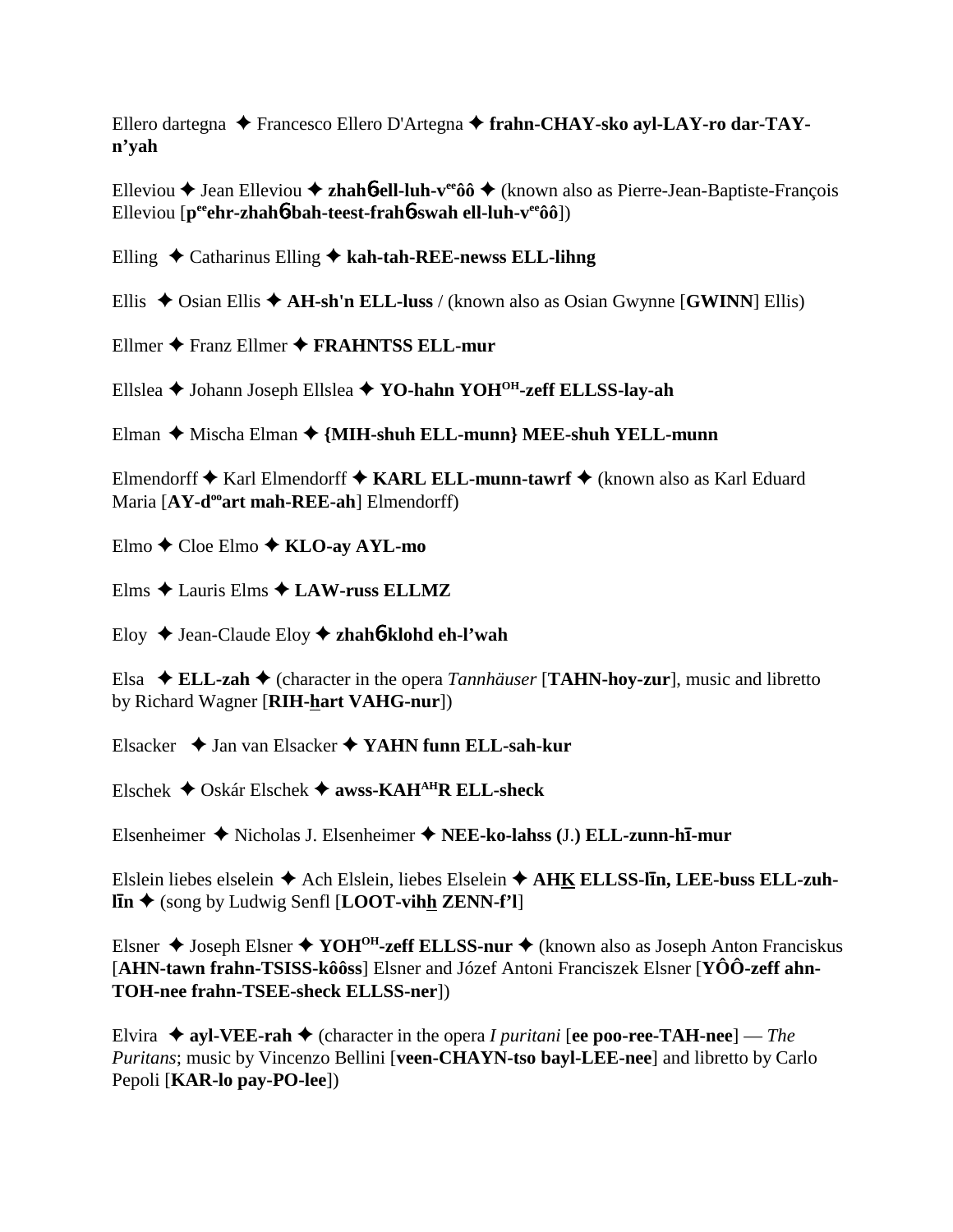Elvira  $\triangle$  Donna Elvira  $\triangle$  **DOHN-nah ayl-VEE-rah**  $\triangle$  (character in the opera *Don Giovanni* [**dohn jo-VAHN-nee**]; music by Wolfgang Amadeus Mozart [**VAWLF-gahng ah-mah-DAYôôss MO-tsart**] and libretto by Lorenzo da Ponte [**lo-RAYN-tso dah POHN-tay**])

Elvira Pablo Elvira **PAH-vlo ell-VEE-rah**

Elwart Antoine Elwart **ah**6**-twahn ell-var** (known also as Antoine-Aimable-Élie Elwart [**ah**6**-twahn-eh-mah-bl'-ay-lee ell-var**])

Elwes ◆ Gervase Elwes ◆ jur-VAYSS ELL-wizz ◆ (known also as Gervase Cary [KEH<sup>UH</sup>**rih**] Elwess)

Elwes  $\triangle$  John Elwes  $\triangle$  **JAHN ELL-wizz** 

Embarquer a quoi bon  $\triangle$  Embarquer? A quoi bon?  $\triangle$  ah**6**-bar-kay? ah kwah baw6?  $\triangle$  (poem by Maurice Carême [**mo-reess kah-remm**] set to music by Jacques Chailley [**zhack shahee-yee**])

Emendemus in melius  $\triangleq$  ay-mayn-DAY-môôss inn MEH-l<sup>ih</sup>ôôss  $\triangleq$  (motet [mo-TETT] by Cristóbal de Morales [kreess-TOH-vahl day mo-RAH-layss]) ♦ (motet [mo-TETT] by William Byrd [**WILL-lihumm BURD**])

Emilia  $\triangle$  ay-MEE-l<sup>ee</sup>ah  $\triangle$  (character in the opera *Otello* [**o-TAYL-lo**]; music by Giuseppe Verdi [**joo-ZAYP-pay VAYR-dee**]; libretto by Arrigo Boito [**ar-REE-go bo-EE-toh**] after William Shakespeare [**WILL-l<sup>ih</sup>umm SHAYK-spih<sup>uh</sup>r**])

Emira  $\triangle$  **ay-MEE-rah**  $\triangle$  (character in the opera *Siroe* [**see-RO-ay**]; music by George Frideric Handel [JAW-urj FRIH-duh-rick HANN-d'l] and libretto by Pietro Metastasio [ $p^{ee}AY$ -tro may-tah-STAH-z<sup>ee</sup>o]; libretto altered by Nicola Francesco Haym [nee-KO-lah frahn-CHAY**sko M**])

Emitte spiritum tuum **→** Emitte spiritum tuum → ay-MEET-tay SPEE-rih-tôôm tôô-ôôm → (Gregorian chant)

Emmanuel ◆ Irene Emmanuel ◆ **ee-renn emm-mah-n<sup>ü</sup>ell** 

Emmanuel ◆ Maurice Emmanuel ◆ mo-reess emm-mah-n<sup>ü</sup>ell ◆ (known also as Marie François [**mah-ree frah**6**-swah**] Maurice Emmanuel)

Emmerlich  $\blacklozenge$  Gunter Emmerlich  $\blacklozenge$  GÔÔN-tur EMM-mur-lihh

Emmermann ◆ Michael Emmermann ◆ MIH-hah-ell EMM-mur-mahn

Emsheimer ◆ Ernst Emsheimer ◆ EHRNST EMM-sh**ī-mur** 

En automne ◆ ah**6-no-tawn** ◆ (In Autumn) ◆ (composition by Moritz Moszkowski [MO-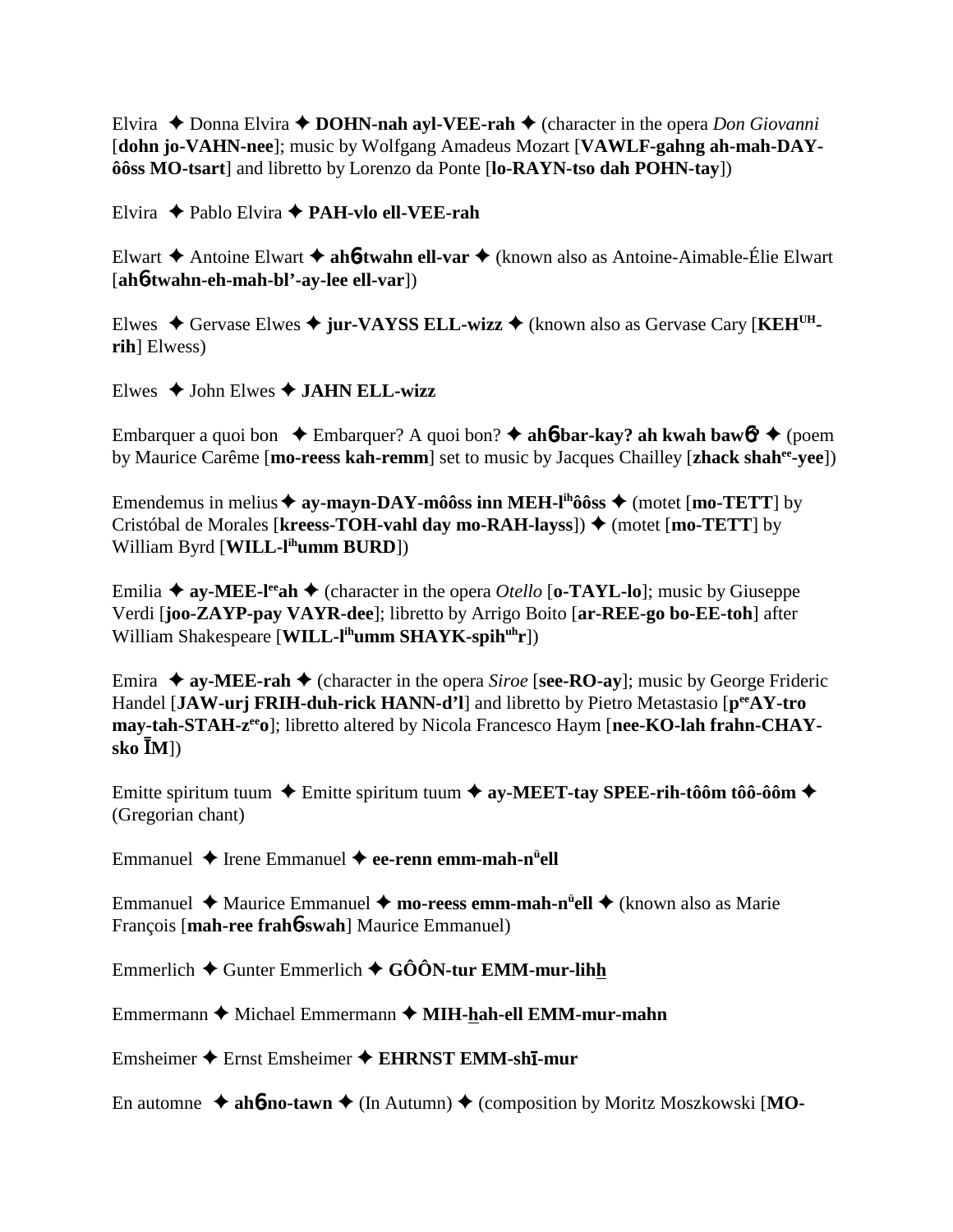#### **rittss mawstss-KAWV-skee**])

En bateau  $\rightarrow$  **ah6** bah-toh  $\rightarrow$  (In a Boat)  $\rightarrow$  (excerpt from the *Petite Suite* [p'teet s<sup>ii</sup>eet] by Claude Debussy [**klohd deh-büss-see**])

En ciudad juarez  $\triangle$  En Ciudad Juarez  $\triangle$  ayn see<sup>oo</sup>-**THAHD h<sup>oo</sup>ah-RESS**  $\triangle$  (excerpt from *Three Country Fiddle Pieces* by Paul Schoenfield [**PAWL SHOHN-feeld**])

En cuidad juarez  $\triangleleft$  (*see* "En ciudad juarez")

En espagne  $\triangle$  En Espagne  $\triangle$  ayn ayss-PAH-n<sup>y'</sup>  $\triangle$  (excerpt from *Impressions for Cello and Piano Accompaniment* by Henriëtte Bosmans [**henn-ree-ETT-tuh BAWSS-mahnss**])

En este bulevar  $\triangleq$  ay-NAYSS-tay boo-lay-VAR  $\triangleq$  (a medieval song of the Jews who were expelled from Spain in 1492 and who settled in Morocco)

En la mar hay una torre  $\triangle$  ayn lah mar  $\overline{I}$  OO-nah TOHR-ray  $\triangle$  (Out at Sea There Is a Tower)  $\triangle$  (traditional song of the Spanish Jews)

En lai  $\blacklozenge$  Chou, En-Lai  $\blacklozenge$  **DZ<sup>AW</sup>OO**, **UHNG-LAH<sup>IH</sup>**  $\blacklozenge$  (character in the opera *Nixon in China*; music by John Adams [**JAHN A-dummz**] and libretto by Alice Goodman [**A-luss GÔÔDmunn**])

En lanque chevalier  $\triangle$  En l'anque chevalier  $\triangle$  ah**6** lah**6**-kay shuh-vah-l<sup>ee</sup>ay  $\triangle$  (12th-century song by Huon D'oisy [**ü-aw**6 **d'wah-see**])

En lombre dun buissonet En l'ombre d'un buissonet **ah**6 **law**6**-br' dü**6 **bü eess-saw-neh** (In the Shade of a Little Bush)  $\blacklozenge$  (three-voice song from Medieval France by Josquin Despréz [**zhawss-keh**6 **day-pray**])

En lombre dung buissonet En l'ombre d'ung buissonet **ah**6 **law**6**-br' dü**6 **bü eess-saw-neh**  $\triangle$  (In the Shade of a Little Bush)  $\triangle$  (three-voice song from Medieval France by Josquin Despréz [**zhawss-keh**6 **day-pray**])

En los surcos del amor  $\triangle$  ayn lawss SOOR-kawss day-lah-MOHR  $\triangle$  (The Furrows of Love) (traditional Argentinian song arranged by Carlos Guastavino [**KAR-lawss gooahss-tah-VEEno**])

En los trigales  $\triangle$  ayn lawss tree-GAH-layss  $\triangle$  (composition by Joaquín Rodrigo [ho-ah-**KEEN rohd-REE-go**])

En medio de la mar hay  $\rightarrow$  ayn MAY-th<sup>ee</sup> day lah MAR  $\bar{1}$   $\rightarrow$  (In the middle of the sea)  $\rightarrow$ (excerpt from *Coplas* [**KAWP-lahss**] by Mario Castelnuovo-Tedesco [**{MEH-reeo kass-t'l-nôôOvo-tuh-DESS-ko} MAH-r<sup>ee</sup>o kah-stayl-n<sup>oo</sup>O-vo-tay-DAY-sko**])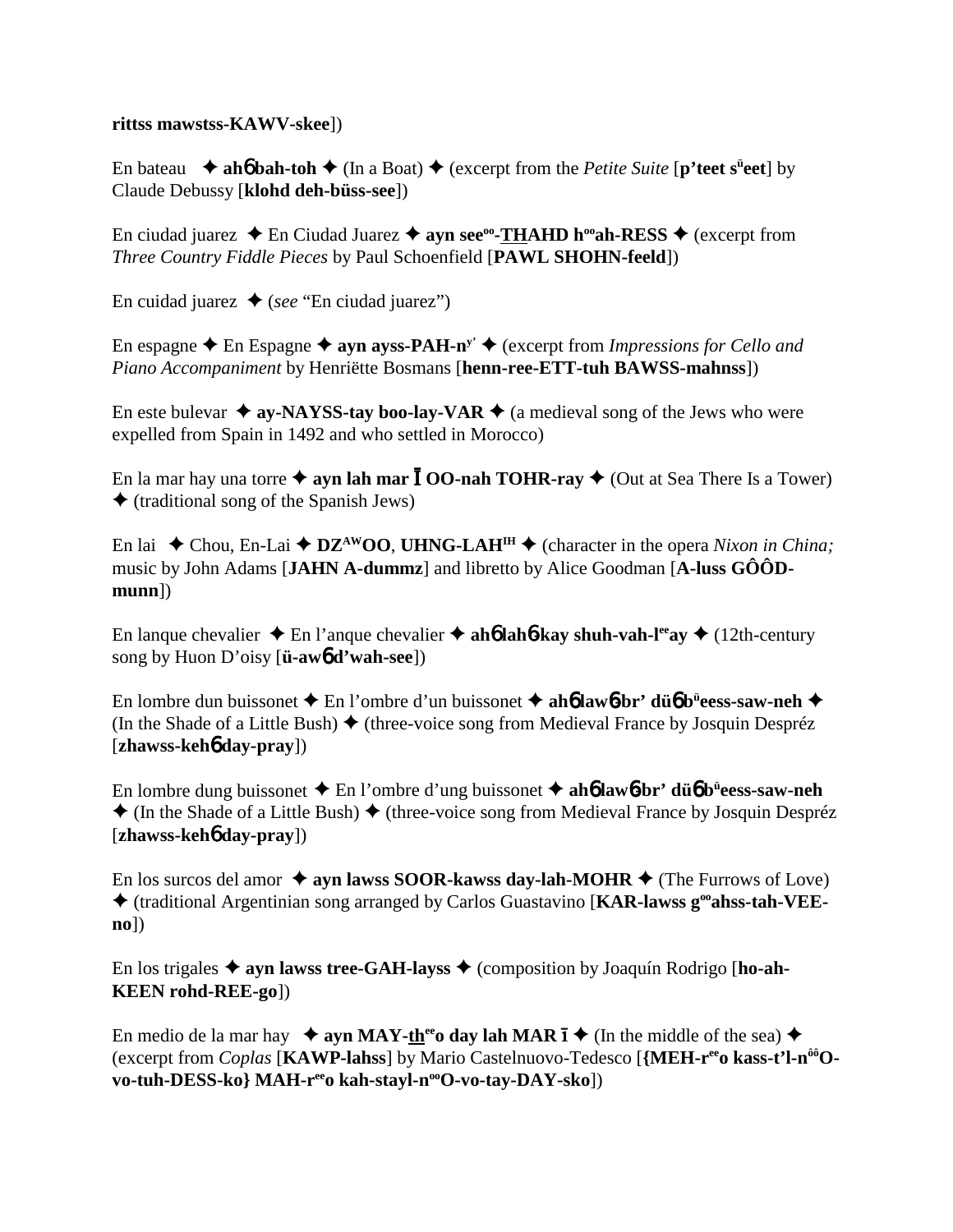En nul estate  $\triangle$  aho nul ess-taht  $\triangle$  (composition by Goscalch [gawss-kahlsh]

En passant par la lorraine  $\rightarrow$  En passant par la Lorraine  $\rightarrow$  aho pahss-saho par lah lawr-renn

En priere  $\triangle$  En prière  $\triangle$  ah**ó pree-ehr**  $\triangle$  (In Prayer)  $\triangle$  (song by Gabriel Fauré [**gah-br**<sup>ee</sup>**ell fo** $ray])$ 

En slanda  $\triangle$  En slända  $\triangle$  enn SLANN-dah  $\triangle$  (A Dragonfly)  $\triangle$  (poem by Oscar Levertin [AWSS-kar l<sup>ih</sup>EH-vur-teen] set to music by Jean Sibelius [zhah**ó sih-BAY-l<sup>ih</sup>ôôss**])

En sourdine  $\triangle$  ahof sô ô r-deen  $\triangle$  (Softly)  $\triangle$  (poem by Paul Verlaine [pohl vehr-lenn] set to music by Reynaldo Hahn [ray-NAHL-doh HAHN])

Enacovici  $\triangle$  George Enacovici  $\triangle$  jeh-AWR-jeh eh-nah-kaw-VEE-chee

Encina ← Cristóbal Halffter Jiménez-Encina ← kreess-TOH-vahl ahlf-TEHR hee-MAY-nehthayn-THEE-nah / (known also as Cristóbal Halffter and as Cristóbal Halffter Jiménez)

Encina  $\triangle$  Juan del Encina  $\triangle$  h<sup>oo</sup>AHN dell ayn-THEE-nah

Enckhausen  $\triangleq$  Heinrich Friedrich Enckhausen  $\triangleq$  HIN-rihh FREET-rihh EHNGK-hah<sup>ôô</sup>-zunn

Encore un de gagne  $\triangle$  Encore un de gagné  $\triangle$  aho-kawr üb duh gah-n'yay  $\triangle$  (One More Won)  $\triangle$  (aria from the opera *Robert le diable* [**ro-behr luh d<sup>ee</sup>ah-bl'**] — *Robert* [**RAH-burt**] *the* Devil; music by Giacomo Meyerbeer [JAH-ko-mo MI-ur-bavr] and libretto by Eugène Scribe [ö-zhenn skreeb])

Ende  $\blacklozenge$  Heinrich vom Ende  $\blacklozenge$  HIN-rihh fawm ENN-tuh

Endellion string quartet  $\blacklozenge$  Endellion String Quartet  $\blacklozenge$  enn-DELL-l<sup>ih</sup>unn (String Quartet)

Endlich allein wie fremd und tot  $\triangle$  Endlich allein ... Wie fremd und tot  $\triangle$  ENNT-lihh ahl-LIN ... vee FREMMT ôôn-TOHT  $\blacklozenge$  (aria from the opera *Prodaná nevěsta* [PRAW-dah-nah<sup>ah</sup>] NEH-v<sup>y</sup>ess-tah] — The Bartered Bride; music by Bedřich Smetana [BEDD-'shihk SMEH-tuhnuh] and libretto by Karel Sabina [KAH-rell SAH-bih-nah])

Endlich wird die stunde schlagen ◆ Endlich, wird die Stunde schlagen ◆ ENNT-lihh veert dee **SHTÔÔN-tuh SHLAH-gunn**  $\blacklozenge$  At Last, the Hour Is Approaching)  $\blacklozenge$  (sacred composition for the second Sunday of Advent by Georg Philipp Telemann [GAY-awrk FEE-lipp TAY-luh- $$ 

Endymion  $\triangle$  enn-DÜ-mee-ohn  $\triangle$  (character in Was mir behagt, ist nur die muntre Jagd! [vahss meer buh-HAHKT, isst noor dee  $M\hat{O}\hat{O}N$ -truh YAHKT!] — The *Jagdkantate* [YAHAHKT-kahn-tah-tuh] or *Hunting Cantata* [kunn-TAH-tuh]; music by Johann Sebastian Bach [yo-HAHN {suh-BASS-t<sup>ih</sup>unn BAHK} zay-BAH-st<sup>ih</sup>ahn BAHK] and libretto by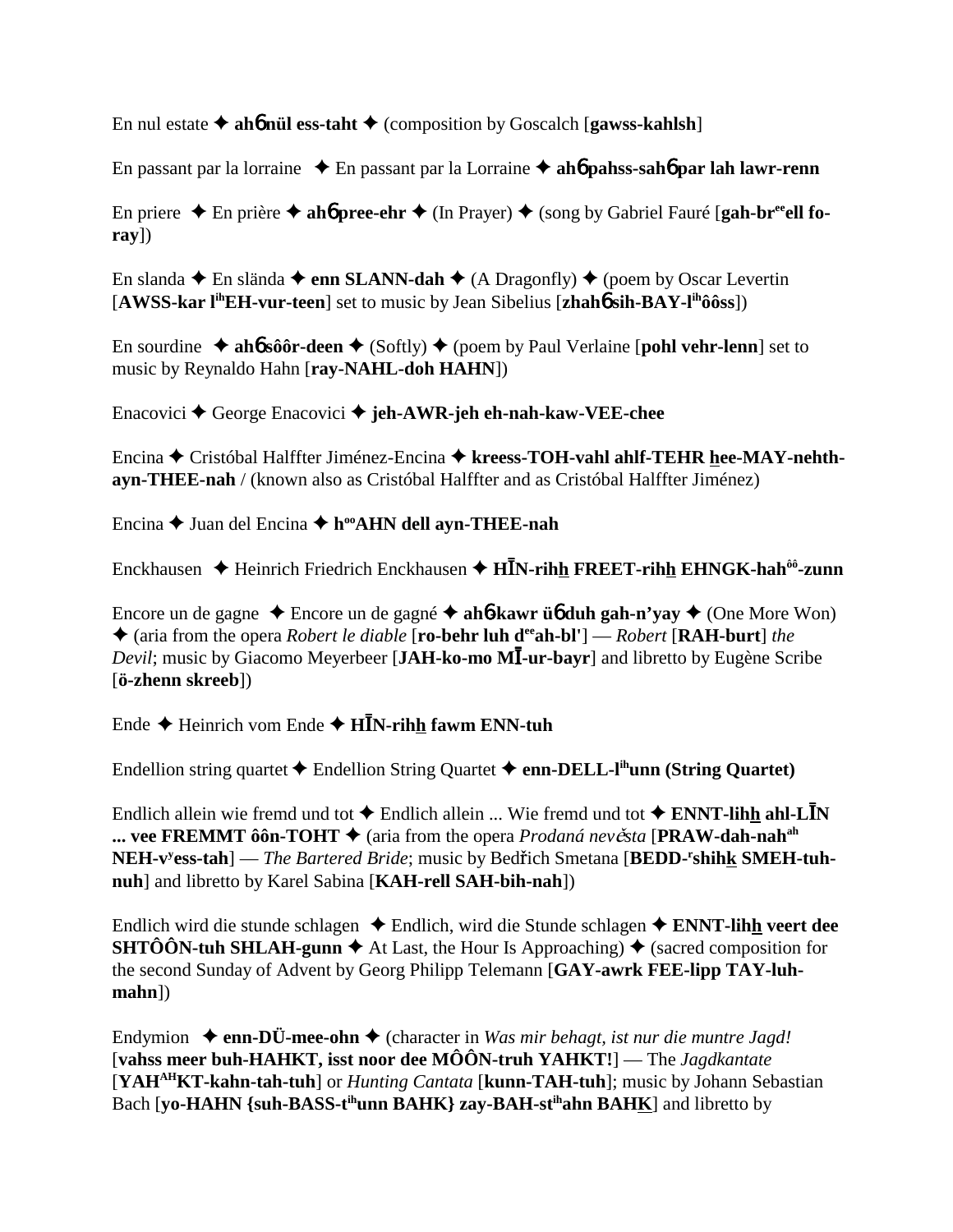Salomon Franck [**ZAH<sup>AH</sup>-lo-mawn FRAHNGK**])

Enesco  $\triangle$  Georges Enesco  $\triangle$  **ZH<sup>EH</sup>AWRZH veh-NESS-kaw**  $\triangle$  (the last name is also spelled Enescu [**yeh-NESS-koo**])

Enfance du christ L'enfance du Christ **lah**6**-fah**6**ss dü kreest** (The Childhood of Christ) (sacred trilogy by Hector Berlioz [**eck-tawr behr-leeawz**])

Enfant  $\triangle$  L'enfant  $\triangle$  **lah<sub>0</sub>-fah<sub>0</sub>**  $\triangle$  (The Child)  $\triangle$  (character in the opera *L'enfant et les sortileges* [**lah**6**-fah**6 **ay leh sawr-tee-lehzh**] — *The Child and the Fantasies*; music by Maurice Ravel [**mo**reess rah-vell] and libretto by Sidonie Gabrielle Gauthiers-Villars [see-daw-nee gah-br<sup>ee</sup>ell go**t eeay-veel-lar**])

Enfant prodigue  $\triangle$  L'enfant prodigue  $\triangle$  **lah<sup>6</sup>-fah<sup>6</sup> praw-deeg**  $\triangle$  (The Child Prodigy)  $\triangle$ (cantata [**kunn-TAH-tuh**], produced on the stage; music by Claude Debussy [**klohd deh-büsssee**] and libretto by Édouard Guinand [ay-d<sup>oo</sup>ar ghee-nah**6**])

Enfant si jetais roi Enfant, si j'étais roi **ah**6**-fah**6**, see zhay-teh r'wah** (Dear child, if I were king)  $\triangle$  (poem by Victor Hugo [**{VICK-tur h'YOO-go} veek-tawr ü-go**] set to music by Franz Liszt [**FRAHNZ LISST**])

Enfants  $\triangle$  Les enfants  $\triangle$  lay-zah**6**-fah**6**  $\triangle$  (characters in the opera *Werther* [**VEHR-tur**]; music by Jules Massenet [**zhül {mahss-s'nay} mahss-s'neh**]; libretto by Édouard Blau [**ay-dôôar blo**], Paul Milliet [pohl mee-y<sup>ee</sup>eh], and Georges Hartmann [zhawrzh HART-mahn] after Johann Wolfgang von Goethe [**YO-hahn VAWLF-gahng fawn GÖ-tuh**])

Engel  $\triangle$  Carl Engel  $\triangle$  **KARL EHNG-ull** 

Engel David Hermann Engel **DAH-fitt HEHR-mahn EHNG-ull**

Engel Der Engel **dayr EHNG-ull** (The Angel) (song from *Wesendonk Lieder* [**VAY-zunn-tawngk LEE-dur**]; music by Richard Wagner [**RIH-hart VAHG-nur**] and words by Mathilde Wesendonk [**mah-TILL-tuh VAY-zunn-tawngk**])

- Engel Gabriel Engel **{GAY-breeull EHNG-gull} GAHB-rihell EHNG-ull**
- Engel  $\blacklozenge$  Gustav Eduard Engel  $\blacklozenge$  GÔÔ-stahf AY-d<sup>oo</sup>art EHNG-ull
- Engel Hans Engel **HAHNSS EHNG-ull**
- Engel  $\blacklozenge$  Joel Engel  $\blacklozenge$  YAW-ell ENN-ghell
- Engel **→** Johann Jakob Engel ◆ **YO-hahn YAH<sup>AH</sup>-kawp EHNG-ull**
- Engel  $\triangle$  Karl Engel  $\triangle$  KARL EHNG-ull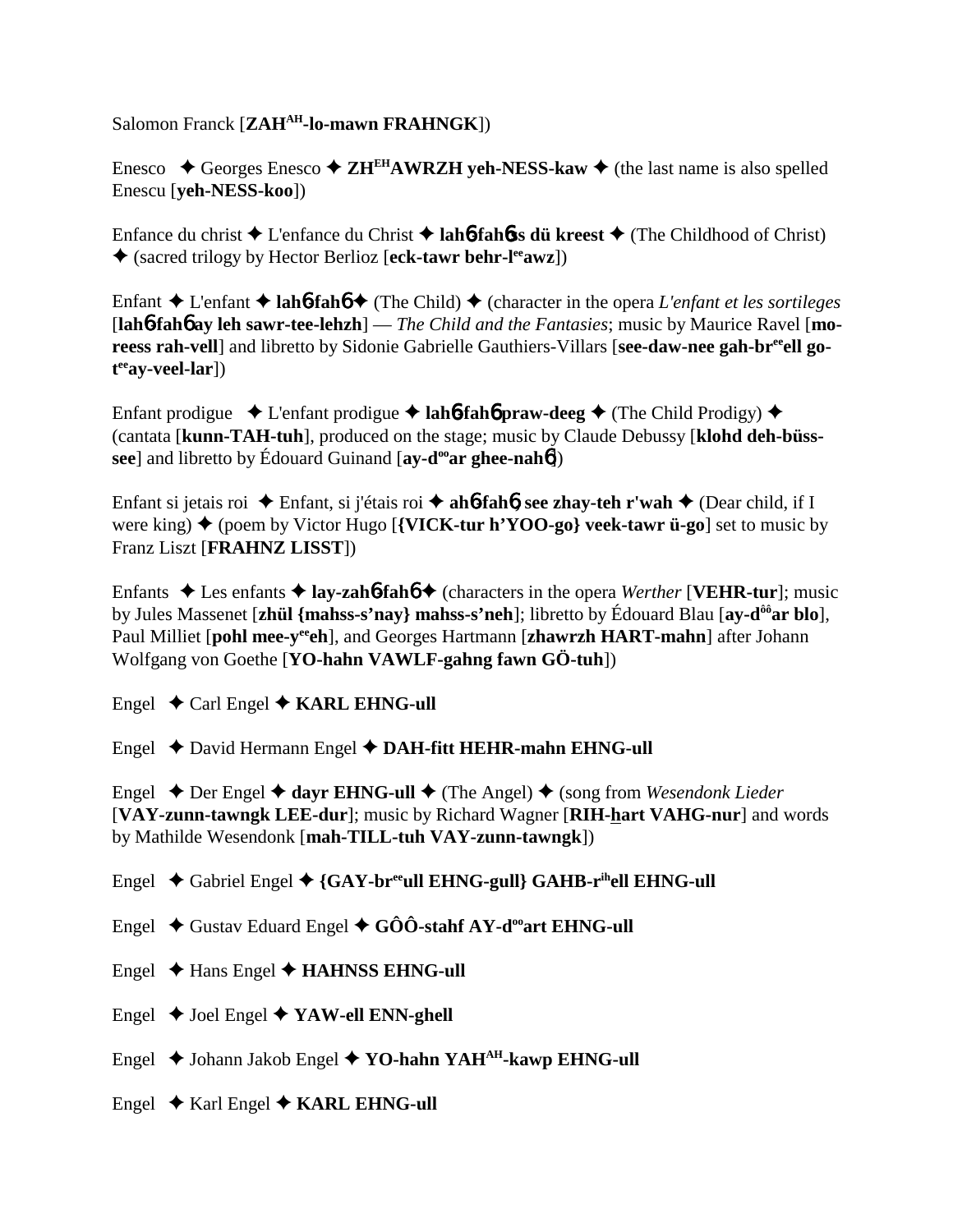Engel  $\triangle$  Lehman Engel  $\triangle$  LAY-mahn EHNG-ull

Engelke  $\triangle$  Bernhard Engelke  $\triangle$  BEHRN-hart EHNG-ull-kuh

Engelmann  $\triangle$  Hans Ulrich Engelmann  $\triangle$  HAHNSS  $\hat{O} \hat{O} L$ -rihh EHNG-ull-mahn

Engen  $\triangle$  Kieth Engen  $\triangle$  KEETH EHNG-unn

Engenho novo  $\triangleleft$ eh**ó-ZHEHó-n'yôô NO-vôô**  $\triangleleft$  (song by Francisco Ernani Braga [frahó-SEESS-kôô ehr-NAH-nee BRAH-guh])

Engerer  $\triangle$  Brigitte Engerer  $\triangle$  bree-zheet ah**ó-zhuh-ray** 

Engert  $\triangle$  Ruthild Engert  $\triangle$  ROO-tillt EHNG-ert

Englert ◆ Giuseppe Giorgio Englert ◆ joo-ZAYP-pay JOHR-jo AYNG-layrt

Englund  $\triangle$  Einar Englund  $\triangle$  AY<sup>IH</sup>-nar AYNG-loont  $\triangle$  (known also as Einar Sven Englund [AY<sup>IH</sup>-nar SVAYN AYNG-loont])

Enlevement au serail  $\triangle$  L'enlèvement au sérail  $\triangle$  laholeh-v'mahole sav-rah<sup>y'</sup>  $\triangle$  (The Abduction From the Harem)  $\blacklozenge$  (musical play with music by Wolfgang Amadeus Mozart [VAWLF-gahng ah-mah-DAY-ôôss MO-tsart]; libretto by Gottlieb Stephanie [GAWT-leep] SHTEH-fah-nee] after Christoph Friedrich Bretzner [KRIH-stawf FREET-rihh BRETTSS $nur$ ])

Enna  $\triangle$  August Enna  $\triangle$  AH<sup> $\hat{O}$ o<sup>2</sup>-gô ost ENN-nuh  $\triangle$  (known also as August Emil [av-MEEL]</sup> Enna)

Ennery  $\blacklozenge$  A. D'Ennery  $\blacklozenge$  (A.) denn-n'ree

Enrico  $\triangle$  ayn-REE-ko  $\triangle$  (character in the opera *Lucia di Lammermoor* [loo-CHEE-ah dee **LAHM-mer-môô<sup>uh</sup>r**] — *Lucy of Lammermoor* [**LOO-see of LAMM-mur-môô**<sup>uh</sup>**r**]; music by Gaetano Donizetti [gah<sup>ay</sup>-TAH-no doh-nee-TSAYT-tee]; libretto by Salvadore Cammarano [sahl-vah-DOH-ray kahm-mah-RAH-no] based on the novel The Bride of Lammermoor by Sir Walter Scott [WAWL-tur SKAHT])

Enrico  $\triangle$  enn-REE-ko  $\triangle$  (character in the operetta *Eine Nacht in Venedig* [I-nuh NAHKT inn **fay-NAY-dihh**] — A Night in Venice; music by Johann Strauss II [**YO-hahn SHTRAH**<sup> $\hat{O}$ o<sup> $\hat{O}$ </sup>SS **II**];</sup> libretto by Camillo Walzel [kah-MILL-lo VAHL-tsull] and Richard Genée [RIH-hart zhuh- $\bf{nay}$ ])

Enrico VIII  $\triangleq$  ayn-REE-ko VIII  $\triangleq$  (Henry [HENN-ree] the 8th)  $\triangleq$  (character in Anna Bolena [AH-nah bo-LAY-nuh] — Anne Bolyn [bo-LINN] — an opera, with music by Gaetano Donizetti [gah<sup>ay</sup>-TAH-no doh-nee-TSAYT-tee] and libretto by Felice Romani [fay-LEE-chay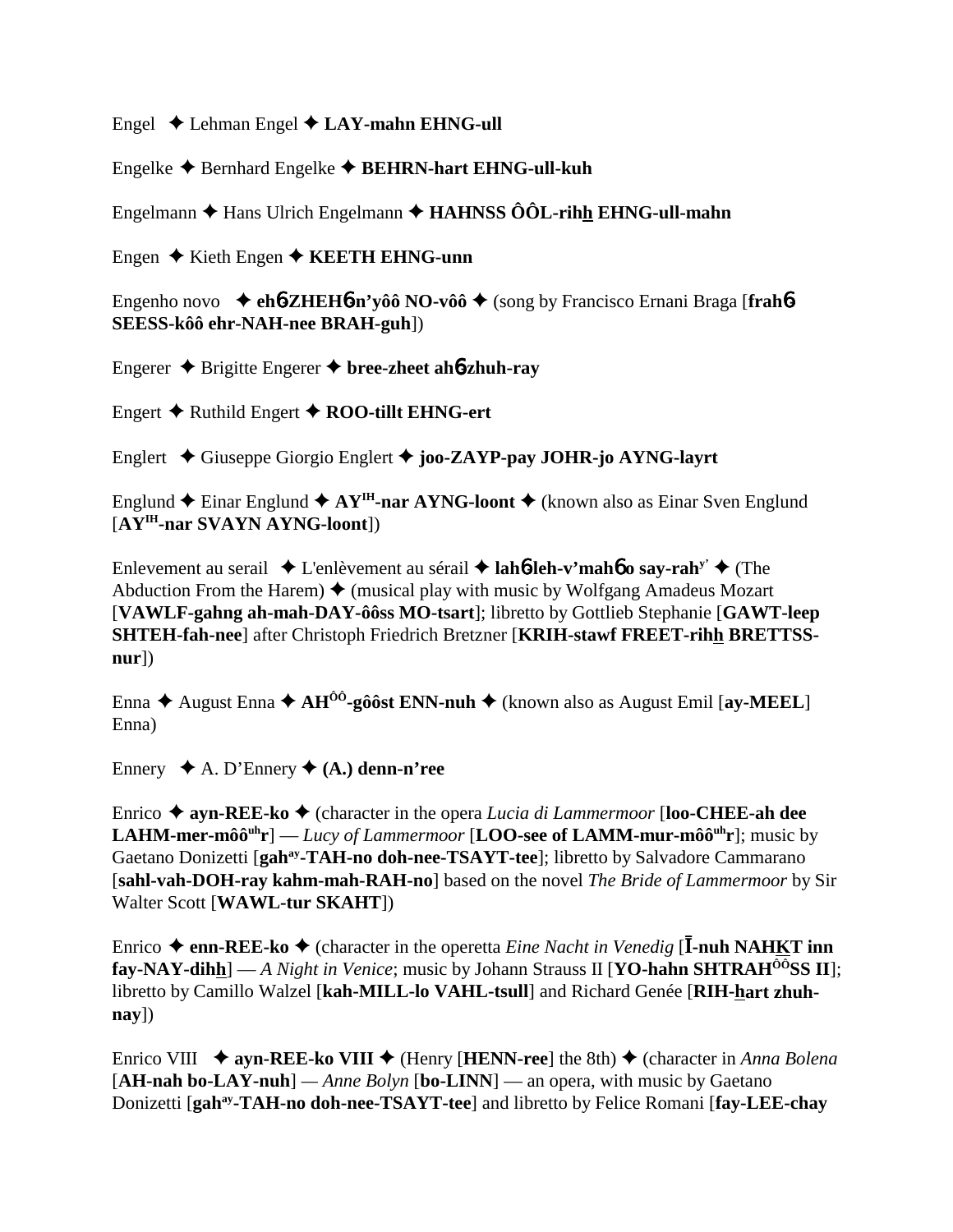#### ro-MAH-neel)

Enriquez ◆ Manuel Enríquez ◆ mah-n<sup>oo</sup>ELL ayn-REE-kess

Enriquez de Valderrabano  $\triangle$  Enrique Enriquez de Valderrabano  $\triangle$  ayn-REE-kay ayn-REEkehth day vahl-dayr-rah-VAH-no

Ens  $\triangle$  Phillip Ens  $\triangle$  fee-leep ahoss

Ensemble  $\triangle$  {ahn-SAHM-buhl} ah**6-sah6-bl'** 

Ensemble bella musica de vienne◆ Ensemble Bella Musica de Vienne ◆ ahó-sahó-bl' BAYLlah MOO-zee-kah duh veenn

Entfernten  $\triangle$  Der Entfernten  $\triangle$  dayr ennt-FEHRN-tunn  $\triangle$  (To the Distant One)  $\triangle$  (poem by Johann Gaudene von Salis [YO-hahn GAH<sup>00</sup>-duh-nuh fawn ZAH-liss] set to music by Franz Schubert [FRAHNTSS SHOO-bert])

Entfuhrung aus dem serail  $\triangle$  Die Entführung aus dem Serail  $\triangle$  dee ennt-FÜ-rôông ah<sup>oo</sup>ss daym **zay-RAH<sup>IH</sup>L**  $\blacklozenge$  (*The Abduction from the Harem*)  $\blacklozenge$  (an opera, with music by Wolfgang Amadeus Mozart [VAWLF-gahng ah-mah-DAY-ôôss MO-tsart]; libretto by Johann Gottlieb Stephanie [YO-hahn GAWT-leep SHTEH-fah-nee) after Christoph Friedrich Bretzner [KRIHstawf FREET-rihh BRETTSS-nur])

Enthoven  $\triangle$  Emile Enthoven  $\triangle$  eh-meel enn-TOH-vunn  $\triangle$  (known also as Henri [ah6-ree] Emile Enthoven)

Entree  $\triangle$  Entrée  $\triangle$  ahb-tray  $\triangle$  (excerpt from the suite Francaix divertissement [frahb-seh deevehr-teess-s'mahol by Claude Debussy [klohd deh-büss-see])

Entree des invites a la Wartburg  $\triangle$  Entrée des invités à la Wartburg  $\triangle$  ah**b-tray day-zehb-vee**tay ah lah VART-pôôrk  $\blacklozenge$  (Entrance of the Guests)  $\blacklozenge$  (excerpt from the opera *Tannhäuser* [TAHN-hoy-zur], music and libretto by Richard Wagner [RIH-hart VAHG-nur])

Entree des quatre nations  $\bullet$  Entrée des quatre-nations  $\bullet$  ahb-tray day kah-tr'-nah-s<sup>ee</sup> awb  $\bullet$ (Entry of the Four Nations)  $\blacklozenge$  (excerpt from the orchestral suite from the opera-ballet [BA<sup>L</sup>-lay] Les Indes galantes [leh-zeho gah-lahot] — The Amorous Indies; music by Jean-Philippe Rameau [zhahb-fee-leep rah-mo] and libretto by Louis Fuzelier [ $\hat{I}^{\delta \delta}$ ee fü-z'l<sup>ee</sup>av])

Entremont  $\triangle$  Philippe Entremont  $\triangle$  fee-leep ahb-truh-mawb

Entretien des muses  $\triangle$  L'entretien des muses  $\triangle$  lahotruh-t<sup>ee</sup> ahot day muz  $\triangle$  (Conversation of the Muses)  $\triangleq$  (excerpt from the *Suite en ré majeur* [s<sup>ü</sup>eet ah**ó ray mah-zhör**] — *Suite in D*  $Major$  — by Jean-Philippe Rameau [ $zhab6$ -fee-leep rah-mo])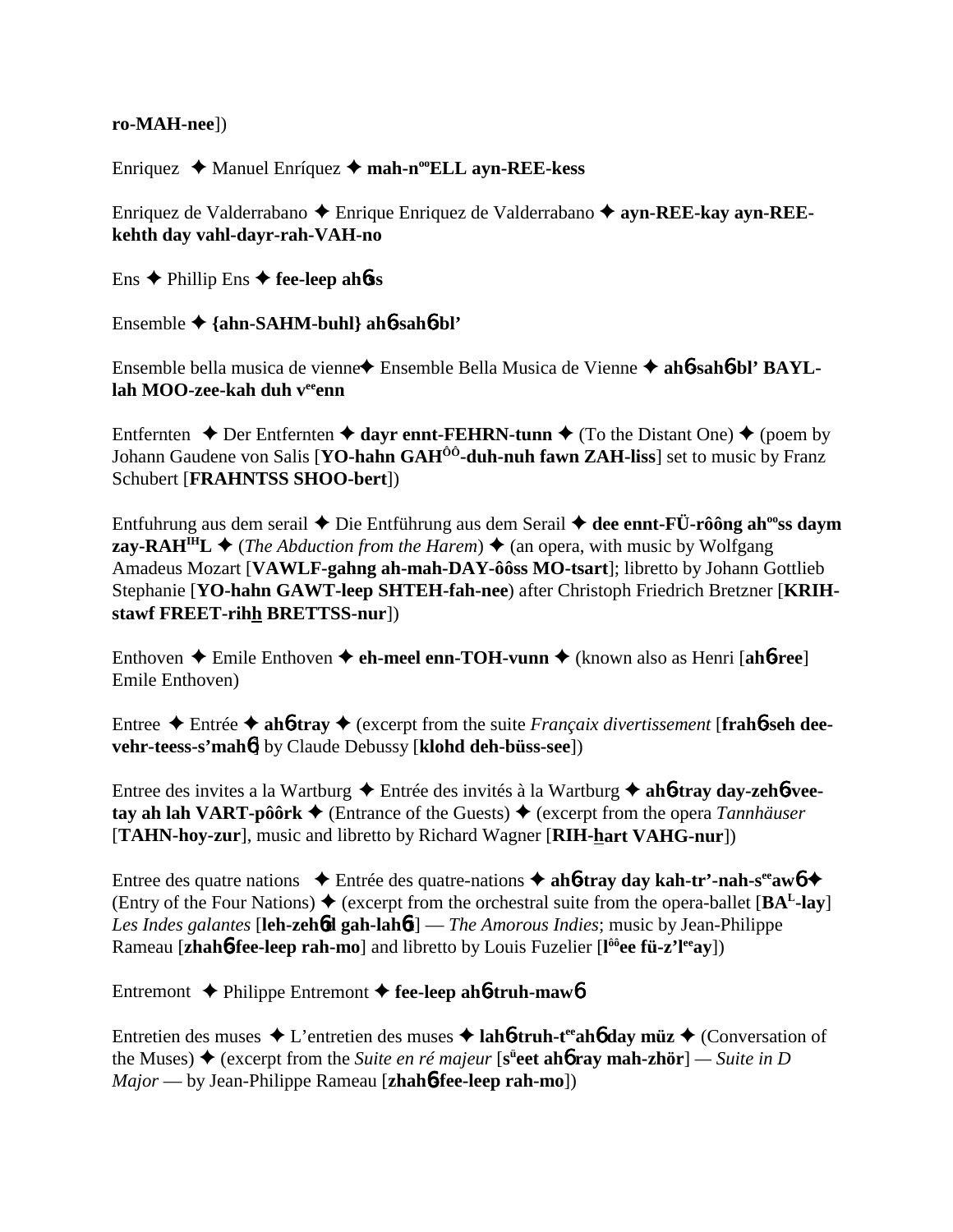Entretiens de la belle et de la bete Les entretiens de la belle et de la bête  **leh-zah**6**-truh**t<sup>ee</sup>ah**6** duh lah bell ay duh lah bett ♦ (Conversations Between Beauty and the Beast) ♦ (excerpt from the suite *Ma mère l'oye* [**mah mehr l'wah**] — *My Mother Goose* — by Maurice Ravel [**mo-reess rah-vell**])

Entro por la caleja  $\triangle$  AYN-tro pawr lah kah-LAY-hah  $\triangle$  (a medieval song of the Jews who were expelled from Spain in 1492 and who settled in Morocco)

Enzo grimaldo principe di santafior Enzo Grimaldo, Principe di Santafior **AYN-tso gree-MAHL-doh, PREEN-chee-pay dee sahn-tah-f<sup>ee</sup>OHR**  $\triangle$  (aria from the opera *La Gioconda* [**lah jo-KOHN-dah**] — *The Smiling One*; music by Amilcare Ponchielli [**ah-meel-KAH-ray pohn-keeAYL-lee**] and libretto by Arrigo Boito [**ar-REE-go bo-EE-toh**] under the pseudonym Tobia Gorrio [TAW-b<sup>ee</sup>ah GAWR-r<sup>ee</sup>o])

Eotvos Peter Eötvös **PEH-ter EHÖT-vösh**

Ephesians **eh-FEE-zhihunnz**

Epheu  $\triangle$  **EH-foy**  $\triangle$  (Ivy)  $\triangle$  (song by Richard Strauss [RIH-hart SHTRAH<sup>ôô</sup>SS])

Epistle sonata in e flat major Epistle Sonata in E-flat Major **ih-PISS-sull (Sonata in E-flat Major) ♦ (sonata by Wolfgang Amadeus Mozart [VAWLF-gahng ah-mah-DAY-ôôss MOtsart**])

Epitaph for a wag in mauchline  $\triangle$  Epitaph for a Wag in Mauchline  $\triangle$  **EH-puh-taff (for a Wag in) MAH<sup>00</sup>H-lih-nuh**  $\triangleq$  (composition by Miriam Gideon [MIH-r<sup>ih</sup>ahm GHEE-dawn])

Epitaph on salathiel pavy  $\blacklozenge$  Epitaph on Salathiel Pavy  $\blacklozenge$  **EH-puh-taff (on) SAH-lah-theel PAY-vih**  $\blacklozenge$  (poem by Ben Johnson [**BENN JAHN-sunn**] set to music by W. Denis Browne [**W. DEH-nuss BRWN**])

Epithalamion  $\triangle$  **eh-puh-thuh-LAY-mee-unn**  $\triangle$  (a cantata [**kunn-TAH-tuh**] by Ralph Vaughan Williams [**RAYF VAWN WILL-lihummz**] based upon, and named after, an ode published in 1595 by Spenser in celebration of his marriage)

Eppert  $\triangle$  Carl Eppert  $\triangle$  **KARL EPP-purt** 

Eppler Werner Meyer-Eppler **VEHR-nur M-ur-EPP-lur**

Epstein  $\triangle$  David M. Epstein  $\triangle$  DAY-vudd M. EPP-st**in**  $\triangle$  (known also as David Mayer [**MAY-ur**] Epstein)

Epstein  $\triangle$  Julius Epstein  $\triangle$  **YOO-l<sup>ih</sup>ôôss EPP-shtīn** 

Epstein  $\triangle$  Peter Epstein  $\triangle$  **PAY-tur EPP-shtin**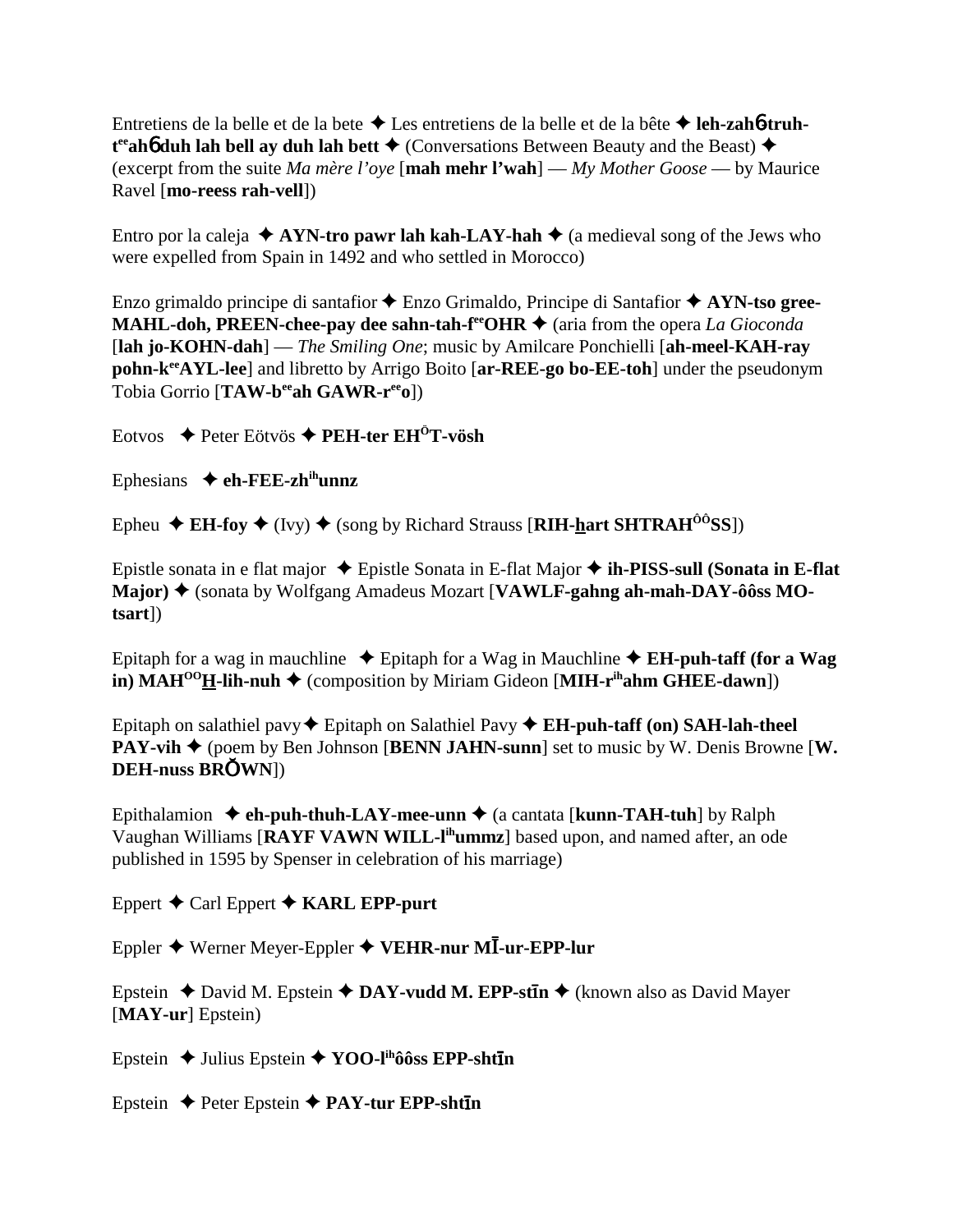### Epstein  $\triangle$  Richard Epstein  $\triangle$  RIH-hart EPP-shtin

## Equiluz  $\triangle$  Kurt Equiluz  $\triangle$  KÔÔRT AY-k<sup>ôô</sup>ih-lôôtss

Er der herrlichste von allen  $\triangle$  Er, der Herrlichste von allen  $\triangle$  ehr, dayr HEHR-lihh-stuh fawn AHL-lunn  $\blacklozenge$  (He, the Most Wonderful of All)  $\blacklozenge$  (song from Frauenliebe und -leben [FRAH<sup>00</sup>**unn-lee-buh ôônt -LAY-bunn**] — *Woman's Love and Life* — a series of songs by Robert Schumann [ROH<sup>OH</sup>-bert SHOO-mahn] based upon texts by Adalbert von Chamisso [AH<sup>AH</sup>dahl-pert fawn kah-MISS-sol)

Er hat uns allen wohlgetan  $\triangleq$  ayr haht ô ônss AHL-lunn VOHL-guh-tahn  $\triangleq$  (To us he hath done all things well)  $\blacklozenge$  (recitative [reh-suh-tuh-TEEV] from the *St. Matthew Passion* by Johann Sebastian Bach [yo-HAHN {suh-BASS-t<sup>ih</sup>unn BAHK} zay-BAH-st<sup>ih</sup>ahn BAH<u>K</u>])

Er ists  $\triangle$  Er ist's  $\triangle$  ayr ISSTSS  $\triangle$  (poem by Eduard Mörike [AY-d<sup>oo</sup>art MÖ-rih-kuh] set to music by Hugo Wolf [HOO-go VAWLF])

Er rufet seinen schafen mit namen  $\triangle$  Er rufet seinen Schafen mit Namen  $\triangleq$  avr ROO-futt Z $\overline{I}$ nunn SHAH-funn mitt NAH-munn ♦ (cantata [kunn-TAH-tuh] by Johann Sebastian Bach [yo-HAHN {suh-BASS-teeunn BAHK} zay-BAH-st<sup>ih</sup>ahn BAHK])

Er und sie  $\div$  Er und Sie  $\div$  AYR ô ônt ZEE  $\div$  (He and She)  $\div$  (poem by Justinus Kerner)  $[YO\hat{O}-\text{stih-n}\hat{O}\hat{O}\text{ss }KEHR-\text{nur}]$  set to music by Robert Schumann  $[ROH^{OH}-\text{bert }SHOO-\text{mahn}]\hat{O}$ 

Era escuro  $\star$  AY-rah ayss-KOO-ro  $\star$  (It Was Dark)  $\star$  (traditional song of the Spanish Jews)

Era la notte  $\triangle$  AY-rah lah NOHT-tay  $\triangle$  (excerpt from the opera *Otello* [o-TAYL-lo]; music by Giuseppe Verdi [joo-ZAYP-pay VAYR-dee]; libretto by Arrigo Boito [ar-REE-go bo-EEtohl after William Shakespeare [WILL-l<sup>ih</sup>umm SHAYK-spih<sup>uh</sup>r])

Era lanima mia  $\triangle$  Era l'anima mia  $\triangle$  AY-rah LAH-nee-mah MEE-ah  $\triangle$  (My Soul Was Approaching)  $\triangle$  (madrigal [MADD-rih-gull] by Claudio Monteverdi [KLAH<sup>00</sup>-d<sup>ee</sup>o mohn-tay-VAYR-deel)

Erard  $\bullet$  Sébastien Érard  $\bullet$  say-bahss-t<sup>ee</sup> ah**6** ay-rar

Erat autem fere  $\triangleleft$  EH-rutt AH<sup> $\hat{0}$ °-temm FEH-ray  $\triangleleft$  (excerpt from the *St. Luke Passion* by</sup> Krzysztof Penderecki [kur-ZIHSH-tahf penn-deh-RETTSS-kee])

Eratosthenes  $\triangle$  eh-rah-tawss-THEH-neess

Erb  $\triangle$  Donald James Erb  $\triangle$  DAH-nulld JAYMZ URB

 $Erb \triangleleft$  John Lawrence  $Erb \triangleleft$  JAHN LAW-runntss URB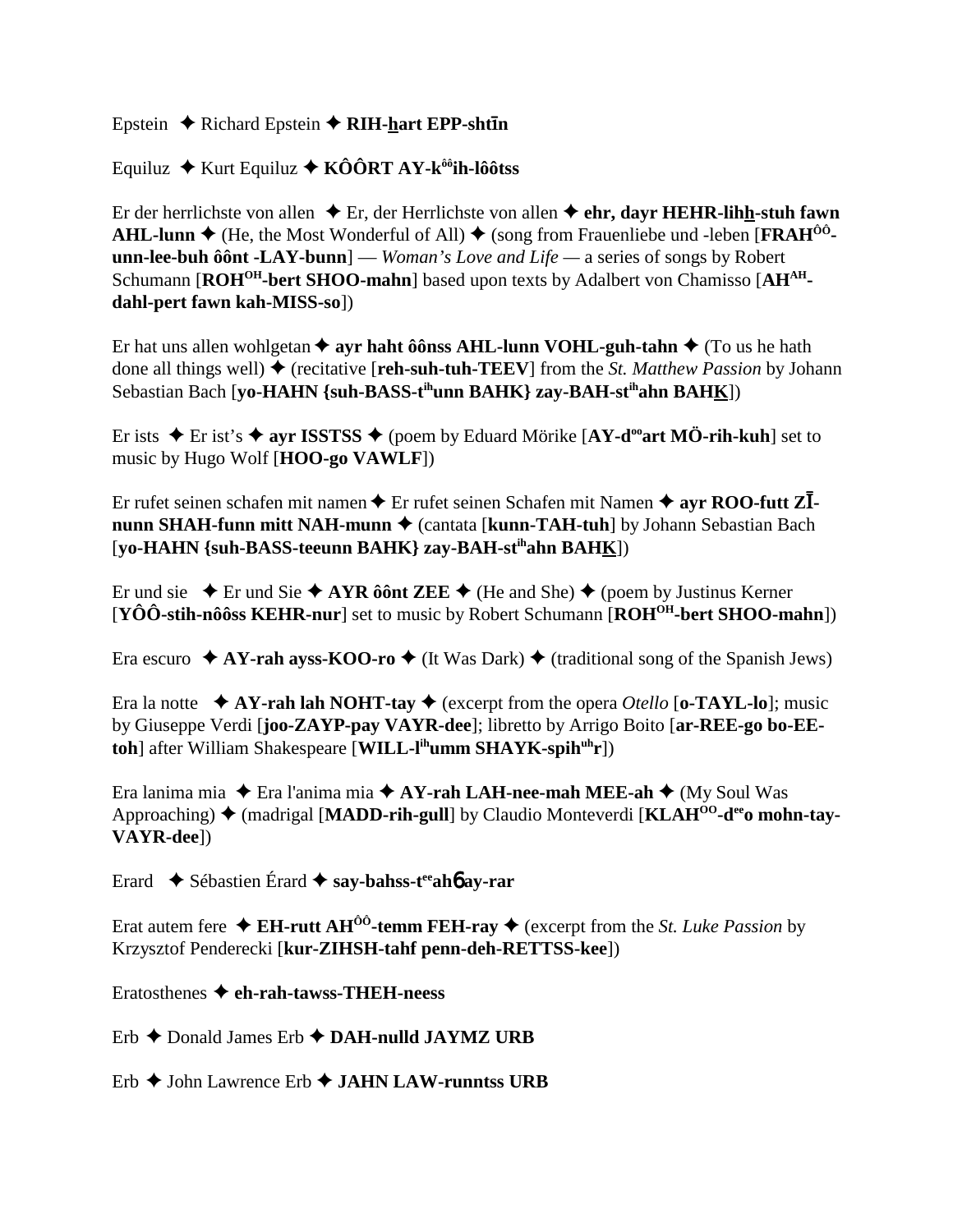$Erb \triangleleft Karl$   $Erb \triangleleft KARI$ ,  $FHRP$ 

Erb ◆ Marie Joseph Erb ◆ mah-REE-uh YOH<sup>OH</sup>-zeff EHRP

Erbach  $\triangle$  Amalia Catharina von Erbach  $\triangle$  ah-MAH<sup>AH</sup>-l<sup>ee</sup>ah kah-tah-REE-nah fawn EHRpahk

Erbach  $\triangle$  Christian Erbach  $\triangle$  KRIH-st<sup>ih</sup>ahn EHR-pahk

Erbarme dich  $\triangleq$  ehr-BAHR-muh dihh $\triangleq$  (Have Mercy)  $\triangleq$  (aria from the *St. Matthew Passion* by Johann Sebastian Bach [vo-HAHN {suh-BASS-t<sup>ih</sup>unn BAHK} zay-BAH-st<sup>ih</sup>ahn BAHK])

Erbauliche gedanken eines tobackrauchers  $\triangle$  Erbauliche Gedanken eines Tobackrauchers  $\triangle$ ehr-BAH<sup> $00$ </sup>-lih-huh guh-DAHNK-unn  $\bar{I}$ -nuss TOH-bahk-rah<sup> $00$ </sup>-hurss  $\blacklozenge$  (excerpt from the Klavierbüchlein für Anna Magdalena Bach [KLAH-feer-büh-lin für AHN-nah mahk-dah-**LAY-nah BAHK** $]$  — Little Piano Book for Anna Magdalena Bach — text and music anonymous)

Erben  $\triangle$  Valentin Erben  $\triangle$  vah-lah 6-teh 6 ehr-bah 6

Erbner  $\triangle$  Fritz Erbner  $\triangle$  FRITTSS EHRB-nur

Erbse  $\triangle$  Heimo Erbse  $\triangle$  HI-mo EHRB-zuh

Ercolani ◆ Renato Ercolani ◆ ray-NAH-toh avr-ko-LAH-nee

Erde hat nichts weile  $\triangle$  Auf der Erde hat nichts weile  $\triangle$  ah<sup>oo</sup>f dayr EHR-tuh haht nihhts VI.  $\text{luh} \triangleq (\text{Czechoslovakian song by Bohuslav Martinů} [\text{BO-hôô-slahf MAR-tvih-noo<sup>oo</sup>])$ 

Erdelyi ♦ Csaba Erdelyi ♦ CHAH-bah EHR-dell-yee

Erdelyi ◆ Miklós Erdélyi ◆ MICK-loh<sup>oh</sup>sh EHR-dayl-yee

Erdelyi hajdutanc  $\triangle$  EHR-dell-yee HI-dôô-tahntss  $\triangle$  (dance from *U naseho Barty* [ $\hat{O}\hat{O}$  NAHsheh-ho BAR-tee] — (anonymous 17th-century Hungarian dance)  $\triangle$  (Hajdutanc probably should be *Hajdutancz*)

Erdmann  $\triangle$  Eduard Erdmann  $\triangle$  EH-d<sup>oo</sup>art ERD-mahn  $\triangle$  (in Latvia, this Latvian National would be known as Eduards Erdmanns [EH-d<sup>oo</sup>ards ERD-mahnss])

Erdmannsdorfer  $\triangleq$  Max von Erdmannsdörfer **MAHKSS** fawn EHRT-mahnss-tör-fur

Erede  $\triangle$  Alberto Erede  $\triangle$  ahl-BAYR-toh av-RAY-dav

Eres chiquita  $\star$  AY-rayss chee-KEE-tah  $\star$  (a medieval courting song of the Jews who were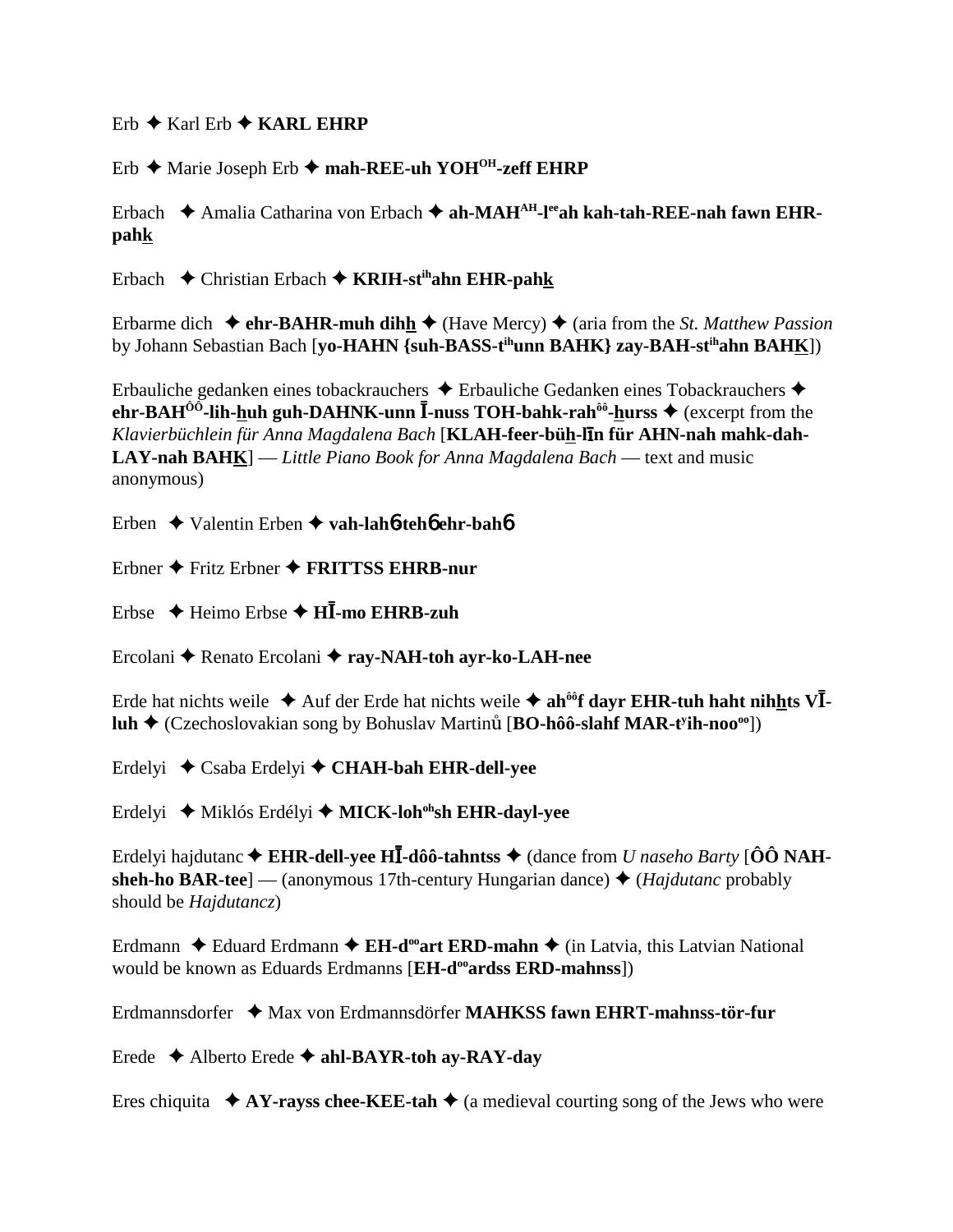expelled from Spain in 1492 and who settled in Morocco)

Erforsche mich gott und erfahre mein herz  $\triangle$  Erforsche mich, Gott, und erfahre mein Herz  $\triangle$ ehr-FAWR-shuh mihh, GAWT, ôônt ehr-FAH<sup>AH</sup>-ruh min HEHRTSS ♦ (cantata [kunn-TAH-tuh] by Johann Sebastian Bach [yo-HAHN {suh-BASS-teeunn BAHK} zay-BAHsteeahn BAHK])

Ergo interest quaere superna  $\triangle$  Ergo interest ... Quaere superna  $\triangle$  AYR-go EEN-teh-resst ...  $k^{\hat{\omega} \hat{\theta}}AY$ -reh sôô-PAYR-nah  $\blacklozenge$  (Is it Then Important)  $\blacklozenge$  (motet [mo-TETT] by Wolfgang Amadeus Mozart [VAWLF-gahng ah-mah-DAY-ôôss MO-tsart])

Erhardt  $\triangle$  Otto Erhardt  $\triangle$  AWT-toh EHR-hart

Erhohtes fleisch und blut  $\triangle$  Erhöhtes Fleisch und Blut  $\triangle$  ehr-HÖ-tuss FLISH ôônt BLOOT  $\triangle$ (Exalted Flesh and Blood)  $\blacklozenge$  (cantata [kunn-TAH-tuh] by Johann Sebastian Bach [yo-HAHN] {suh-BASS-t<sup>ih</sup>unn BAHK} zav-BAH-st<sup>ih</sup>ahn BAHK])

Eri tu  $\star$  AY-ree too  $\star$  (excerpt from the opera *Un ballo in maschera* [oon **BAHL-lo een MAH-skay-rah**] — A Masked Ball; music by Giuseppe Verdi [joo-ZAYP-pay VAYR-dee]; libretto by Antonio Somma [ahn-TAW-n<sup>ee</sup>o SOHM-mah] after Eugène Scribe [ö-zhenn skreeb])

Erickson  $\triangle$  Kaaren Erickson  $\triangle$  KA-runn EH-rick-sunn

Ericson  $\triangle$  Eric Ericson  $\triangle$  AY<sup>UH</sup>-rick AY<sup>UH</sup>-rick-sawn

Erigena ◆ John Scotus Erigena ◆ JAHN SKO-tuss eh-rih-JEE-nah ◆ (known also as Joannes Scotus [yo-AHN-ness SKO-tôôss] (Erigena))

Erinnerung  $\triangleq$  ay-RINN-nuh-rôông  $\triangleq$  (Remembrance)  $\triangleq$  (poem by Richard Leander [RIH**hart lay-AHN-tur** set to music by Gustav Mahler  $[G\hat{O}\hat{O}$ -stahf MAH<sup>AH</sup>-lur<sup>]</sup>)

Erinnerung an eichendorff und schumann  $\triangle$  Erinnerung an Eichendorff und Schumann  $\triangleq$  ay- $RINN$ -nuh-rôông ahn  $\overline{I}$ -hunn-tawrf ôônt SHOO-mahn  $\blacklozenge$  (Recollection of Eichendorff and Schumann)  $\blacklozenge$  (song by Hanns Eisler [HAHNSS ISS-lur])

Eriomushkas cradle song  $\triangle$  Eriomushka's Cradle Song  $\triangle$  yeh-r<sup>ih</sup>ah-MOOSH-kuzz (Cradle Song)  $\triangle$  (song by Modest Moussorgsky [mah-D<sup>Y</sup>ESST MOOSS-surk-skee] to a text by Nekrassov [n<sup>y</sup>ee-KRAHSS-suff])

Eriskay love lilt  $\triangle$  EH-riss-kah<sup>ee</sup> (love lilt)  $\triangle$  (traditional Scottish song)

Erisso  $\triangle$  Anna Erisso  $\triangle$  AHN-nah ay-REESS-so  $\triangle$  (character in the opera *Maometto Secondo* [mah-o-MAYT-toh say-KOHN-doh] — Mahomet [mah-HO-mett] II; music by Gioachino Rossini [j<sup>oh</sup>ah-KEE-no rohss-SEE-nee] and libretto by Cesare della Valle [chay-ZAH-ray dayl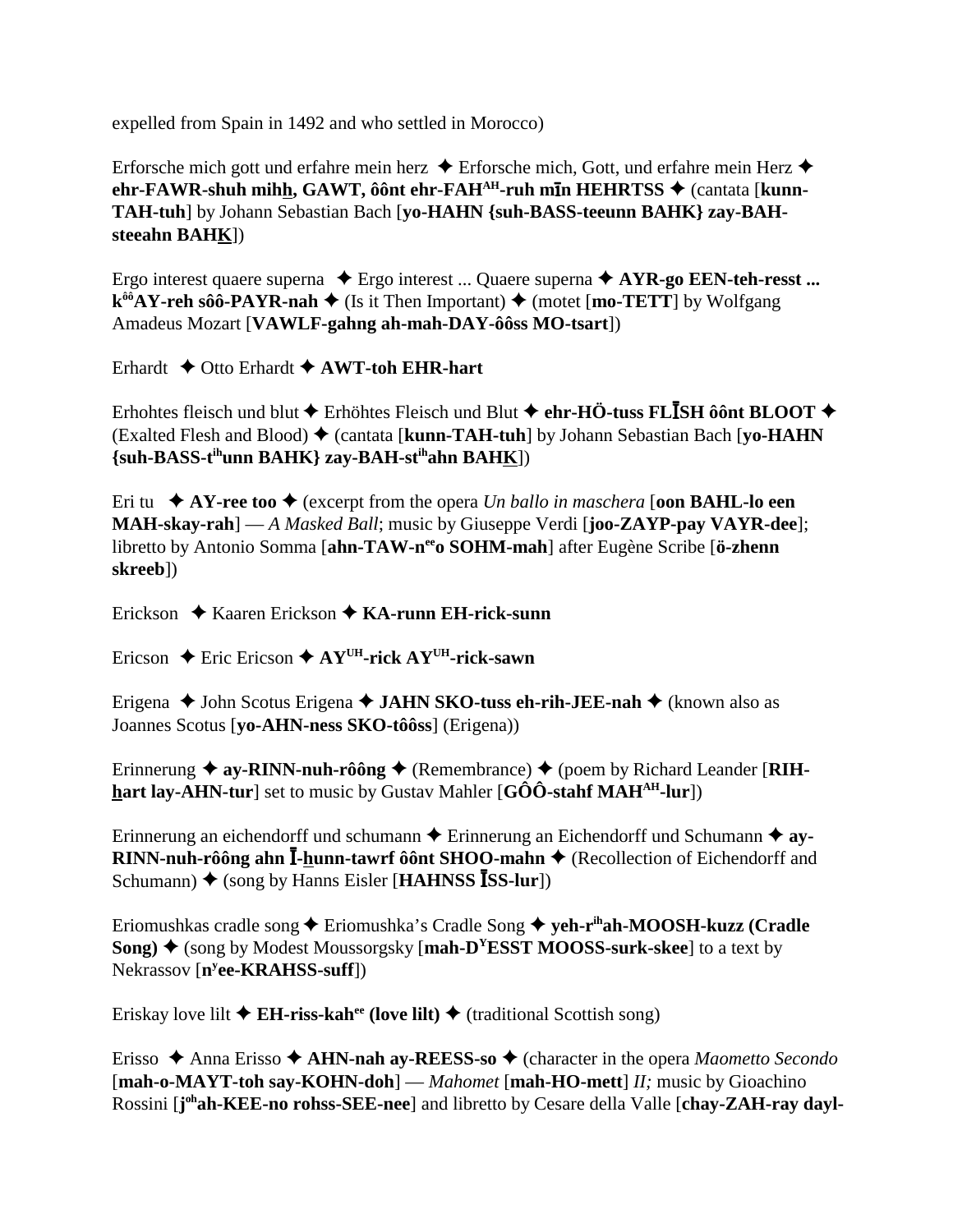**lah VAHL-lay**])

Erisso Paolo Erisso **PAHO-lo ay-REESS-so** (character in the opera *Maometto Secondo* [**mah-o-MAYT-toh say-KOHN-doh**] — *Mahomet* [**mah-HO-mett**] *II*; music by Gioachino Rossini [j<sup>oh</sup>ah-KEE-no rohss-SEE-nee] and libretto by Cesare della Valle [chay-ZAH-ray dayl**lah VAHL-lay**])

Erk ◆ Ludwig Erk ◆ LOOT-vihh EHRK ◆ (known also as Ludwig Christian Erk [LOOT**vihh KRIH-stihahn EHRK**])

Erkel Ferenc Erkel **FEH-renntss EHR-kell** (known also as Franz Erkel [**FRAHNZ EHR-kell**])

Erkin  $\blacklozenge$  Ulvi Cemâl Erkin  $\blacklozenge$  ÔÔL-vee jeh-MAHL EHR-kinn  $\blacklozenge$  (the name has been transcribed also as Ulvi Cemal Erkin)

Erlanger Baron François Rodolphe d'Erlanger **bah-raw**6 **frah**6**-swah raw-dawlf dehrlah**6**-zhay**

Erlanger ◆ Baron Frédéric d'Erlanger ◆ {BEH-runn FREH-duh-rick deh<sup>uh</sup>r-LANG-ur} **bah-raw**6 **fray-day-reek dehr-lah**6**-zhay**

Erlanger Camille Erlanger **{kah-meel ehr-lah**6**-zhay} kah-meey' ehr-lah**6**-zhay**

Erlebach Philipp Heinrich Erlebach **FEE-lipp HN-rihh EHR-luh-bahk**

Erlebach  $\triangle$  Rupert Erlebach  $\triangle$  **ROO-purt URL-bahk** 

Erlich  $\triangle$  Eeva Erlich  $\triangle$  EH<sup>EH</sup>-vah EHR-lihh

Erlkonig  $\triangle$  Erlkönig  $\triangle$  **EHRL-kö-nihh**  $\triangle$  (Erl King)  $\triangle$  (poem by Johann Wolfgang von Goethe [**YO-hann VAWLF-gahng fawn GÖ-tuh**] set to music by Franz Schubert  $[FRAHNTSS SHOO-bert]$ )  $\blacklozenge$  (composition by Carl Loewe  $[KARL L\ddot{o}$ -vuh))  $\blacklozenge$  (poem by Johann Wolfgang von Goethe [**yo-HAHN VAWLF-gahng fawn GÖ-tuh**] set to music by Ludwig Spohr [**LOOT-vihh SHPOHR**] — also known as Louis Spohr [**l ôôee spawr**])

Ermatinger Erhart Ermatinger **EHR-hart ehr-MAH-tihng-ur**

Ernani **→ ayr-NAH-nee** → (an opera, with music by Giuseppe Verdi [**joo-ZAYP-pay VAYRdee**]; libretto by Francesco Maria Piave [**frahn-CHAY-sko mah-REE-ah peeAH-vay**] after Victor Hugo [**{VICK-tur h'YOO-go} veek-tawr ü-go**]; also a character in the opera)

Ernani ernani involami Ernani! Ernani! Involami **ayr-NAH-nee! ayr-NAH-nee! een-vo-LAH-mee**  $\blacklozenge$  (Ernani! Ernani! Take me away)  $\blacklozenge$  (aria featuring Elvira [ayl-VEE-rah] in the opera *Ernani;* music by Giuseppe Verdi [**joo-ZAYP-pay VAYR-dee**]; libretto by Francesco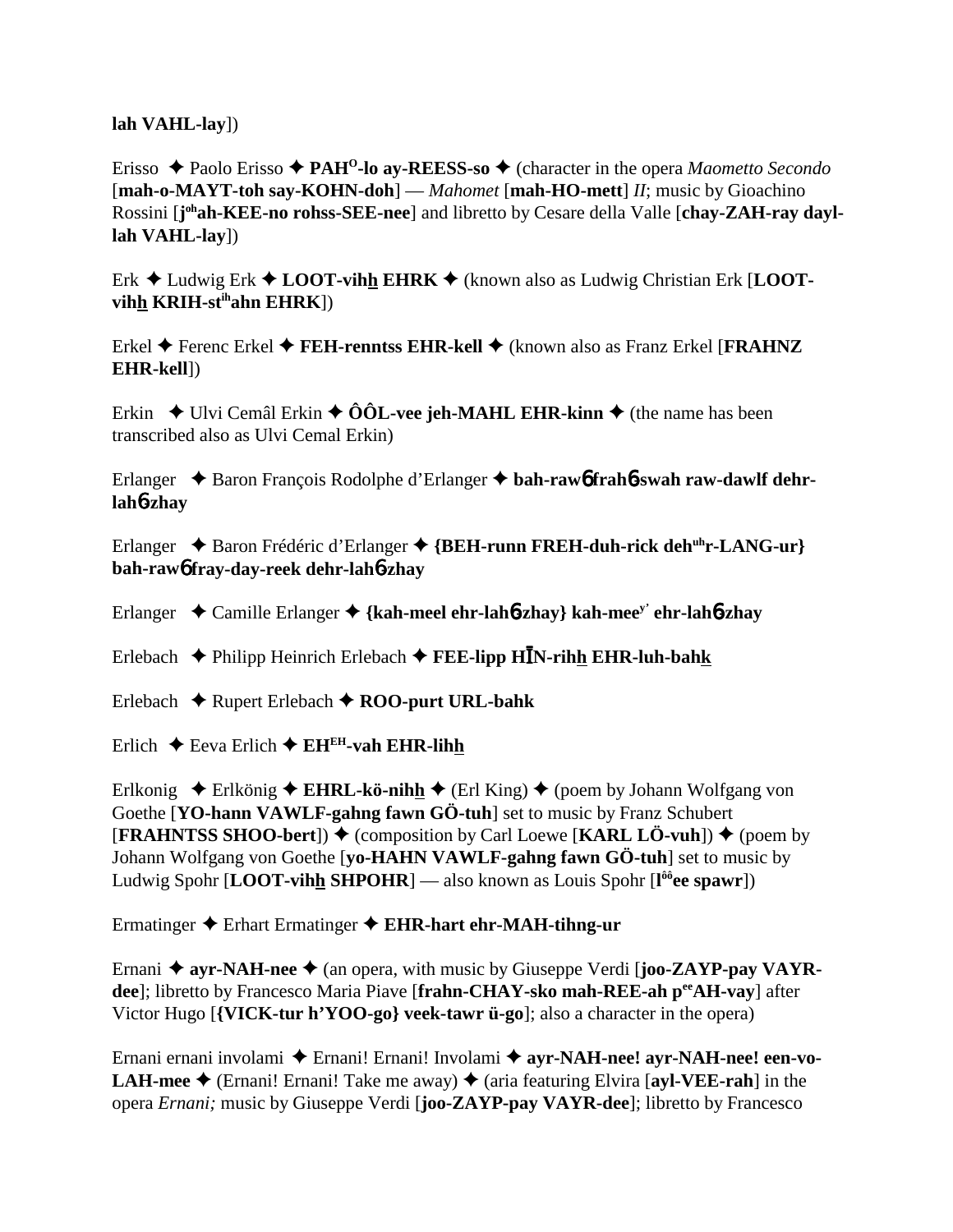Maria Piave [frahn-CHAY-sko mah-REE-ah per AH-vay] after Victor Hugo [{VICK-tur  $h'YOO-go\}$  veek-tawr  $\ddot{u}$ -go])

Ernesaks  $\triangle$  Gustav Ernesaks  $\triangle$  GÔÔ-stahf EHR-neh-sahkss  $\triangle$  (known also as Gustav Gustavovich Ernesaks  $[G\hat{O}\hat{O}$ -stahf gôô-STAH-vo-vihch EHR-neh-sahkss])

Ernst  $\triangle$  Alfred Ernst  $\triangle$  ahl-fredd ehrnst

Ernst  $\triangle$  Heinrich Wilhelm Ernst  $\triangle$  H $\bar{I}N$ -rihh VILL-hellm EHRNST

Ernst senff chor  $\triangle$  Ernst Senff Chor  $\triangle$  EHRNST ZENNF KOH<sup>OH</sup>R  $\triangle$  (Ernst Senff chorus)

Ernster ◆ Deszö Ernster ◆ DEH-zhö EHRN-stur

Eroica  $\triangleq$  ay-RO<sup>EE</sup>-kah  $\triangleq$  (composition from *Études d'exécution transcendante* [ay-tüd deggzav-kü-s<sup>ee</sup>aw otraho-saho-dahot] by Franz Liszt [FRAHNZ LISST])  $\blacklozenge$  (sonata by Edward MacDowell [**EDD-wurd muck-DOW-ull**])

Eros  $\triangleleft$  EH-rawss  $\triangleleft$  (composition by Fred Lerdahl [FREDD LUR-dahl])

Eros  $\triangle$  Peter Erös  $\triangle$  PEH-tehr EH-rösh

Erpf  $\triangle$  Hermann Erpf  $\triangle$  HEHR-mahn EHRPF  $\triangle$  (known also as Hermann Robert Erpf [HEHR-mahn ROH<sup>OH</sup>-behrt EHRPF])

Errecart ♦ Héctor Tosar Errecart ♦ ECK-tawr TOH-sar ehr-ray-KART

Errico  $\triangle$  Carmelo Errico  $\triangle$  kar-MAY-lo ayr-REE-ko

Erschallet ihr lieder erklinget ihr saiten $\triangle$  Erschallet, ihr Lieder, erklinget, ihr Saiten!  $\triangle$  ehr SHAHL-lutt, eer LEE-dur, ehr-KLIHNG-utt, eer ZAH<sup>IH</sup>-tunn ♦ (Ye Voices Resounding, Ye Psalteries Sounding)  $\triangle$  (cantata [kunn-TAH-tuh] by Johann Sebastian Bach [yo-HAHN] {suh-BASS-t<sup>ih</sup>unn BAHK} zay-BAH-st<sup>ih</sup>ahn BAHK])

Ershov  $\bullet$  Ivan Ershov  $\bullet$  ee-VAHN yehr-SHAWF  $\bullet$  (known also as Ivan Vasilievich [vah-**] Ershov)** 

Erskine  $\triangle$  John Erskine  $\triangle$  JAHN URSS-k'n

Erstarrung  $\triangle$  ehr-SHTAR-rôông  $\triangle$  (Turned to Ice)  $\triangle$  (poem by Wilhelm Müller [VILL-hellm MÜL-lur] set to music by Franz Schubert [FRAHNTSS SHOO-bert] in the song cycle *Winterreise* [VINN-tur-r $\overline{\textbf{1}}$ -zuh] — (A Winter's Journey)

Erste abtheilung  $\triangle$  Erste Abtheilung  $\triangle$  AYR-shtuh ahb-T**I**-lôông  $\triangle$  (First Part)  $\triangle$ (compositions from Spanische Liebes-Lieder [SHPAH<sup>AH</sup>-nih-shuh LEE-buss-LEE-dur] —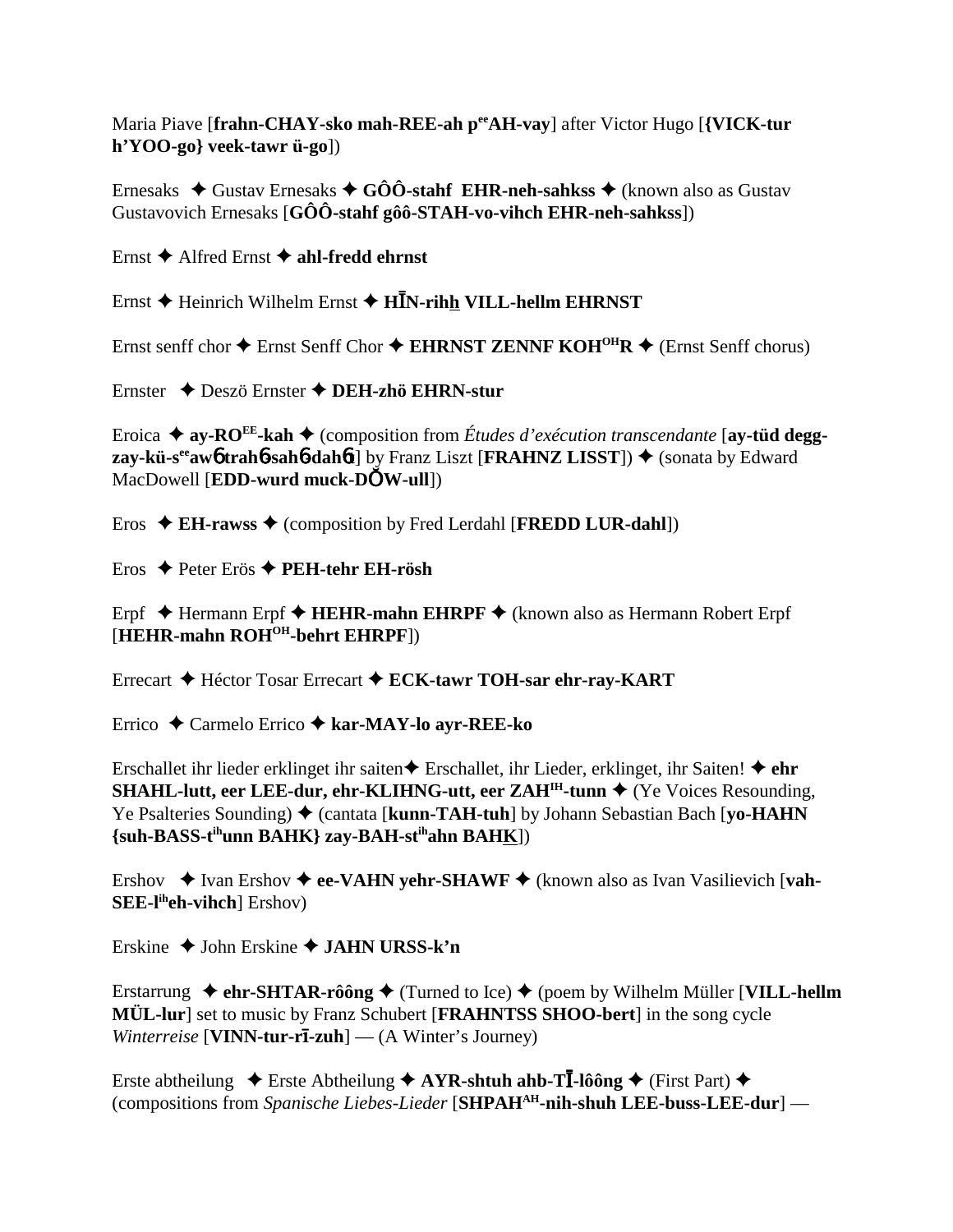*Spanish Love Songs* — by Robert Schumann [**ROH-bert SHOO-mahn**])

Erste begegnung  $\triangle$  Erste Begegnung  $\triangle$  AYR-shtuh buh-GHEGG-nôông  $\triangle$  (First Meeting) (composition by Robert Schumann [**ROHOH-bert SHOO-mahn**])

Erste dame  $\triangle$  Erste Dame  $\triangle$  AYR-shtuh DAH-muh  $\triangle$  (First lady)  $\triangle$  (character in the opera *Die Zauberflöte* [**dee TSAHÔÔ-bur-flö-tuh**] — *The Magic Flute*; music by Wolfgang Amadeus Mozart [**VAWLF-gahng ah-mah-DAY-ôôss MO-tsart**] and libretto by Emanuel Schikaneder [**ay-MAHAH-nooayl SHEE-kah-nay-dur**])

Erste der lieb mich gelehrt Der Erste, der Lieb' mich gelehrt **dayr AYR-shtuh, dayr LEEP mihh guh-LAYRT**  $\blacklozenge$  (aria from Act III of the opera *Die tote Stadt* [**dee TOH-tuh SHTAHT**] — *The Dead City*; music by Erich Wolfgang Korngold [**{EH-rick WÔÔLF-gang KAWRNgohld} AY-rihh VAWLF-gahng KAWRN-gawlt**] and Julius Korngold [**YOO-lihôôss KAWRN-gawlt**]; libretto by Paul Schott [**PAHÔÔL SHAWT**] after Georges Rodenbach [**zhawrzh RO-dunn-pahk**])

Erster alleluiavers  $\triangle$  Erster Alleluiavers  $\triangle$  AYR-shtur ahl-luh-LOO-<sup>ih</sup>ah-fehrss  $\triangle$  (First Alleluia)  $\triangle$  (section of the *Berliner Messe* [**behr-LEE-nur MESS-suh**]— *Berlin Mass* — set to music by Arvo Pärt [**AR-vo PEHRT**]

Erster geharnischter Erster Geharnischter **AYR-shtur guh-HAR-nihsh-tur** (First armored man)  $\blacklozenge$  (character in the opera *Die Zauberflöte* [**dee TSAH<sup>ôô</sup>-bur-flö-tuh**] — *The Magic Flute*; music by Wolfgang Amadeus Mozart [**VAWLF-gahng ah-mah-DAY-ôôss MOtsart**] and libretto by Emanuel Schikaneder [ay-MAH<sup>AH</sup>-n<sup>oo</sup>ayl SHEE-kah-nay-dur])

Erster knabe  $\triangle$  Erster Knabe  $\triangle$  AYR-shtur k'NAH<sup>AH</sup>-buh  $\triangle$  (First boy)  $\triangle$  (character in the opera *Die Zauberflöte* [**dee TSAHÔÔ-bur-flö-tuh**] — *The Magic Flute*; music by Wolfgang Amadeus Mozart [**VAWLF-gahng ah-mah-DAY-ôôss MO-tsart**] and libretto by Emanuel Schikaneder [ay-MAH<sup>AH</sup>-n<sup>oo</sup>ayl SHEE-kah-nay-dur])

Erster priester  $\triangle$  Erster Priester  $\triangle$  AYR-shtur PREE-shtur  $\triangle$  (First priest)  $\triangle$  (character in the opera *Die Zauberflöte* [**dee TSAHÔÔ-bur-flö-tuh**] — *The Magic Flute*; music by Wolfgang Amadeus Mozart [**VAWLF-gahng ah-mah-DAY-ôôss MO-tsart**] and libretto by Emanuel Schikaneder [ay-MAH<sup>AH</sup>-n<sup>oo</sup>ayl SHEE-kah-nay-dur])

Erster strahl  $\triangle$  Erster Strahl  $\triangle$  AYR-shtur SHTRAHL  $\triangle$  (First Ray)  $\triangle$  (composition by Trunk [**TRÔÔNK**])

Erster verlust  $\triangle$  Erster Verlust  $\triangle$  AYR-shtur fehr-LÔÔST  $\triangle$  (First Loss)  $\triangle$  (poem by Johann Wolfgang von Goethe [**yo-HAHN VAWLF-gahng fawn GÖ-tuh**] set to music by Franz Schubert [**FRAHNTSS SHOO-bert**])

Ertel  $\triangle$  Paul Ertel  $\triangle$  PAH<sup>ôô</sup>L EHR-tull  $\triangle$  (known also as Jean [zhah<sup>6</sup>] Paul Ertel])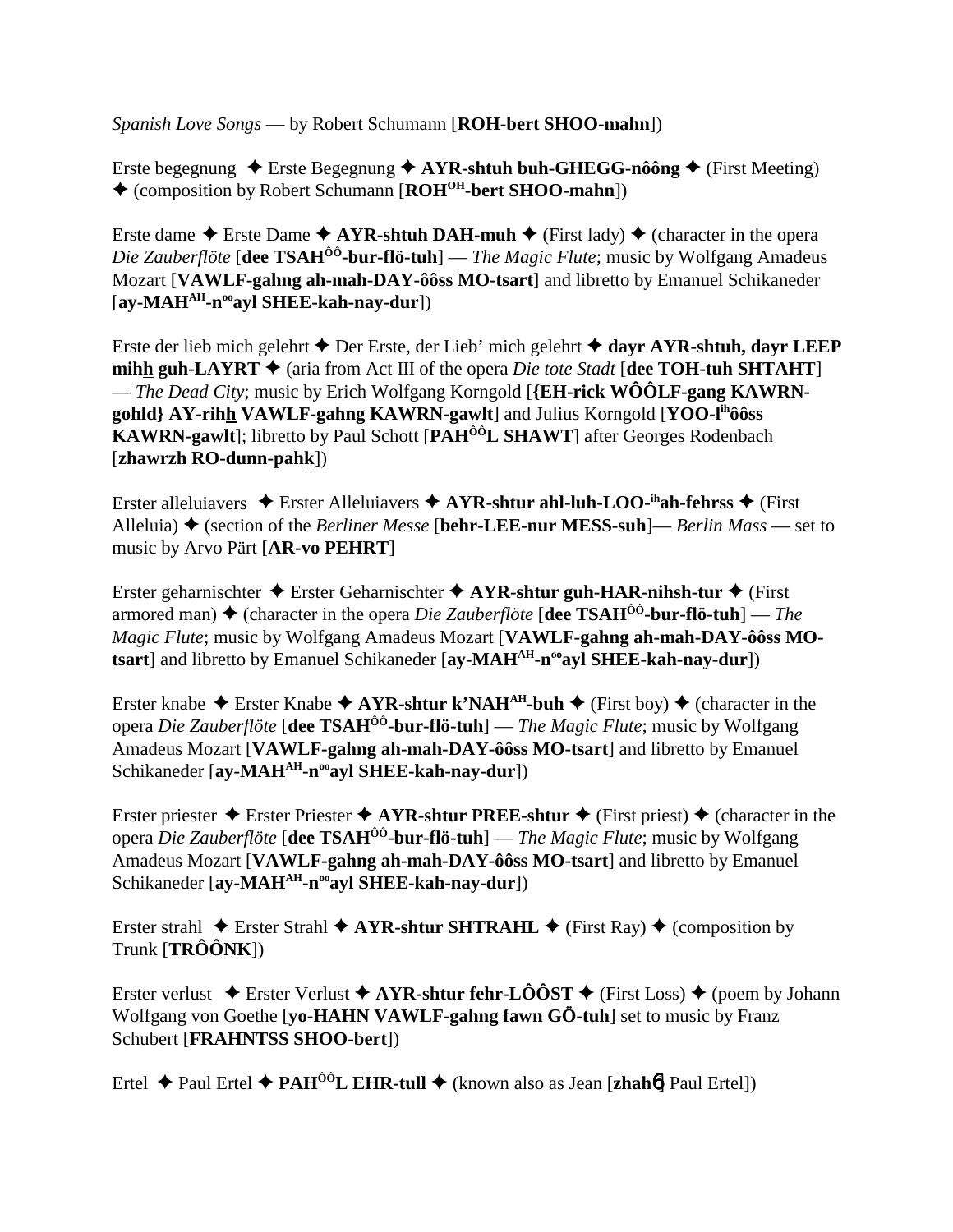Erwage erwage  $\triangle$  Erwäge, erwäge  $\triangle$  ehr-VAY-guh, ehr-VAY-guh  $\triangle$  (aria from the *St. John* Passion by Johann Sebastian Bach [yo-HAHN {suh-BASS-t<sup>ih</sup>unn BAHK} zay-BAH-st<sup>ih</sup>ahn  $BAHK$ ])

Erwartung  $\bullet$  Die Erwartung  $\bullet$  dee ehr-VAR-tôông  $\bullet$  (Anticipation)  $\bullet$  (poem by Friedrich von Schiller [FREET-rihh fawn SHILL-lur] set to music by Franz Schubert [FRAHNTSS]  $SHOO-bert$ ])  $\blacklozenge$  (drama in one act, with music by Arnold Schoenberg [AR-nawlt SHÖN**pehrk**] and libretto by Marie Pappenheim [mah-REE-uh PAHP-punn-h**im**])

Erwunschtes freudenlicht  $\triangle$  Erwünschtes Freudenlicht  $\triangle$  ehr-VÜNSH-tuss FROY-dunn-lihht ♦ (cantata [kunn-TAH-tuh] by Johann Sebastian Bach [yo-HAHN {suh-BASS-t<sup>ih</sup>unn BAHK}  $zav-BAH-st<sup>ih</sup>ahn BAHK$ ])

Es dunkelt schon in der heide  $\triangle$  Es dunkelt schon in der Heide  $\triangle$  ess DÔÔNG-kullt SHOHN **inn dayr HI**-duh  $\blacklozenge$  (East Prussian folk song)

Es dur  $\triangle$  Es Dur  $\triangle$  ESS DOOR  $\triangle$  (key of E flat major, German designation)

Es es es und es  $\triangle$  Es, Es, Es und Es  $\triangle$  ESS, ESS, ESS ô ô nt ESS  $\triangle$  (a children's song)

Es geht auf mitternacht alles ist schlafen gesangen  $\triangle$  Es geht auf Mitternacht Alles ist schlafen gesangen ♦ ess gavt ah<sup>ôô</sup>f MITT-tur-nahkt AHL-luss isst SHLAH-funn guh-ZAHNG-unn  $\triangle$  (aria from the opera *Pique dame* [peek dahm] — *The Queen of Spades*; music by Peter Ilyich Tchaikovsky [p'YAW-t'r ill-YEECH {chah<sup>ih</sup>-KAWF-skee} chay-KAWF-skee]; libretto by Modest Tchaikovsky [mah-D<sup>Y</sup>ESST {chah<sup>ih</sup>-KAWF-skee} chay-KAWF-skee] after Alexander Sergeyevich Pushkin [uh-l'ick-SAHN-d'r sehr-GAY-yeh-vihch POOSH-kinn])

Es gibt ein reich  $\triangleq$  ess GHIPPT in RIH  $\triangleq$  (aria from the opera *Ariadne auf Naxos* [ahr<sup>ih</sup>AHT-nuh ah<sup>ôô</sup>f NAHK-sawss]; music by Richard Strauss [RIH-hart SHTRAH<sup>ÔÔ</sup>SS] and libretto by Hugo von Hofmannsthal [HOO-go fawn HAWF-mahn-stahl])

Es ist ein trotzig und verzagt ding  $\triangle$  Es ist ein trotzig und verzagt Ding  $\triangle$  ess isst **In TRAWT**tsihh ôônt fehr-TSAHKT DIHNG  $\triangleq$  (cantata [kunn-TAH-tuh] by Johann Sebastian Bach [yo-HAHN {suh-BASS-t<sup>ih</sup>unn BAHK} zay-BAH-st<sup>ih</sup>ahn BAHK])

Es ist verraten  $\triangleq$  ess ist fehr-RAH-tunn  $\triangleq$  (composition by Robert Schumann [ROH<sup>OH</sup>-bert SHOO-mahn])

Es moll  $\triangle$  es Moll  $\triangle$  ESS MAWL  $\triangle$  (key of *e* flat minor, German designation)

Es muss ein wunderbares sein  $\triangle$  Es muss ein Wunderbares sein  $\triangle$  ess MÔÔSS In VÔÔN-turpah-russ  $\overline{z}$ In  $\blacklozenge$  (How Wondrous it Must Be)  $\blacklozenge$  (poem by Oscar von Redwitz [AWSS-kar fawn **RETT-vitts** set to music by Franz Liszt [FRAHNZ LISST])

Es rauschen die winde  $\triangle$  Es rauschen die Winde  $\triangle$  ess RAH<sup>ôô</sup>-shunn dee VINN-tuh  $\triangle$  (The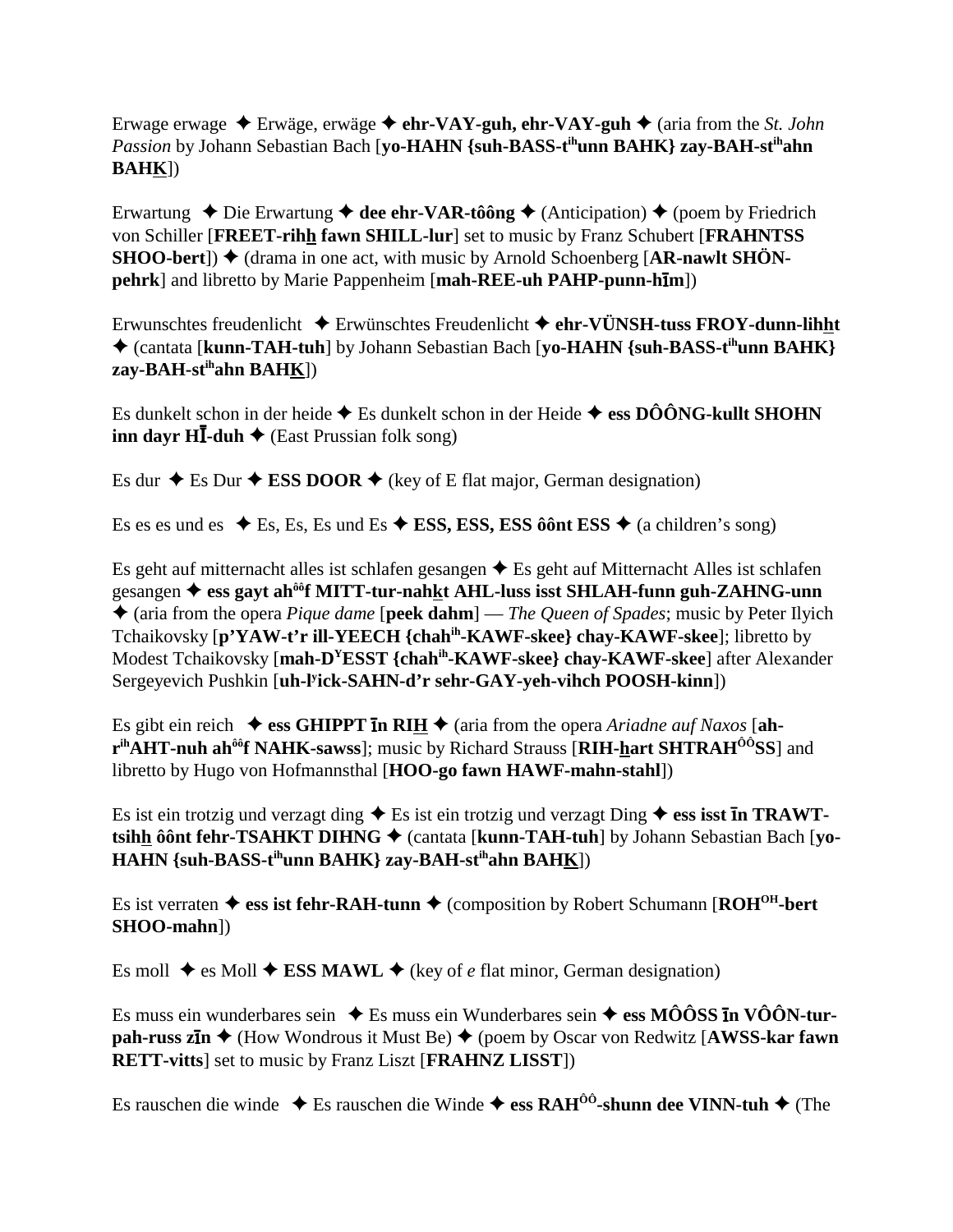Winds Rustle)  $\triangle$  (poem by Ludwig Rellstab [**LOOT-vihh RELL-shtahp**] set to music by Franz Liszt [**FRAHNZ LISST**])

Es sang vor langen jahren  $\triangle$  Es sang vor langen Jahren  $\triangle$  ess ZAHNG fohr LAHNG-unn **YAH-runn ♦** (composition by Arvo Pärt [AR-vo PEHRT])

Es schienen so golden die sterne Es schienen so golden die Sterne **ess SHEE-nunn zo GAWL-tunn dee SHTEHR-nuh**  $\blacklozenge$  **(song by J. W. Lyra [(J. W.) LÜ-rah])** 

Es tont ein voller harfenklang  $\blacklozenge$  Es tönt ein voller Harfenklang  $\blacklozenge$  ess TÖNT **In FAWL-lur HAHR-funn-klahng ♦** (Harp Notes Ring Forth) ♦ (poem by Friedrich Ruperti [**FREET-rihh roo-PEHR-tee**] set to music by Johannes Brahms [**yo-HAHN-nuss {BRAHMZ} BRAHAHMSS**])

Es treibt mich hin  $\triangleq \text{ess TRIPT mihh him} \triangleq (I'm Torn this Way) \triangleq (poem by Heinrich Heine)$ [**HN-rihh H-nuh**] set to music by Robert Schumann [**ROHOH-behrt SHOO-mahn**] in the song cycle *Liederkreis* [**LEE-dur-krīss**])

Es war ein konig in thule  $\triangle$  Es war ein König in Thule  $\triangle$  ess var **In KÖ-nihh inn TOO-luh**  $\triangle$ (There Once Was a King in Thule)  $\triangleq$  (composition by Franz Liszt [**FRAHNZ LISST**])

Es war einmal ein konig ◆ Es war einmal ein König ◆ ess var **ĪN-mahl īn KÖ-nih<u>h</u>** ◆ (There Once Was a King) *Lied des Mephistopheles* [**LEET dess meh-fih-STAW-fuh-luss**] No. 4, a poem by Johann Wolfgang von Goethe [**yo-HAHN VAWLF-gahng fawn GÖ-tuh**] set to music by Richard Wagner [**RIH-hart VAHG-nur**])

Es warb ein schoner jungling ◆ Es warb ein schöner Jungling ◆ ess VARP **In SHÖ-nur YÔÔNG-lihng**  $\blacklozenge$  (Once There Was a Handsome Young Man)  $\blacklozenge$  (song by Ludwig Senfl [**LOOT-vihh ZENN-f'l**])

Es wartet alles auf dich  $\triangleq$  ess VAR-tutt AHL-luss ah<sup> $\delta \hat{\sigma}$ f DIHH  $\triangleq$  (They Are All Waiting on</sup> Thee) ♦ (cantata [**kunn-TAH-tuh**] by Johann Sebastian Bach [**yo-HAHN** {suh-BASS-t<sup>ih</sup>unn **BAHK} zay-BAH-stihahn BAHK**])

Escarpolette  $\triangle$  L'escarpolette  $\triangle$  less-kar-paw-lett  $\triangle$  (The Swing)  $\triangle$  (excerpt from the suite *Jeux d'enfants* [**zhö dah**6**-fah**6] — *Children's Games* — by Georges Bizet [**zhawrzh bee-zay**])

Eschenbach Christoph Eschenbach **KRIH-stawf EH-shunn-pahk**

Eschenbrenner Isabelle Eschenbrenner **ee-zah-BELL-luh EH-shunn-brenn-nur**

Escher  $\triangle$  Rudolf Escher  $\triangle$  RÜ-dahlf EH-shur  $\triangle$  (known also as Rudolf George [**JAW-urj**] Escher)

Eschig  $\triangle$  Max Eschig  $\triangle$  **MAHKSS EH-shihk**  $\triangle$  (known also as Maximilian Eschig [**MAHK**-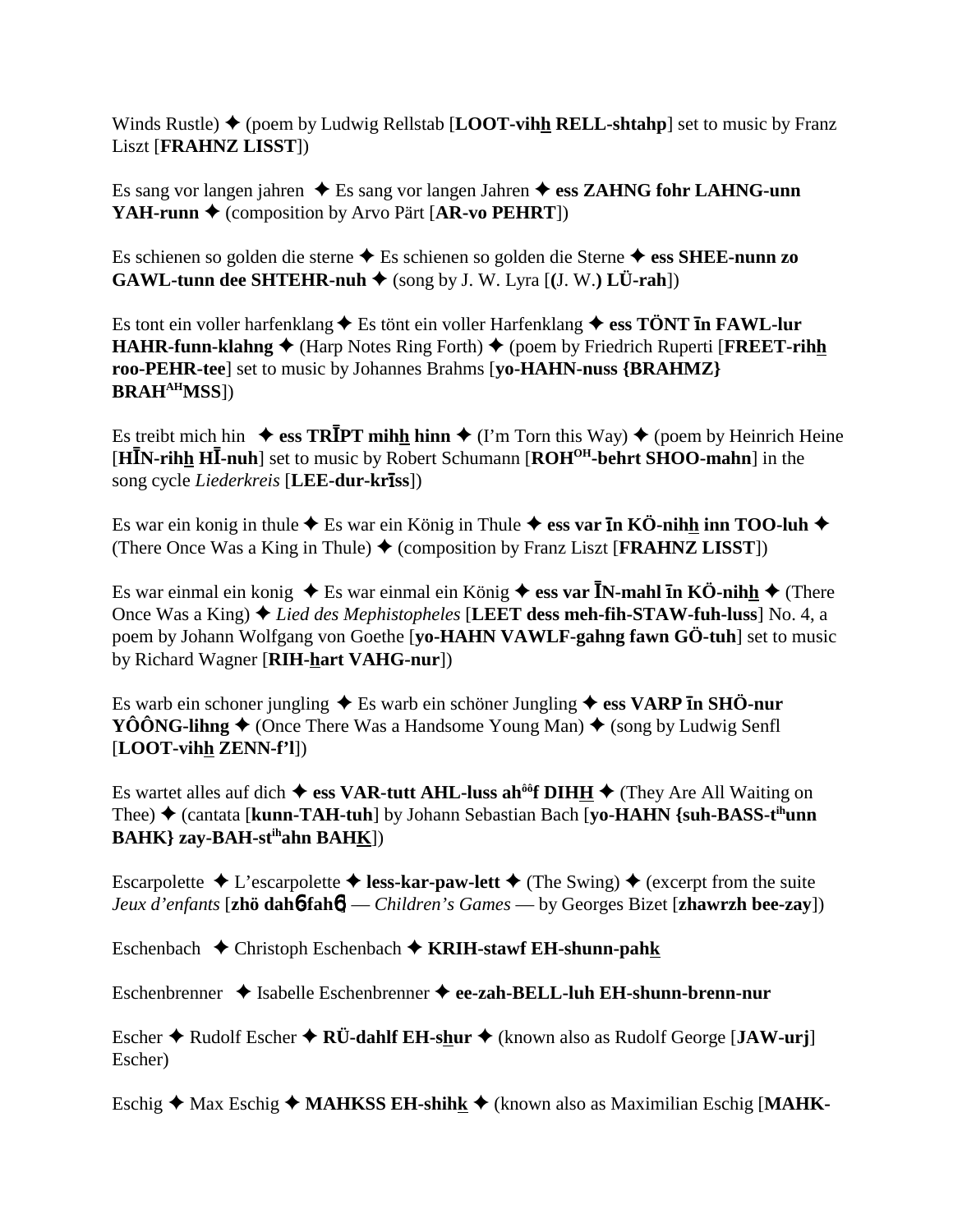### **sih-mih-lihahn EH-shihk**])

Eschmann ♦ Johann Karl Eschmann ♦ YO-hahn KARL EHSH-mahn

Esclave  $\triangle$  ess-klahv  $\triangle$  (Slave)  $\triangle$  (character in the opera *La belle Hélène* [lah bell ay-lenn] — *The Fair Helen*; music by Jacques Offenbach [**ZHACK AWF-funn-bahk**]; libretto by Henri Meilhac [**ah**6**-ree meh-yack**] and Ludovic Halévy [**lü-daw-veek ah-lay-vee**])

Esclave Un esclave **ü**6**-ness-klahv** (A Slave) (character in the opera *La belle Hélène* [**lah bell ay-lenn**] — *The Fair Helen*; music by Jacques Offenbach [**ZHACK AWF-funn-bahk**]; libretto by Henri Meilhac [**ah**6**-ree meh-yack**] and Ludovic Halévy [**lü-daw-veek ah-lay-vee**])

Escobar Luis Antonio Escobar **l ooEESS ahn-TOH-neeo ayss-ko-VAR**

Escobar budge ◆ Roberto Escobar-Budge ◆ ro-VEHR-toh ayss-ko-VAR-BUDDJ ◆ (known also as Roberto Escobar)

Escobedo Bartolomé de Escobedo **bar-toh-lo-MAY day ayss-ko-VAY-tho**

Escot Pozzi Escot **{POHZ-zee ESS-kaht} PAWSS-see ayss-KAWT** (known also as Pozzi Olga Escot [**{POHZ-zee OHL-gah ESS-kaht} PAWSS-see AWL-gah ayss-KAWT**])

Escriche Ernesto Halffter Escriche **ehr-NAYSS-toh ahlf-TEHR ayss-KREE-chay** (known also as Ernesto Halffter)

Escriche **← Rodolfo Halffter Escriche ← ro-DAWL-fo ahlf-TEHR ayss-KREE-chay ←** (known also as Rodolfo Halffter)

Escudier Léon Escudier **lay-aw**6 **ess-kü-deeay**

Escudier Marie Escudier **mah-ree ess-kü-deeay** (known also as Marie-Pierre-Yves Escudier [mah-ree-p<sup>ee</sup>ehr-eev ess-kü-d<sup>ee</sup>ay])

Esfachata de napoles La Esfachata de Nápoles **lah ayss-fah-CHAH-tah day NAH-polayss** (excerpt from the suite *Marizápalos* [**mah-ree-THAH-pah-lawss**] by Gaspar Sanz [**gahss-PAR SAHNTH**])

Eshpai ◆ Andrei Eshpai ◆ ahn-DRAY<sup>EE</sup> yihsh-PAH<sup>IH</sup> ◆ (known also as Andrei Yakovlevich [**YAH-kuff-ly eh-vihch**] Eshpai

Eshpai ◆ Yakov Eshpai ◆ YAH-kuff yihsh-PAH<sup>IH</sup>

Eskin  $\triangle$  Jules Eskin  $\triangle$  **JOOLZ ESS-k'n** 

Eslava **←** Hilarión Eslava ← ee-lah-r<sup>ee</sup>AWN ayss-LAH-vah ← (known also as Miguel Hilarión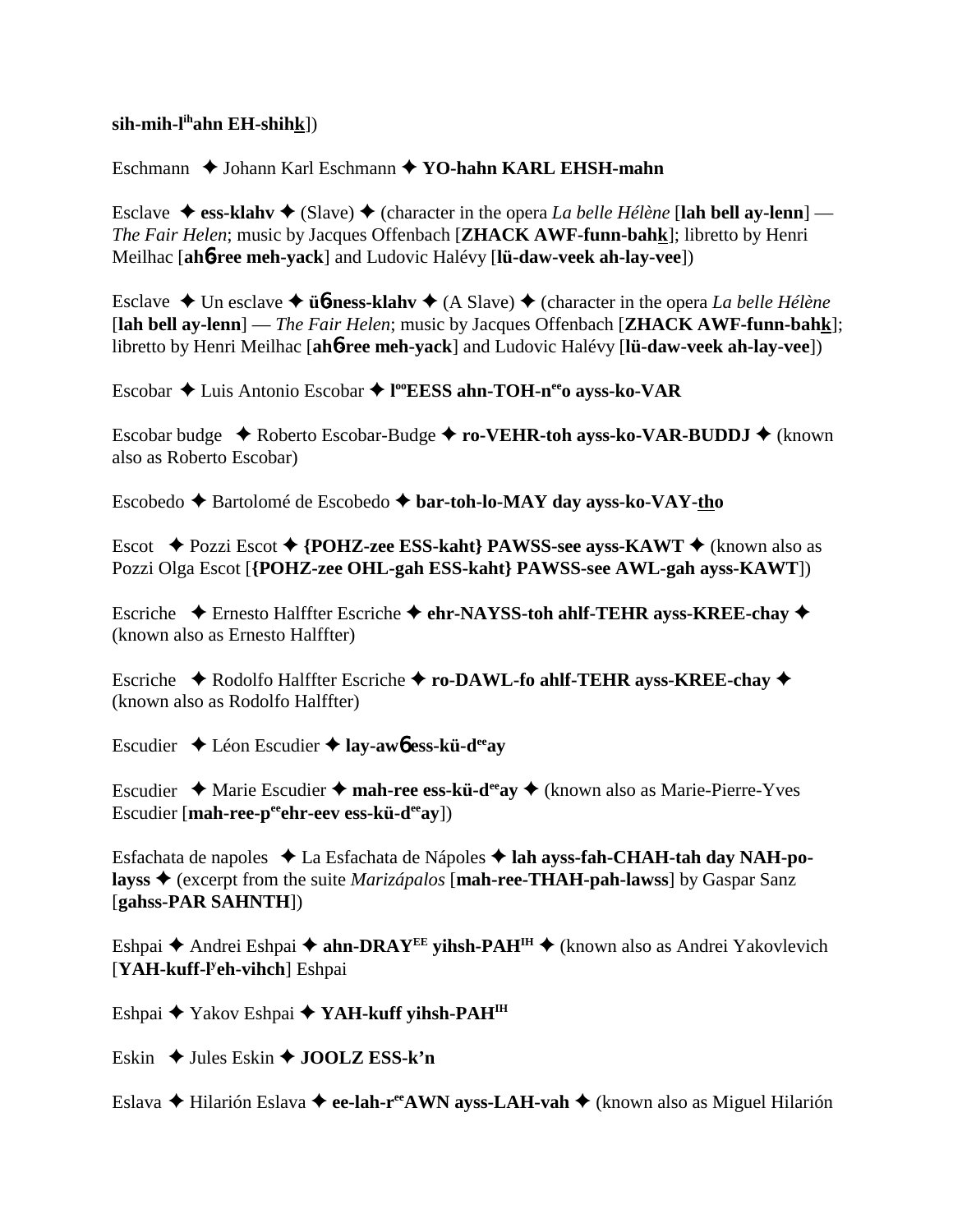Eslava y Elizondo [**mee-GHELL ee-lah-reeAWN ayss-LAH-vah ee ay-lee-THAWN-doh**])

Esmeralda ◆ ESS-meh-rahl-dah ◆ (character in the opera *Prodaná nevěsta* [PRAW-dah**nah<sup>ah</sup> NEH-v<sup>y</sup>ess-tah**] — *The Bartered Bride*; music by Bedřich Smetana [BEDD-<sup>r</sup>shihk **SMEH-tuh-nuh**] and libretto by Karel Sabina [**KAH-rell SAH-bih-nah**])

Esordio solenne  $\triangle$  Esordio: Solenne  $\triangle$  ay-SAWR-d<sup>ee</sup>o: so-LAYN-nay  $\triangle$  (excerpt from *Sonata* [**so-NAH-tah**] by Alberto Ginastera [**ahl-VEHR-toh hee-nahss-TAY-rah**])

Espagne Franz Espagne **FRAHNTSS eh-SPAH-n'yuh**

Espanoleta Españoleta  **ayss-pah-n'yo-LAY-tah**  (excerpt from *Fantasia para un gentilhombre* [**fahn-tah-SEE-ah PAH-rah oon hayn-teel-AWM-bray**] by Joaquín Rodrigo [**ho-ah-KEEN rohd-REE-go**])

Espanoleta e fanfare de la caballeria de napoles Españoleta e fanfare de la caballeria de Nápoles  **ayss-pah-n'yo-LAY-tah eh fahn-FAH-ray day lah kah-vah-l'yay-REE-ah day NAH-polayss** (excerpts from *Fantasia para un gentilhombre* [**fahn-tah-SEE-ah PAH-rah oon haynteel-AWM-bray**] by Joaquín Rodrigo [**ho-ah-KEEN rohd-REE-go**])

Espanoletas  $\triangle$  Españoletas  $\triangle$  **ayss-pah-n'yo-LAY-tahss**  $\triangle$  (excerpt from the suite *Danses populaires* [**dah**6**ss paw-pü-lehr**] — *Popular Dances* — by Gaspar Sanz [**gahss-PAR SAHNTH**])

Esparza oteo Alfonso Esparza Oteo **ahl-FAWN-so ayss-PAR-thah o-TAY-o**

Esperon **←** Manuel Esperón ← mah-n<sup>oo</sup>ELL ayss-pay-RAWN

Espic chevalier de lirou **→** Jean François Espic, Chevalier de Lirou ◆ zhah**6** frah**6**-swah ess**peek, shuh-vah-leeay duh lee-rôô**

Espinosa  $\blacklozenge$  Guillermo Espinosa  $\blacklozenge$  {g<sup>oo</sup>ee-LEHR-mo ess-pih-NO-sah} ghee-l'YEHR-mo **ayss-pee-NO-sah**

Espla ◆ Oscar Esplá ◆ **awss-KAR ayss-PLAH** ◆ (known also as Oscar Esplá y Triay [**awss-KAR ayss-PLAH ee tree-AHEE**])

Esposito Michele Esposito **mih-KAY-lay ess-PAH-zih-toh**

Espriu Alfonso Espriú Jr. **ahl-FAWN-so ayss-preeOO (**Jr.**)**

Essbach Gerhard Essbach **GAYR-hart ESS-pahk**

Esser Heinrich Esser **HN-rihh ESS-sur**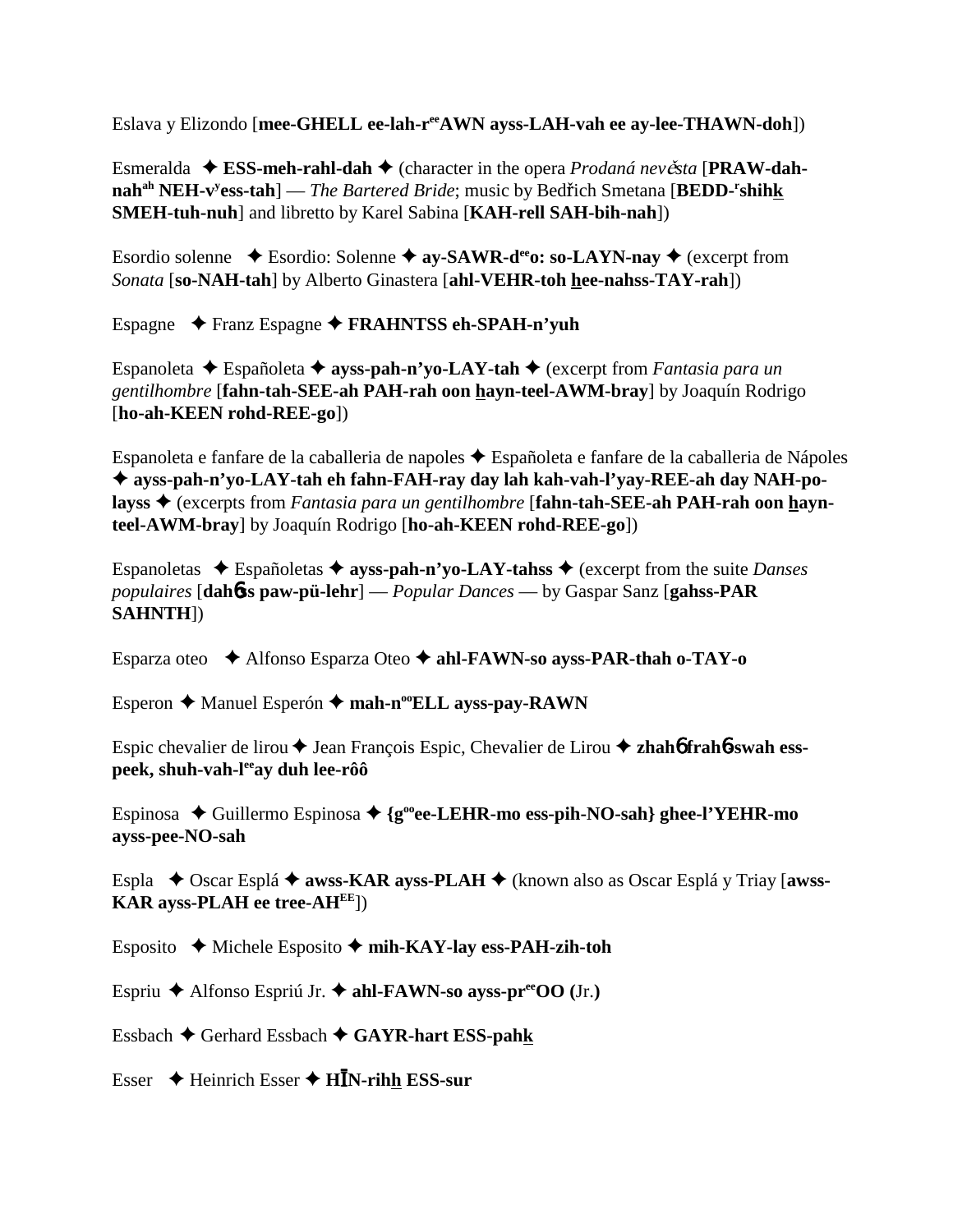Essipoff Anna Essipoff **AHN-nah YESS-sih-puff** (known also as Anna Essipova [**AHN-nah YESS-sih-puh-vuh**])

Essipova ◆ Anna Essipova ◆ **AHN-nah YESS-sih-paw-vuh ◆** (known also as Anna Essipoff [**AHN-nah YESS-sih-pawf**])

Esswood Paul Esswood **PAWL ESS-wôôd**

Est ce mars  $\bullet$  Est-ce Mars  $\bullet$  esst-s'mar  $\bullet$  (excerpt from *Suite* [s<sup>ü</sup>eet] by Nicolas Vallet [nee**kaw-lah vahl-leh**])

Esta montana denfrente Esta montaña d'enfrente **AYSS-tah mohn-TAH-n'yah dayn-FRAYN-tay**  $\blacklozenge$  (The face of this mountain)  $\blacklozenge$  (traditional song of the Spanish Jews)

Esta rachel la estimoza ◆ Esta rachel la estimoza ◆ AYSS-tah rah-CHELL lah ayss-tee-MO**thah**  $\triangle$  (traditional song of the Spanish Jews)

Esta rahel lastimosa ◆ Está rahel lastimosa ◆ ayss-TAH rah-ELL lahss-tee-MO-sah ◆ (a medieval wedding song of the Jews who were expelled from Spain in 1492 and who settled in Morocco)

Estaba senor don gato **→** Estaba señor Don Gato → ayss-TAH-vah say-n'YAWR dawn **GAH-toh**  $\triangle$  (a medieval song about a cat sung by the Jews who were expelled from Spain in 1492 and who settled in Morocco)

Estampes  $\blacklozenge$  **ess-tahbp**  $\blacklozenge$  (Prints) (collection of songs by Claude Debussy [**klohd deh-büss-see**])

Estampie  **eh-stah**6**-pee**

Estando padre cura  $\rightarrow$  ayss-TAHN-doh PAH-dray KOO-rah  $\rightarrow$  (a medieval song of the Jews who were expelled from Spain in 1492 and who settled in Morocco)

Estans assis  $\triangleq$  **ess-tahb-sahss-see**  $\triangleq$  (song, title used by various composers)

Estans assis aux rives aquatiques  $\bullet$  ess-tah**6** ahss-see o reev ah-k<sup>oo</sup>ah-teek  $\bullet$  (song by Loys Bourgeois  $[\mathbf{l}'$  wah bôôr-zh'wah])  $\blacklozenge$  (*By the Rivers of Babylon*, a psalm set to music by Jan Pieterszoon Sweelinck [**YAHN PEE-turss-zoh<sup>oh</sup>n SWAY<sup>AY</sup>-lihngk**])

Estate **↓** L'estate ◆ lay-STAH-tay ◆ (Summer) ◆ (from *Le quattro stagioni* [lay k<sup>oo</sup>AHT-tro **stah-JO-nee**] — *The Four Seasons* — by Antonio Vivaldi [ahn-TAW-n<sup>ee</sup>o vee-VAHL-dee])

Estaz caza  $\triangle$  **ayss-TATH KAH-thah**  $\triangle$  (a wedding song of the Jews who were expelled from Spain in 1492 and who settled in Bulgaria)

Este bulevar  $\triangle$  En este bulevar  $\triangle$  ay-NAYSS-tay boo-lay-VAR  $\triangle$  (a medieval song of the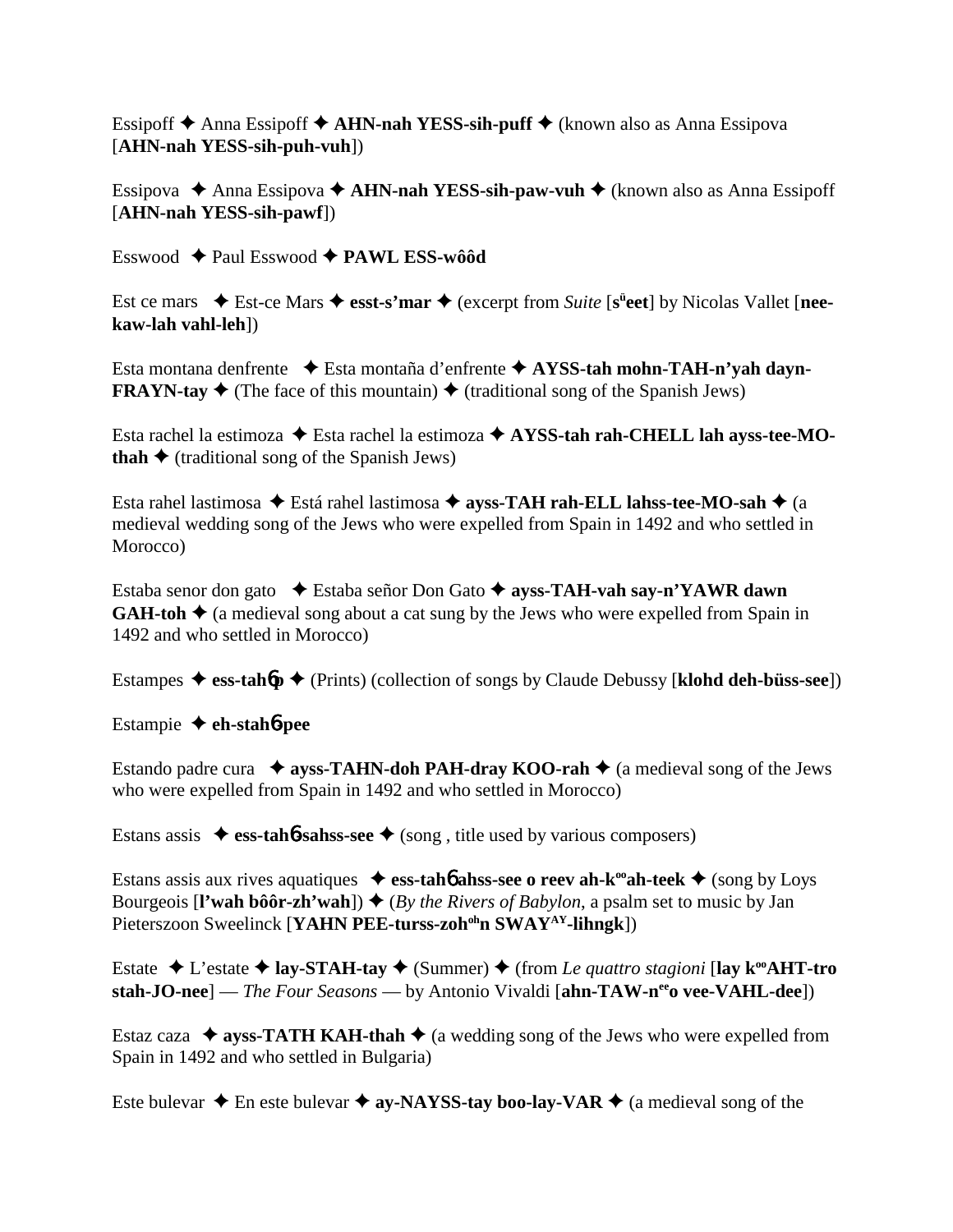Jews who were expelled from Spain in 1492 and who settled in Morocco)

Esteban ◆ Julio Esteban ◆ HOO-l<sup>ee</sup>o ayss-TAY-vahn

Estebe y grimau  $\blacklozenge$  Pablo Estebe y Grimau  $\blacklozenge$  **PAHV-lo ess-TEH-vay ee grih-MÖW**<sup>W</sup>

Estes  $\triangle$  Simon Estes  $\triangle$  S**I**-munn **ESS-tuss** 

Esteve y grimau **→** Pablo Esteve y Grimau → PAHV-lo ess-TEH-vay ee grih-MÖW<sup>W</sup>

Estevez **→** Antonio Estévez → ahn-TOH-n<sup>ee</sup>o ayss-TAY-vess

Estrada ◆ Carlos Estrada ◆ KAR-lawss ayss-TRAH-thah

Estrada ◆ Garcia Juan Agustín Estrada ◆ gar-SEE-ah h<sup>oo</sup>AHN ah-gooss-TEEN ayss-TRAH**thah**

Estrada ◆ Julio Estrada ◆ HOO-l<sup>ee</sup>o ayss-TRAH-thah

Estrella  $\triangleq$  ayss-TRAY-l'yah  $\triangleq$  (excerpt from the suite *Carnaval* [kar-nah-vahl] — *Carnival* — by Robert Schuman [**ROHOH-bert SHOO-mahn**])

Estro armonico  $\triangle$  L'estro armonico  $\triangle$  LAY-stro ar-MAW-nee-ko  $\triangle$  (compositions by Antonio Vivaldi [ahn-TAW-neeo vee-VAHL-dee])

Estuans interius  $\triangle$  AYSS-tôô-ahnss een-TEH-r<sup>ih</sup>ôôss  $\triangle$  (Burning inside)  $\triangle$  (excerpt from *In taberna* [**inn tah-BEHR-nah**] — *In the Tavern* — a series of poems from the 13th-century manuscript *Carmina Burana* [**kar-MEE-nah boo-RAH-nah**] set to music by Carl Orff [**KARL AWRF**])

Estudiante tunante  $\triangle$  Un estudiante tunante  $\triangle$  oon ayss-too-th<sup>ee</sup>AHN-tay too-NAHN-tay  $\triangle$  (A) poor student)  $\blacklozenge$  (excerpt from *Coplas* [KAWP-lahss] by Mario Castelnuovo-Tedesco [{MEH**reeo kass-t'l-n<sup>ôô</sup>O-vo-tuh-DESS-ko} MAH-reeo kah-stayl-n<sup>oo</sup>O-vo-tay-DAY-sko])** 

Estudio ◆ ayss-TOO-th<sup>ee</sup>o ◆ (composition by Andrés Segovia [ahn-DRAYSS say-GO-v<sup>ee</sup>ah])

Estudio brillante  $\triangleq$  ayss-TOO-th<sup>ee</sup> bree-l'YAHN-tay  $\triangleq$  (composition by Francisco Tárrega [**frahn-THEESS-ko TAR-ray-gah**])

Estudio brillante alard  $\blacklozenge$  Estudio brillante (alard)  $\blacklozenge$  ayss-TOO-there bree-l'YAHN-tay (ah-**LARD**) ◆ (composition by Francisco Tárrega [frahn-THEESS-ko TAR-ray-gah])

Estudio sin luz  $\triangleq$  ayss-TOO-th<sup>ee</sup> oseen LOOTH  $\triangleq$  (composition by Andrés Segovia [ahn-**DRAYSS say-GO-veeah**])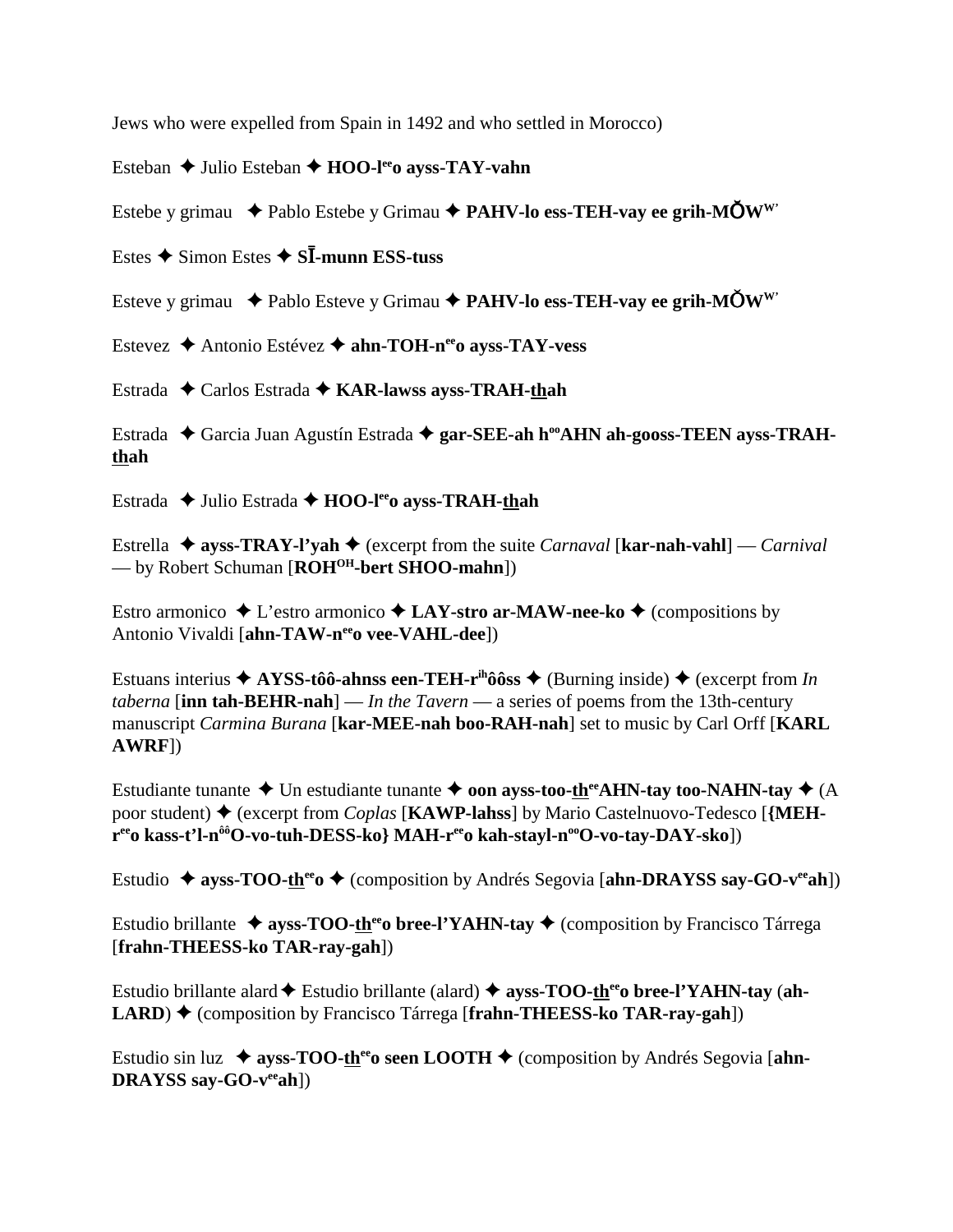Esule  $\blacklozenge$  L'esule  $\blacklozenge$  **lay-ZOO-lay**  $\blacklozenge$  (The Exile)  $\blacklozenge$  (poem by Temistocle Solera [tay-MEE**stoh-klay so-LAY-rah**] set to music by Giuseppe Verdi [**joo-ZAYP-pay VAYR-dee**])

Esurientes  $\triangleq$  ay-sôô-r<sup>ih</sup>AYN-tess  $\triangleq$  (section of the *Magnificat* [mah-n'YIH-fih-kaht] set to music by John Rutter [**JAHN RUTT-tur**])

Esurientes implevit bonis  $\triangleq$  ay-sôô-r<sup>ih</sup>AYN-tess eem-PLAY-vitt BAW-niss  $\triangleq$  (section of the *Magnificat* [**mah-n'YIH-fih-kaht**] set to music by Johann Sebastian Bach [**yo-HAHN {suh-BASS-tihunn BAHK} zay-BAH-stihahn BAHK**])

Et cumdebat  $\triangleq$  ett KOOM-deh-baht  $\triangleq$  (excerpt from *Laudate pueri* [lah<sup>oo</sup>-DAH-tay p<sup>ôô</sup>EH**rih**] by Giovanni Baptista Pergolesi [**jo-VAHN-nee bahp-TEE-stah payr-go-LAY-zee**])

Et exultavit spiritus meus  $\blacklozenge$  ett ayk-sool-TAH-vitt SPEE-rih-tôôss MEH-ôôss  $\blacklozenge$  (section of the *Magnificat* [**mah-n'YIH-fih-kaht**] set to music by Johann Sebastian Bach [**yo-HAHN {suh-BASS-tihunn BAHK} zay-BAH-stihahn BAHK**])

Et in spiritum sanctum **→ ett inn SPEE-rih-tôôm SAHNK-tôôm →** (excerpt from *African Sanctus* [**A-frih-kunn SAHNK-tôôss**] by David Fanshaw [**DAY-vudd FANN-shaw**])

Et incarnatus est  $\triangleq$  ett een-kar-NAH-tôôss esst  $\triangleq$  (section of the Latin mass set to music by various composers)

Et je sais votre nom nous vivrons a paris tous les deux  $\triangle$  Et je sais votre nom/nous vivrons à Paris ... tous les deux **ay zhuh seh vaw-tr' naw**6**/nôô vee-vraw**6**-zah pah-ree ... tôô leh dö** (duet featuring Manon [**mah-naw**6] and Des Grieux [**day greeö**] in the opera *Manon* [**mahnaw**6]; music by Jules Massenet [**zhül {mahss-s'nay} mahss-s'neh**]; libretto by Henri Meilhac [**ah**6**-ree meh-yack**] and Philippe Gille [**fee-leep zheel**] after Antoine-François Prévost [**ah**6 **twahn-frah**6**-swah pray-vo**])

Et la lune descend sur le temple qui fut  $\rightarrow$  ay lah lün deh-sah**6** sür luh tah**6**-pl' kee fü $\rightarrow$ (composition by Claude Debussy [**klohd deh-büss-see**] published in Book 2 of *Images* [**eemahzh**])

Et misericordia  $\blacklozenge$  ett mih-zeh-rih-KOHR-d<sup>ih</sup>uh  $\blacklozenge$  (section of the Latin *Magnificat* [mah**n'YIH-fih-kaht**] set to music by various composers)

Et tempus pacis  $\triangleq$  ett TAYM-pôôss PUH-chiss  $\triangleq$  (excerpt from *Sunt lacrimae rerum — Cantiones seriae* [**SOONT LAH-krih-may REH-rôôm — kahn-tihO-ness SAY-rih-ay**] (*Tears Are Everywhere — Serious Songs*, a series of three compositions for a male chorus and soloists by Carl Orff [**KARL AWRF**])

Et vitam  $\blacklozenge$  ett VEE-tahm  $\blacklozenge$  (section of the *Messa solenne* [MAYSS-sah so-LAYN-nay] — *Solemn Mass* — set to music by Giovanni Baptista Pergolesi [**jo-VAHN-nee bahp-TEE-stah payr-go-LAY-zee**])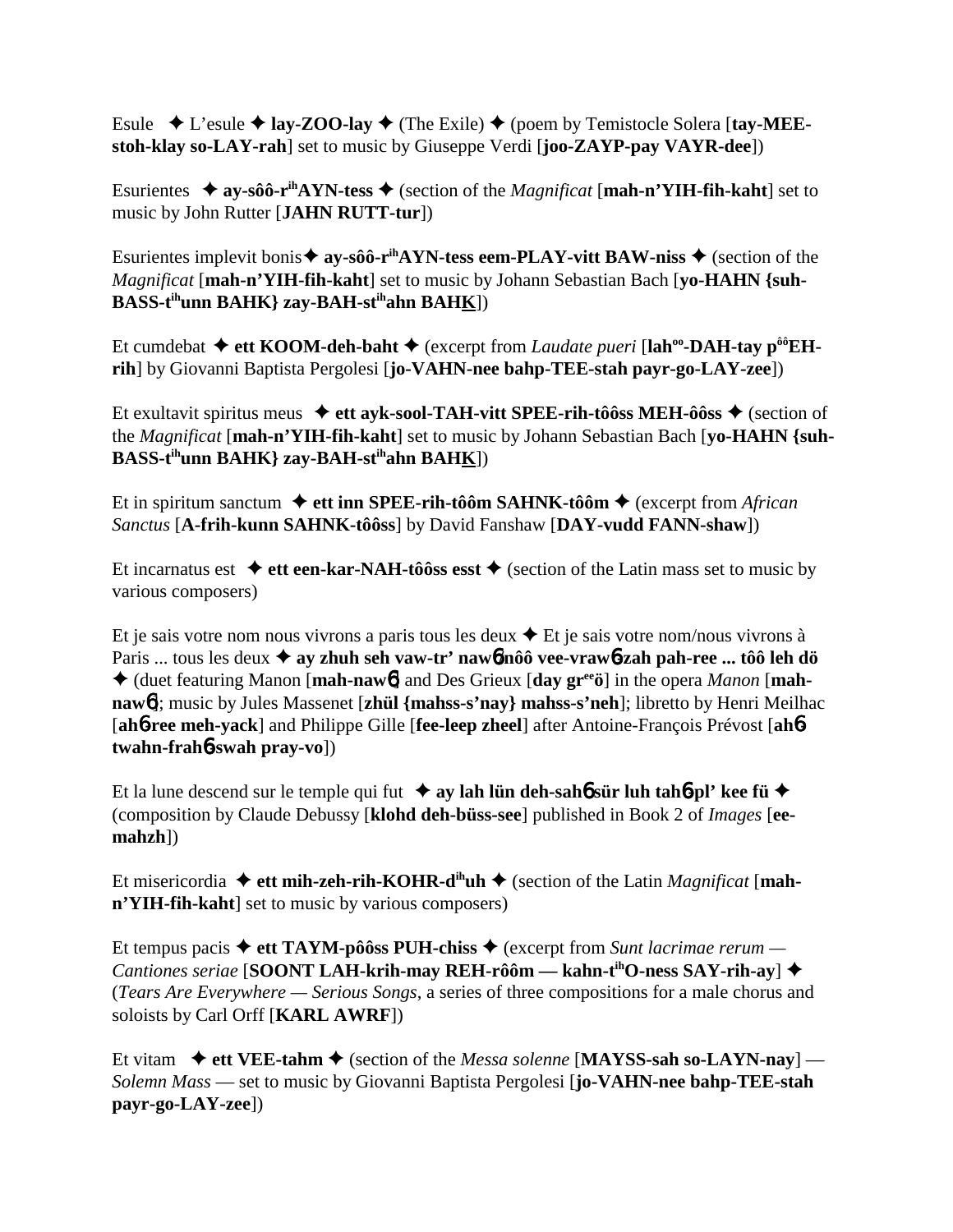Etait un roi de thule ◆ Il était un Roi de Thulé ◆ ee-lay-teh ü**6** r'wah duh tü-lay ◆ (aria from the opera *Faust* [**FAHÔÔST**]; music by Charles Gounod [**sharl gôô-no**]; libretto by Jules Barbier [zhül bar-b<sup>ee</sup>ay] and Michel Carré [mee-shell kar-ray] after Johann Wolfgang von Goethe [yo-] **HAHN VAWLF-gahng fawn GÖ-tuh**])

Etait une religieuse  $\triangleleft$  Il était une religieuse  $\triangleleft$  ee-lay-teh ün ruh-lee-zh<sup>ee</sup>öz  $\triangleleft$  (There Was a Nun) ◆ (composition by Orlando de Lassus [**awr-lah<sup>6</sup>-doh duh lahss-sü**])

Etas auri reditur  $\triangleleft$  **EH-tahss AH<sup>00</sup>-rih REH-dih-tôôr**  $\triangleq$  (The Golden Age Returns)  $\triangleq$ (anonymous composition)

Etcheverry Henri-Bertrand Etcheverry **ah**6**-ree-behr-trah**6 **ett-shuh-vehr-ree**

Etenraku  $\triangle$  **eh-teh<sup>6</sup>-lahk**  $\triangle$  (traditional Japanese song)

Etienne ◆ Daniella Étienne ◆ dah-n<sup>ee</sup>ell-lah ay-t<sup>ee</sup>enn

Etincelles morceau caracteristique Étincelles, morceau caractéristique **ay-teh**6**-sell, mawrso kah-rahk-tay-reess-teek ♦ (composition by Morits Moszkowski [MO-rittss mawstss-KAWV-skee**])

Eto Toshiya Eto **taw-shee-yah eh-taw**

Ett **→ Kaspar Ett → KAHSS-par ETT** 

Ettinger ◆ Max Ettinger ◆ MAHKSS ETT-tihng-ur ◆ (known also as Max Markus Wolf Ettinger [**MAHKSS MAR-kôôss VAWLF ETT-tihng-ur**])

Ettl **→ Karl Ettl → KARL ETT-t'l** 

Etude  $\div$  Étude  $\div$  ay-tüd  $\div$  (composition by Paul de Schlözer [**pohl duh SHLÖ-tsur**])  $\div$ (compositions by Frédéric Chopin [**fray-day-reek shaw-peh**6]) ♦ (composition by Alexander Scriabin [uh-l<sup>y</sup>ick-SAHN-d'r skree-AH-binn])  $\blacklozenge$  (composition by Moritz Moszkowski [MO**rittss mawstss-KAWV-skee**])

Etude no xi pour les arpeges composes ◆ Étude N° XI pour les arpèges composès ◆ ay-t**üd (No. 11) pôôr leh-zar-pehzh kaw<sup>6</sup>-paw-zeh**  $\triangleleft$  (Etude [ay-tüd] No. 11 for compound arpeggios [**ar-PEDD-johz**]) ♦ (composition by Claude Debussy [**klohd deh-büss-see**])

Etude tableau  $\triangle$  Étude-tableau  $\triangle$  ay-tüd tahb-lo  $\triangle$  (composition by Sergei Rachmaninov [**sehr-GAYEE rahk-MAH-ny ih-nuff**])

Etudes **→** Études → ay-tüd → (compositions by Frédéric Chopin [fray-day-reek shaw-peh**6**]) → (numbered compositions by Heitor Villa-Lobos [**ay-TAWR VEEL-luh-LO-bôôsh**])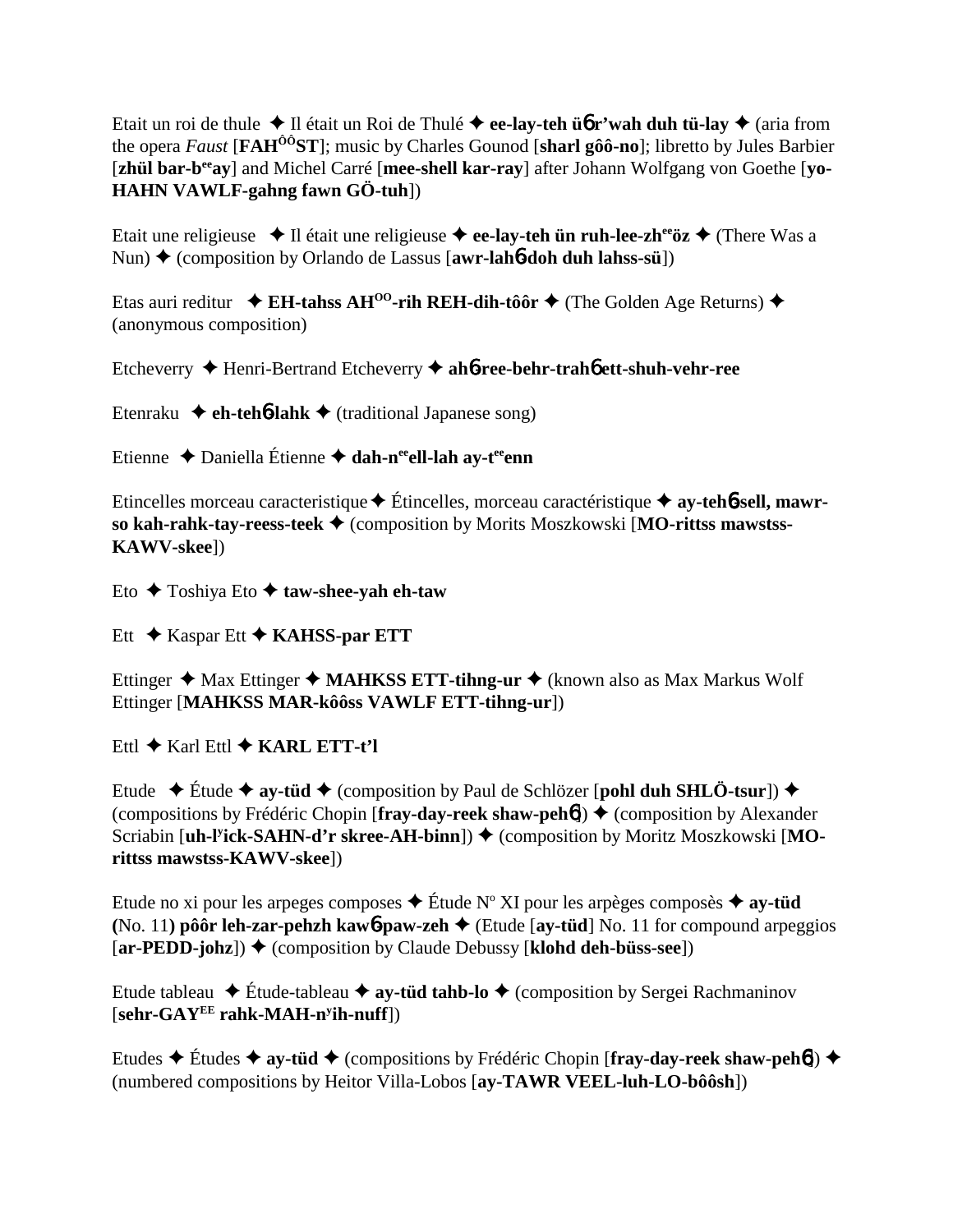Etudes dexecution transcendante Études d'exécution transcendante  **ay-tüd degg-zay-küseeaw**6 **trah**6**-sah**6**-dah**6**t** (series of compositions by Franz Liszt [**FRAHNZ LISST**])

Etudes tableaux  $\triangle$  Etudes-tableaux  $\triangle$  **ay-tüd-tah-blo**  $\triangle$  ( a collection of compositions by Sergei Rachmaninov [**sehr-GAYEE rahk-MAH-ny ih-nuff**])

Euch luften  $\triangle$  Euch Lüften  $\triangle$  OYH LÜF-tunn  $\triangle$  (aria from Act II of the opera *Lohengrin* [**LOHOH-unn-grinn**], music and libretto by Richard Wagner [**RIH-hart VAHG-nur**])

Euch luften die mein klagen ◆ Euch Lüften, die mein Klagen ◆ OYH LÜF-tunn, dee M**I**N **KLAH-gunn**  $\triangle$  (aria from the opera *Lohengrin* [LOH<sup>OH</sup>-unn-grinn], music and libretto by Richard Wagner [**RIH-hart VAHG-nur**])

Eucharistic anthems **yoo-kuh-RIH-stick (anthems)**

# Euclid **YÔÔ-klidd**

Eudossia  $\triangle$  ay<sup>oo</sup>-DAWSS-s<sup>ee</sup>ah  $\triangle$  (character in the opera *La fiamma* [lah f<sup>ee</sup>AHM-mah] — *The Flame*; music by Ottorino Respighi [**oht-toh-REE-no ray-SPEE-ghee**] and libretto by Claudio Guastalla [**KLAHOO-deeo gooah-STAHL-lah**])

Eugen onegin  $\triangle$  Eugen Onegin (Yevgeny Onegin)  $\triangle$  yevv-GAY-nee ah-N<sup>Y</sup>AY-ghinn  $\triangle$  (an opera, with music by Peter Ilyich Tchaikovsky [**p'YAW-t'r ill-YEECH {chahih-KAWF-skee} chay-KAWF-skee**]; libretto by Konstantin Shilovsky [**kahn-stahn-TYEEN shih-LAWF-skee**] and P. I. Tchaikovsky after Alexander Sergeyevich Pushkin [**uh-ly ick-SAHN-d'r sehr-GAY-yehvihch POOSH-kinn**]; also a character in the opera)

Eugenio José María Nemesio Otaño y Eugenio **ho-SAY mah-REE-ah nay-MAY-seeo o-TAH-n'yo ee ay<sup>∞</sup>-HAY-n<sup>ee</sup>o ◆ (known also as Nemesio Otaño)** 

Eulenburg  $\triangle$  Ernst Eulenburg  $\triangle$  **EHRNST OY-lunn-pôôrk**  $\triangle$  (known also as Ernst Emil Alexander Eulenburg [**EHRNST AY-meel ah-leck-SAHN-tur OY-lunn-pôôrk**])

Eulenburg  $\rightarrow$  Kurt Eulenburg  $\rightarrow$  KÔÔRT OY-lunn-pôôrk

Euler **◆ Leonhard Euler ◆ LAY-awn-hart OY-lur** 

Eunuch des kaisers  $\triangle$  OY-nôôk dess KAH<sup>EE</sup>-zurss  $\triangle$  (Emperor's eunuch [**YOO-nuck**])  $\triangle$ (character in the opera *Das Nusch-Nuschi* [**dahss NÔÔSH-NÔÔ-shee**] — *The Nusch Nuschi*; music by Paul Hindemith [**PAHÔÔL HINN-tuh-mitt**] and libretto by Franz Blei [**FRAHNTSS BL** $\overline{I}$ )  $\blacklozenge$  (the Nusch-Nuschi is a mythical beast, half rat and half alligator)  $\blacklozenge$  (the opera is subtitled *A Play for Burmese Marionettes*)

Euridice  $\triangle$  ay<sup>oo</sup>-ree-DEE-chay  $\triangle$  (character in the opera *Orfeo ed Euridice* [**ohr-FAY-oh ayd** ay<sup>oo</sup>-ree-DEE-chay]; music by Christoph Willibald von Gluck [KRIH-stawf VILL-lee-bahlt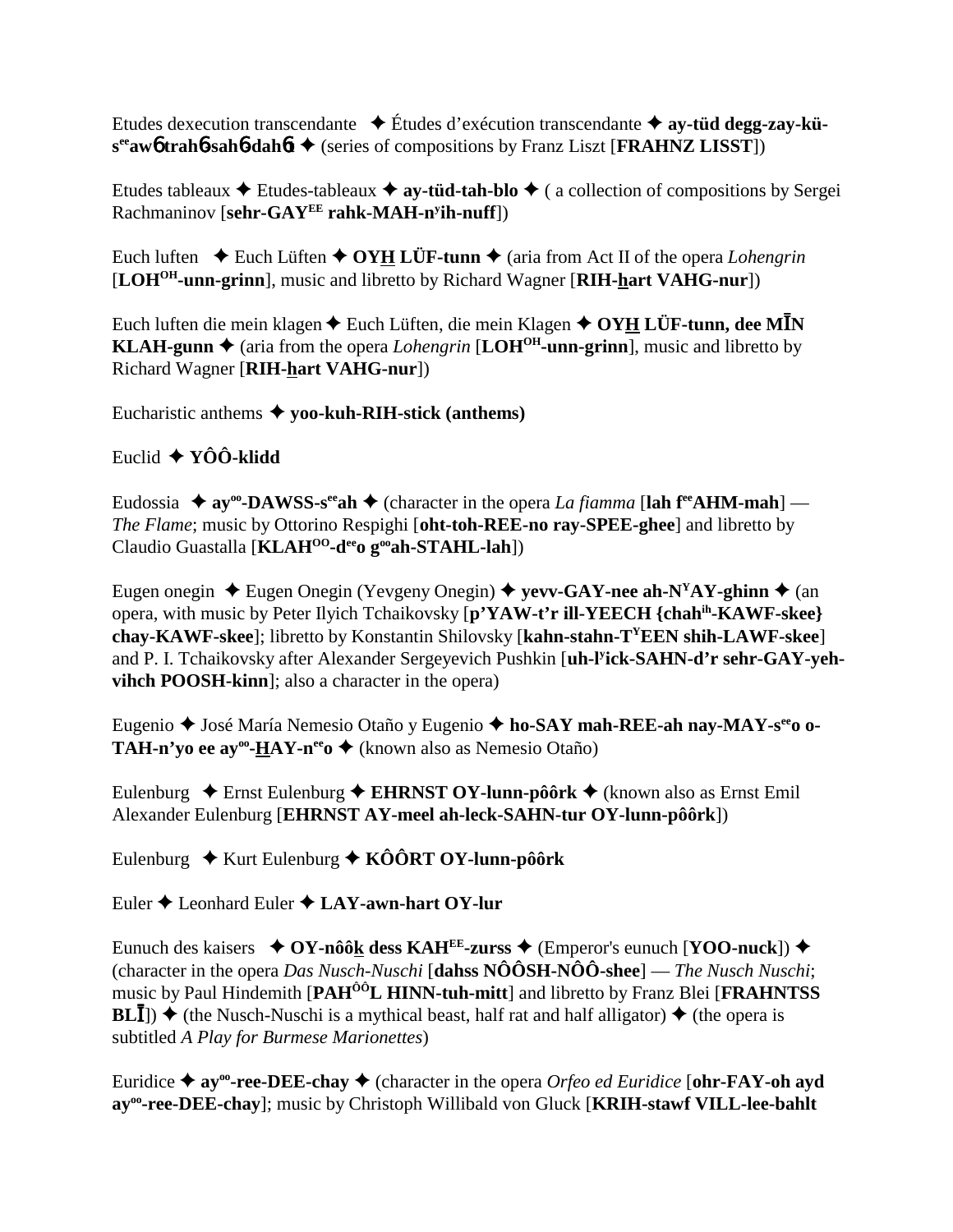fawn  $GLOOR$  and libretto by Ranieri de' Calzabigi [rah-n<sup>ee</sup> $AY$ -ree day kahl-tsah-BEE-jee])

Eusebius  $\triangleq$  ö-zeh-b<sup>ee</sup> use  $\triangleq$  (excerpt from the suite *Carnaval* [kar-nah-vahl] — *Carnival* — by Robert Schuman [ROH<sup>OH</sup>-bert SHOO-mahn])

Euting  $\triangle$  Ernst Euting  $\triangle$  {EHRNST OY-tihng} URNST YOO-tihng  $\triangle$  (Euting was born in England, but received music education and served professionally in Germany, hence the reversal in order of pronunciations)

Eva  $\triangle$  AY-vah  $\triangle$  (an operetta, with music by Franz Lehár [FRAHNZ leh-HAH<sup>AH</sup>R]; libretto by Alfred Maria Willner [AHL-frayt mah-REE-ah VILL-nur] and R. Bodanzky [(R.) bo-**DAHNTSS-kü**])

Evangelista  $\rightarrow$  ay-vahn-jay-LEE-stah  $\rightarrow$  (The evangelist)

Evangelisti ◆ Franco Evangelisti ◆ FRAHN-ko ay-vahn-jay-LEE-stee

Evans  $\triangle$  Damon Evans  $\triangle$  DAY-munn EH-vunnz

Evans  $\triangle$  Geraint Evans  $\triangle$  GHEH-rah<sup>ee</sup>nt EH-vunnz  $\triangle$  (known also as Sir Geraint Llewellyn  $[h'luh-WELL-linn] Evans)$ 

Evans  $\bullet$  Sir Geraint Evans  $\bullet$  (Sir) GHEH-rahet EH-vunnz  $\bullet$  (known also as Sir Geraint Llewellyn [h'luh-WEH-linn] Evans)

Evans  $\triangle$  Wynford Evans  $\triangle$  WINN-furd EH-vunnz

Evera  $\bullet$  Emily Van Evera  $\bullet$  {EH-muh-lee vann EH-vuh-ruh} AY-mih-lee funn AY-vuhrah

Evler  $\triangle$  Andrei Schulz-Evler  $\triangle$  AHN-dray SHÔÔLZ-EVV-ler

Evseyev  $\blacklozenge$  Sergei Evseyev  $\blacklozenge$  sehr-GAY<sup>EE</sup> veff-SAY-veff

Evviva il mio padrone  $\triangle$  Evviva il mio padrone!  $\triangle$  ayv-VEE-vah eel MEE-o pah-DRO-nay!  $\triangle$  (excerpt from the opera *Il barbiere di Siviglia* [eel bar-b<sup>ee</sup>AY-ray dee see-VEE-l<sup>ee</sup>ah] — *The* Barber of Seville [suh-VILL]; music by Gioachino Rossini [j<sup>oh</sup>ah-KEE-no rohss-SEE-nee]; libretto by Cesare Sterbini [chay-ZAH-ray stayr-BEE-nee] after Pierre-Augustin Caron de Beaumarchais [pee ehr-o-güss-teho kah-rawo duh bo-mar-sheh] and Giuseppe Petrosellini [joo-ZAYP-pay pay-tro-zayl-LEE-nee])

Ewald  $\blacklozenge$  Victor Ewald  $\blacklozenge$  VEEK-tur AY-vahlt

Ewen  $\triangle$  David Ewen  $\triangle$  DAY-vudd YOO-wunn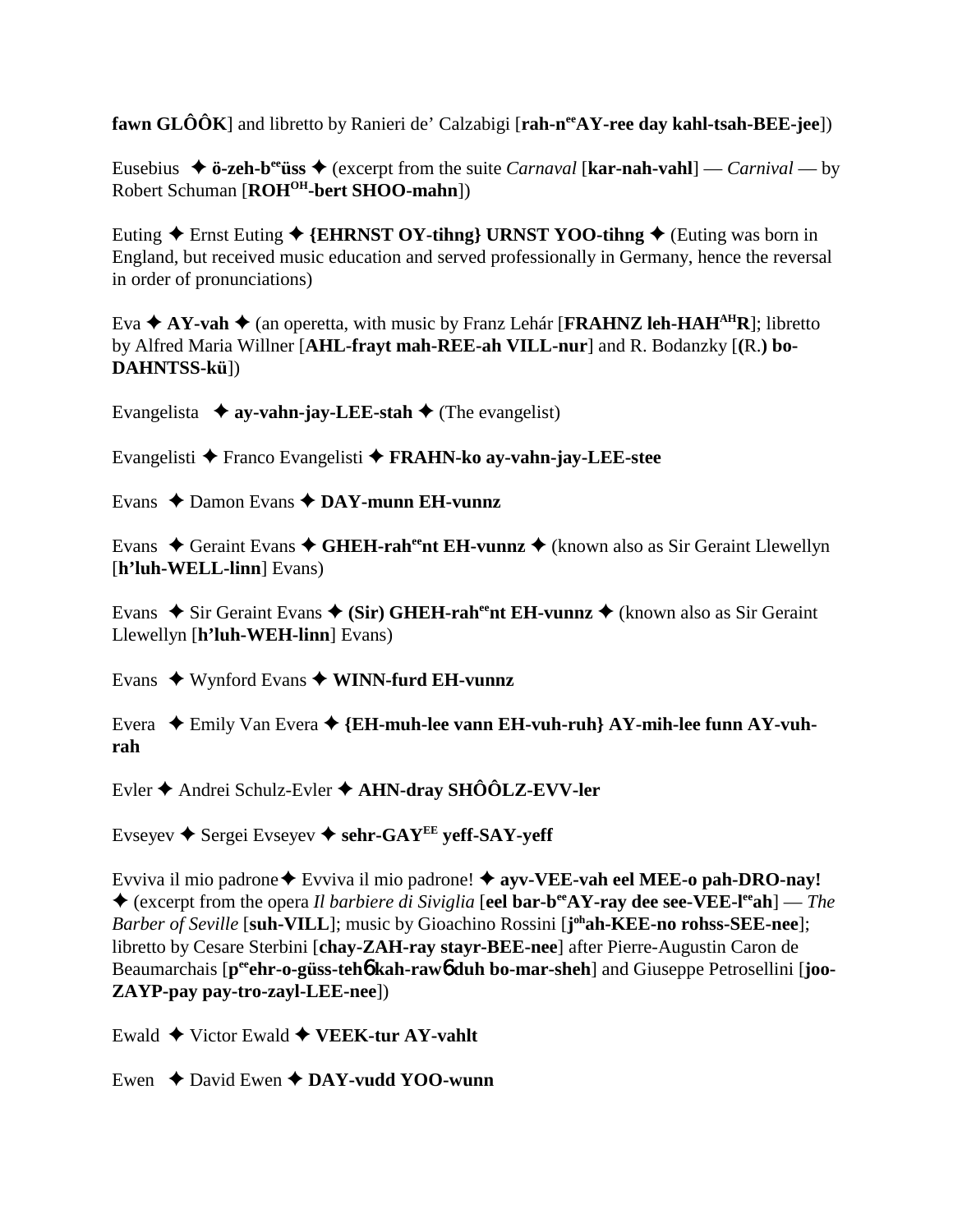Ewig war ich  $\star$  AY-vihh var ihh  $\star$  (duet from Act III of the opera *Siegfried* [**ZEEK-freet**], music and libretto by Richard Wagner [RIH-hart VAHG-nur])

Ewiger liebe  $\blacklozenge$  Von ewiger Liebe  $\blacklozenge$  fawn AY-vih-gur LEE-buh  $\blacklozenge$  (Eternal Love)  $\blacklozenge$ (Wendish poem translated to German by Josef Wenzig [YOH<sup>OH</sup>-zeff VENN-tsihh] and set to music by Johannes Brahms [vo-HAHN-nuss {BRAHMZ} BRAH<sup>AH</sup>MSS])

Ewigkeit du donnerwort  $\triangleq 0$  Ewigkeit, du Donnerwort  $\triangleq 0$  AY-vihh-kīt, doo DAWN-nurvawrt ◆ (composition by Johann Sebastian Bach [YO-hahn {suh-BASS-t<sup>ih</sup>unn BAHK} zav-**BAH-st<sup>ih</sup>ahn BAHK**])

Ewing  $\triangle$  Alan Ewing  $\triangle$  A-lunn YOO-ihng

Ewing ◆ Maria Ewing ◆ muh-REE-uh YOO-ihng ◆ (known also as Maria Louise [lôô-EEZ] Ewing)

Exaltabo te  $\triangle$  Exaltabo Te  $\triangle$  ayk-sahl-TAH-bo tay  $\triangle$  (sacred composition by Giovanni Pierluigi da Palestrina [jo-VAHN-nee peayr-l<sup>oo</sup>EE-jee dah pah-lay-STREE-nah])

Excelsus super  $\triangleq$  aykss-CHAYL-sôôss SÔÔ-pehr  $\triangleq$  (excerpt from *Laudate Pueri* [lah<sup>oo</sup>-DAH-tay p<sup>ôô</sup>EH-rih] by Giovanni Baptista Pergolesi [jo-VAHN-nee bahp-TEE-stah payr-go- $LAY-zee$ ])

Excestre  $\rightarrow$  William Excestre  $\rightarrow$  WILL-I<sup>ih</sup>umm eck-SESS-truh

Exegesis  $\triangleq$  eck-suh-JEE-suss  $\triangleq$  (excerpt from the opera *Valis* [VA-luss]; music by Tod Machover [TAHD MA-kuh-vur]; libretto by Tod Machover and Patrick Mason [PAT-rick] MAY-sunn] after a novel by Philip K. Dick [FIH-lupp K. DICK])

Exeter cathedral  $\triangle$  Exeter Cathedral  $\triangle$  ECK-sih-tur (Cathedral)

Exiit diluculo  $\triangle$  AYK-sih<sup>ih</sup>t dee-LOO-kôô-lo  $\triangle$  (At dawn a little peasant girl)  $\triangle$  (excerpt from the 13th-century collection *Carmina Burana* [kar-MEE-nah boo-RAH-nah])

Eximeno ◆ Antonio Eximeno ◆ ahn-TOH-n<sup>ee</sup>o eck-see-MAY-no ◆ (known also as Antonio Eximeno y Pujades [ahn-TOH-nee o eck-see-MAY-no ee poo-HAH-thayss])

Exon singers  $\blacklozenge$  Exon Singers  $\blacklozenge$  ECK-sahn (Singers)

Expert  $\triangle$  Henry Expert  $\triangle$  ahb-ree eckss-pehr  $\triangle$  (known also as Isidore Norbert [ee-see-dawr nawr-behr] Henry Expert)

Exsultate deo  $\triangle$  Exsultate Deo  $\triangle$  ayk-sôôl-TAH-tay DAY-o  $\triangle$  (sacred music, title used by various composers)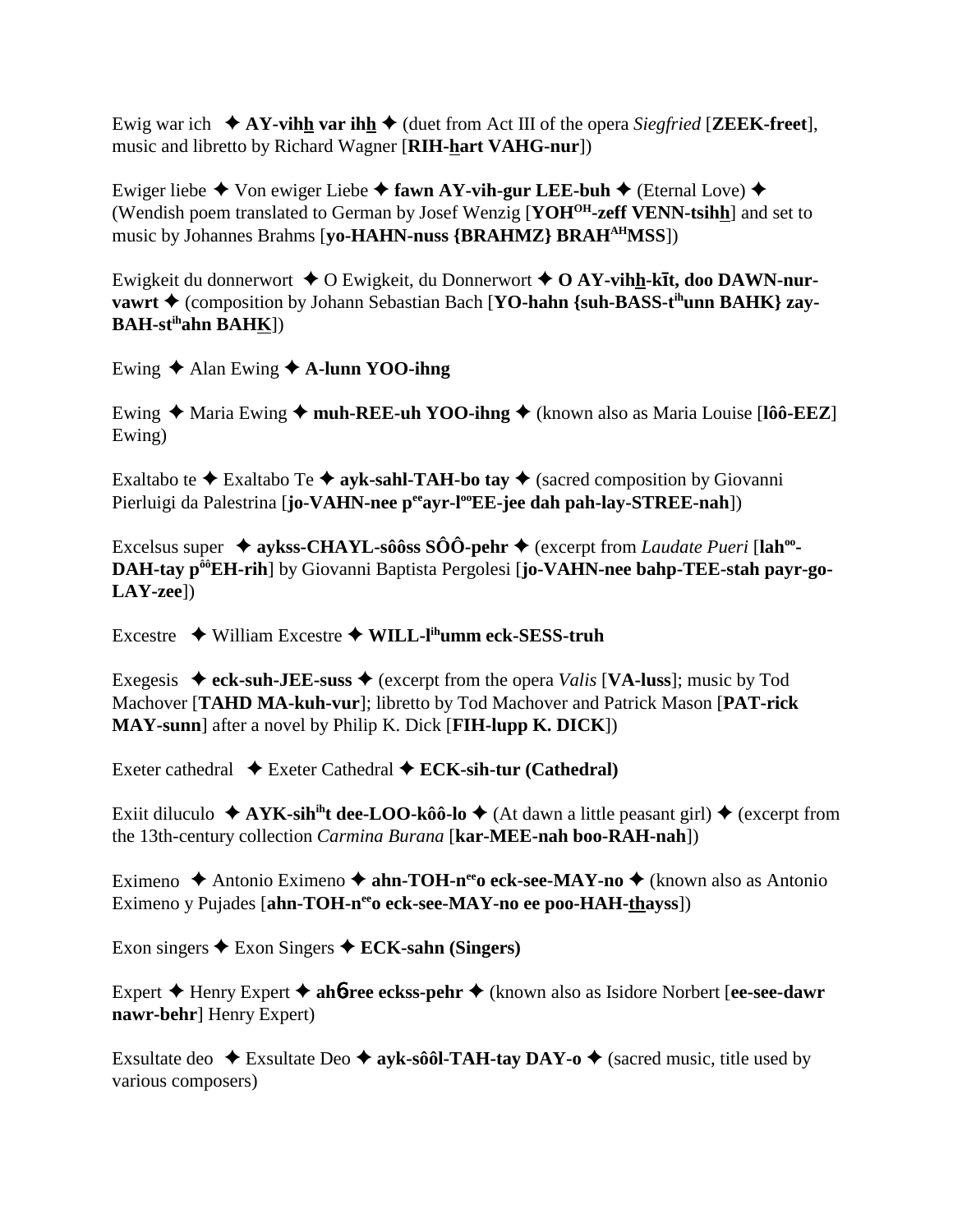Exsultate jubilate  $\triangle$  Exsultate, jubilate  $\triangle$  ayk-sôôl-TAH-tay yoo-bih-LAH-tay  $\triangle$  (Exult and Rejoice)  $\triangle$  (section of the Latin mass set to music by various composers)

Ext de la suite anglaise no 2  $\blacklozenge$  Ext. de la *suite anglaise*  $N^{\circ}$  2  $\blacklozenge$  eck-streh duh lah s<sup>ü</sup>eet ah**6gless naw6-br'**  $2 \triangleleft$  (Excerpt from *The English suite No. 2*)  $\triangleleft$  (compositions by Johann Sebastian Bach [**yo-HAHN {suh-BASS-tihunn BAHK} zay-BAH-stihahn BAHK**])

Ext de lart de la fugue  $\bullet$  Ext. de *l'art de la fugue*  $\bullet$  eckss-treh duh lar duh lah füg  $\bullet$  $(Exception The Art of the Fugue [f'voog]) \triangle (compositions by Johann Sebastian Bach [vo-<sub>1</sub>]$ **HAHN {suh-BASS-tihunn BAHK} zay-BAH-stihahn BAHK**])

Extase **eckss-tahz** (Ecstasy) (poem by Jean Lahor [**zhah**6 **lah-awr**] set to music by Henri Duparc [**ah**6**-ree dü-park**])

Extase langoureuse C'est l'extase langoureuse  **sesst leckss-tahz lah**6**-gôô-röz** (poem from *Ariettes oubliées* [ah-r<sup>ee</sup>ett ôô-bl<sup>ee</sup>ay] — *Forgotten Airs* — by Paul Verlaine [pohl vehr**lenn**] set to music by Claude Debussy [**klohd deh-büss-see**])

Extrait  $\triangleq$  eckss-treh  $\triangleq$  (excerpt)

Exulta filia sion  $\triangle$  Exulta filia Sion  $\triangle$  ayk-SOOL-tuh FEE-l<sup>ih</sup>uh SIH-awn  $\triangle$  (composition by Claudio Monteverdi [**KLAH<sup>00</sup>-d<sup>ee</sup>o mohn-tay-VAYR-dee**])

Exultate deo  $\triangle$  Exultate Deo  $\triangle$  avk-sool-TAH-tay DAY-o  $\triangle$  (sacred composition, title used by various composers)

Exultate justi  $\rightarrow$  Exultate Justi  $\rightarrow$  ayk-sool-TAH-tay YOOSS-tih  $\rightarrow$  (sacred composition by Lodovico Viadana **← loh-doh-VEE-ko v<sup>ee</sup>ah-DAH-nah**)

Exultavit spiritus meus Et exultavit spiritus meus **ett ayk-sool-TAH-vitt SPEE-rih-tôôss MEH-ôôss**  $\triangle$  (section of the *Magnificat* [**mah-n'YIH-fih-kaht**] set to music by Johann Sebastian Bach [**yo-HAHN {suh-BASS-tihunn BAHK} zay-BAH-stihahn BAHK**])

Eybler Joseph Eybler **YOHOH-zeff -blur**

Eybler Joseph Leopold, Edler von Eybler **YOHOH-zeff LAY-o-pawlt, ETT-lur fawn blur**

Eyken ◆ Jan Albert van Eyken ◆ YAHN AHL-bert funn AY-kunn ◆ (known also as Jan Albert van Eijken [**AY-kunn**])

Eymieu Henry Eymieu **ah**6**-ree ay-meeö**

Eyser  $\triangle$  Eberhard Eyser  $\triangle$  AY-bur-hart  $\overline{I}$ -zur